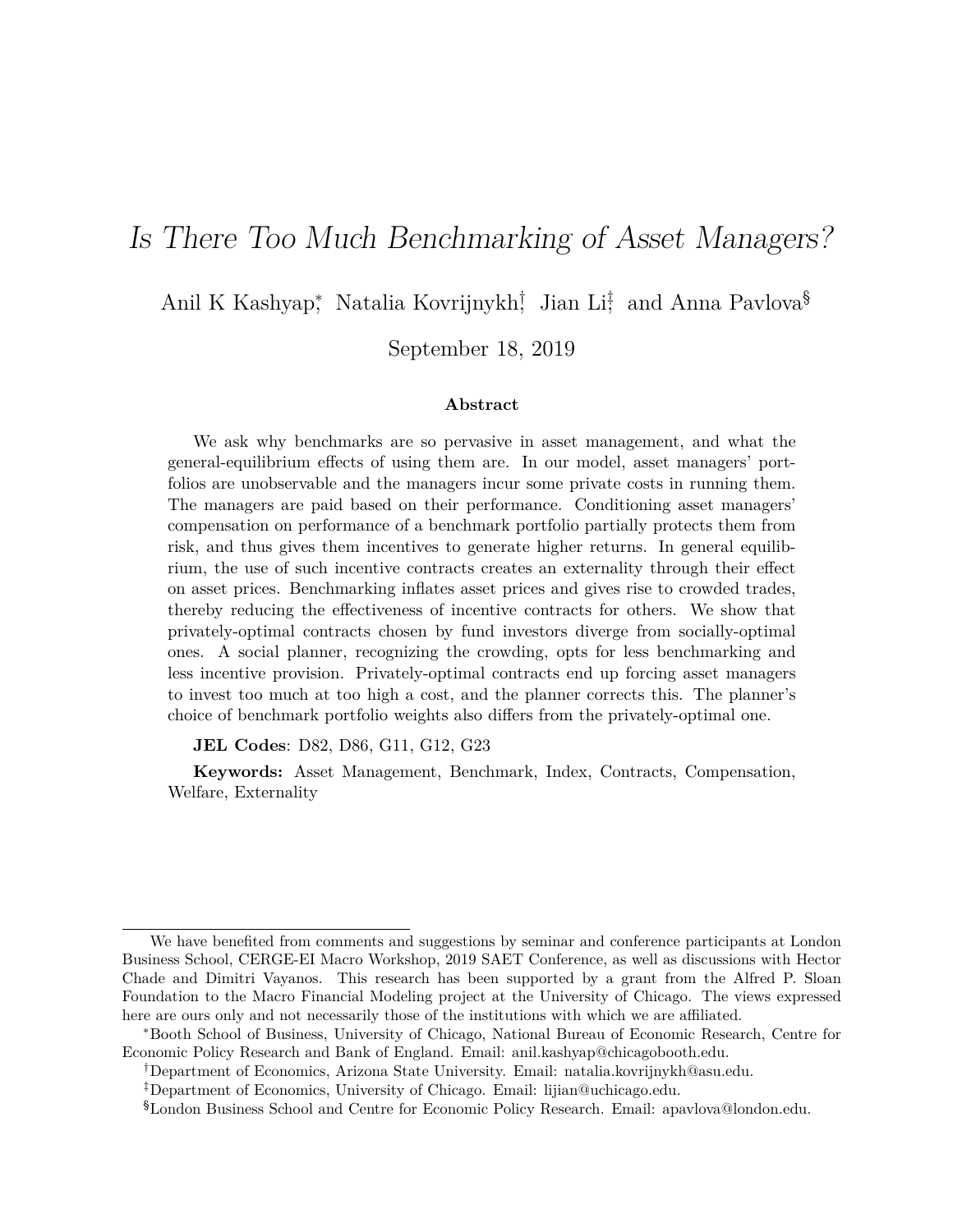# **1 Introduction**

Investors worldwide have delegated the management of almost \$100 trillion to specialized asset managers. One pervasive feature of the managers' compensation contracts is pay for performance relative to a benchmark.<sup>[1](#page-0-0)</sup> While such benchmarking is very common in practice, it is not immediate why it is optimal to benchmark an asset manager. Surprisingly, benchmarking contracts in the asset management industry have attracted very little academic research and we intend to fill this gap. We ask the following questions: Why are benchmarks so pervasive? More importantly, what are the general-equilibrium effects of benchmarking?

To study these questions, we embed an optimal-contracting model into a generalequilibrium setting. We show that optimally-designed contracts for asset managers involve benchmarking. This is because conditioning asset managers' compensation on the performance of a benchmark portfolio partially protects them from risk, and thus gives them incentives to generate higher returns. In general equilibrium, the use of such incentive contracts creates a pecuniary externality through their effect on asset prices. Benchmarking inflates asset prices and reduces expected returns, thereby reducing the marginal benefit of using incentive contracts for others. We show that a social planner, who internalizes this externality, would opt for less incentive provision and less benchmarking.

Here is how our model works. Some agents in the economy, whom we call conventional investors, manage their own money and others, whom we call shareholders, delegate their investment choice to asset managers. All agents are risk averse. The asset managers' portfolios are unobservable to shareholders and (part of) the cost of managing a fund is private. The managers are paid based on incentive contracts designed by their shareholders. We focus on linear contracts which include a fixed salary, a fee for absolute performance, and potentially a fee for performance relative to a benchmark.

We assume that asset managers can generate superior returns relative to those of the conventional investors through various sophisticated strategies. These include lending securities, conserving on transactions costs (e.g., from crossing trades in-house or by obtaining favorable quotes from brokers) or providing liquidity (i.e., serving as a counterparty to liquidity demanders and earning a premium on such trades). While engaging in these activities augments returns, the asset manager has to incur a private cost in doing so. Shareholders

<sup>&</sup>lt;sup>1</sup>For example, [Ma, Tang, and Gómez](#page-37-0) [\(2019\)](#page-37-0) report that around 80% of U.S. mutual funds explicitly base compensation on performance relative to a benchmark (usually a prospectus benchmark such as the S&P 500, Russell 2000, etc.).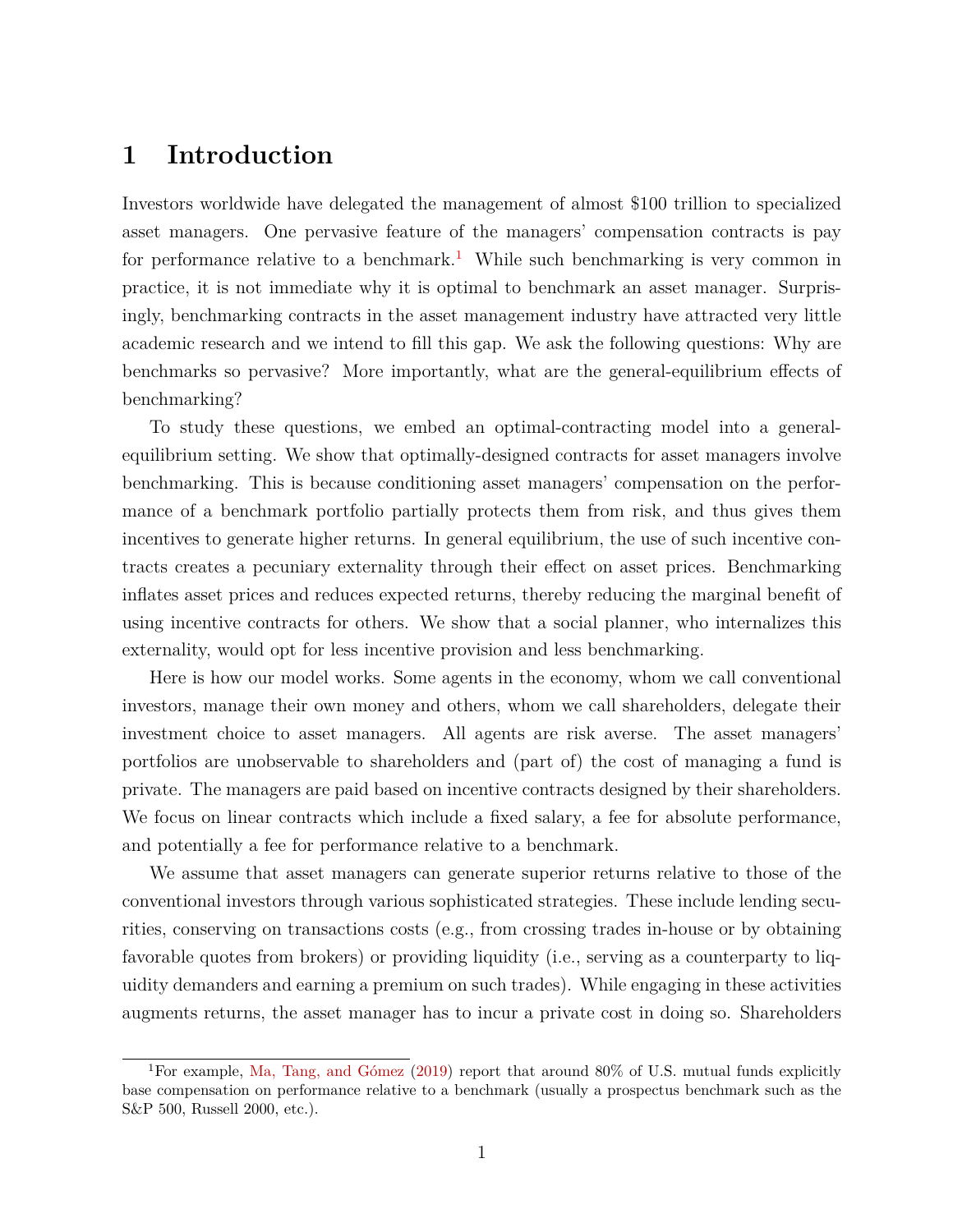need to incentivize the manager to take these actions but they cannot directly contract on them. A contract that pays the manager based on fund performance rewards the manager for taking these actions, but also exposes the manager to risk (because returns are stochastic). This risk, if unmitigated, means that the asset manager will under-invest in the returnaugmenting activities. Adding a benchmark to the contract partially protects the manager from this risk and therefore will be used by shareholders to improve the incentives for the managers.

One consequence of the benchmarks is that they induce asset managers to engage in similar trades. Specifically, all managers invest more in stocks that are compatible with the sophisticated strategies and in stocks that are in their benchmarks. The managers' demand boosts prices of such stocks and lowers their expected returns. In other words, benchmarking contracts give rise to crowded trades.

Individual shareholders in our model take prices as given and they do not internalize the effects of contracts they design on equilibrium prices. Crowded trades resulting from the contract-induced incentives are in fact a pecuniary externality that reduces the effectiveness of contracts designed by other shareholders. Each manager still has to incur the full private cost of managing assets but the benefits of doing so are reduced because of the crowded trades. In such circumstances, a natural question to ask is how incentive contracts chosen by a social planner, who is subject to the same restrictions as individual shareholders but recognizes the effect of contracts on prices, differ from privately-optimal ones.

We show that individual shareholders underestimate the cost of incentive provision relative to the social planner, who internalizes the negative externality of incentive contracts. As a result, the planner opts for less incentive provision. Specifically, we show that both the absolute-performance sensitivity as well as the level of benchmarking are lower in the socially-optimal contract than in the privately-optimal one. This ameliorates the price pressure that asset managers exert and reduces the crowdedness of trades.

Our model can also contribute to the debate as to whether costs of asset management are excessive and whether returns delivered by the managers justify these costs. We do so by comparing the asset managers' costs and expected returns under privately- and sociallyoptimal contracts. We find that, from the socially-optimal point of view, individual shareholders excessively rely on contracts and make their asset managers invest too much at too high a cost.<sup>[2](#page-0-0)</sup> In the equilibrium with privately-optimal contracts stock prices are too high and consequently expected per-share returns are lower that those under socially-optimal

<sup>&</sup>lt;sup>2</sup>While the cost is borne by the asset managers, it ultimately gets passed on to the shareholders, who need to compensate the manager enough to ensure her participation.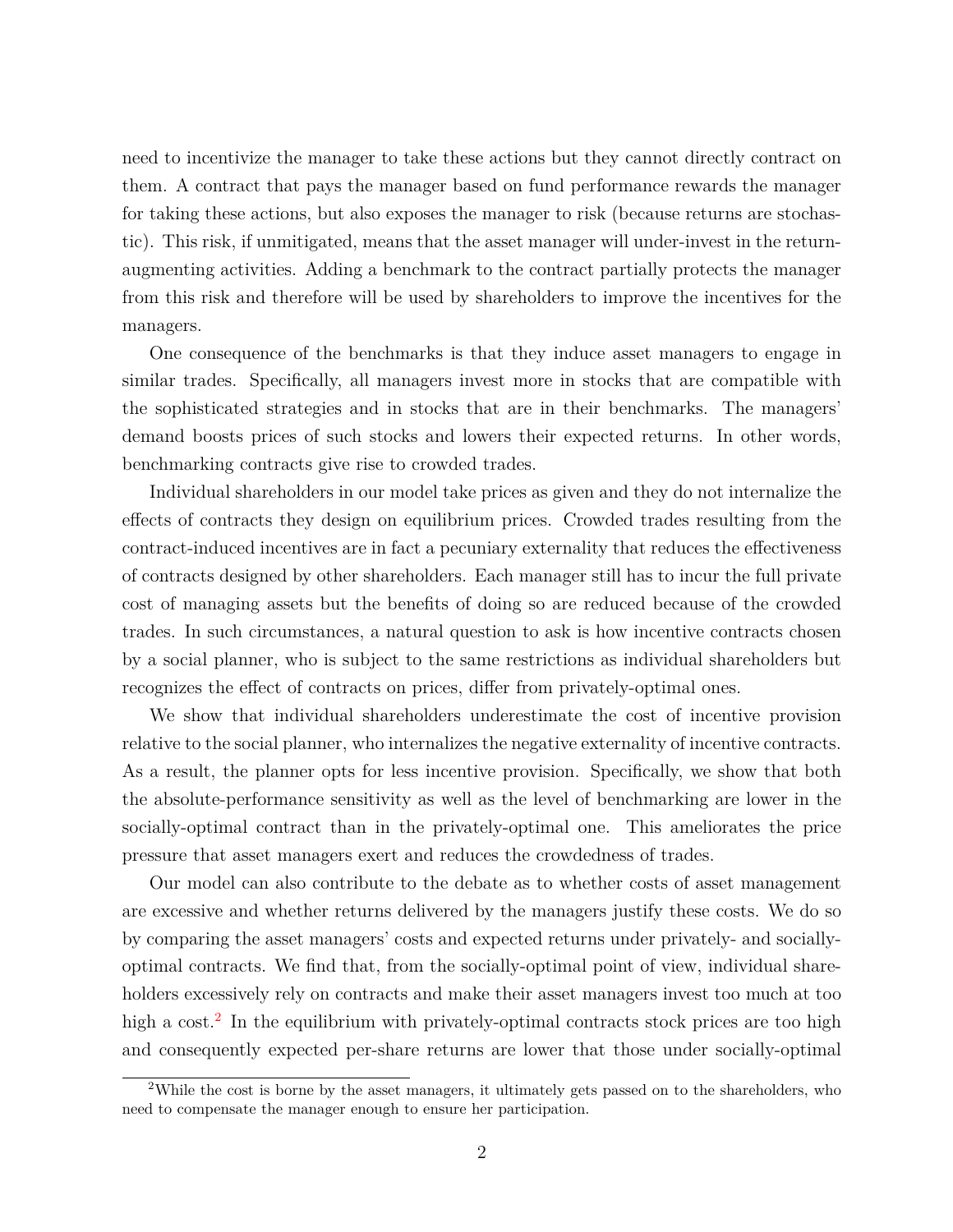contracts. Key to these implications is that, in contrast to individual shareholders, the social planner internalizes the pecuniary externality that gives rise to the crowded trades.

Finally, we investigate how benchmarks ought to be designed. We show that both privately- and socially-optimal benchmarks put more weight on stocks for which asset management adds more value as well as stocks for which incentive misalignment is most serious. The relative tilt in the weights, however, is different in the privately- and socially-optimal benchmarks. For example, the planner puts relatively less weight on stocks with large costs compared to individual shareholders. This is because the planner understands that the cost of incentive provision is effectively higher than individual shareholders perceive it to be, and is therefore less willing to use benchmark weights for incentive provision. We stress that our main results concern general-equilibrium consequences of contracts, which partial equilibrium analyses would necessarily miss.

The remainder of the paper is organized as follows. In the next section, we review the related literature. Section [3](#page-4-0) presents our model, and Section [4](#page-10-0) analyzes the model and derives our main results. Section [5](#page-25-0) concludes and outlines suggestions for future research. Omitted proofs are in the Appendix.

# **2 Related Literature**

Our work builds on the vast literature on optimal contracts under moral hazard, and in particular on seminal contributions of [Holmstrom](#page-36-0) [\(1979\)](#page-36-0) and [Holmstrom and Milgrom](#page-36-1) [\(1987,](#page-36-1) [1991\)](#page-36-2). [Holmstrom](#page-36-0) argues that including in a contract a signal that is correlated with the output of the manager—in our case, such signal is the benchmark's performance—is beneficial to the principal. In our paper, the contract designer optimally chooses the signal to include in the contract. But more importantly, the benefit of including such signal is endogenous through the general-equilibrium effect on prices.

[Holmstrom and Milgrom](#page-36-2) [\(1991\)](#page-36-2) introduce a tractable contracting setting with moral hazard, with which our model shares many similarities. The standard implication in this literature is that increasing the agent's share in the output of a project (skin-in-the-game), increases the agent's exposure to the risk of the project, which in turn helps provide incentives to the agent. In the context of delegated asset management, however, giving the agent a larger share of portfolio return encourages her to scale down the risk of the (unobservable) portfolio by reducing risky asset holdings. [Stoughton](#page-37-1) [\(1993\)](#page-37-1) and [Admati and](#page-35-0) [Pfleiderer](#page-35-0) [\(1997\)](#page-35-0) show that the manager is able to completely "undo" her steeper incen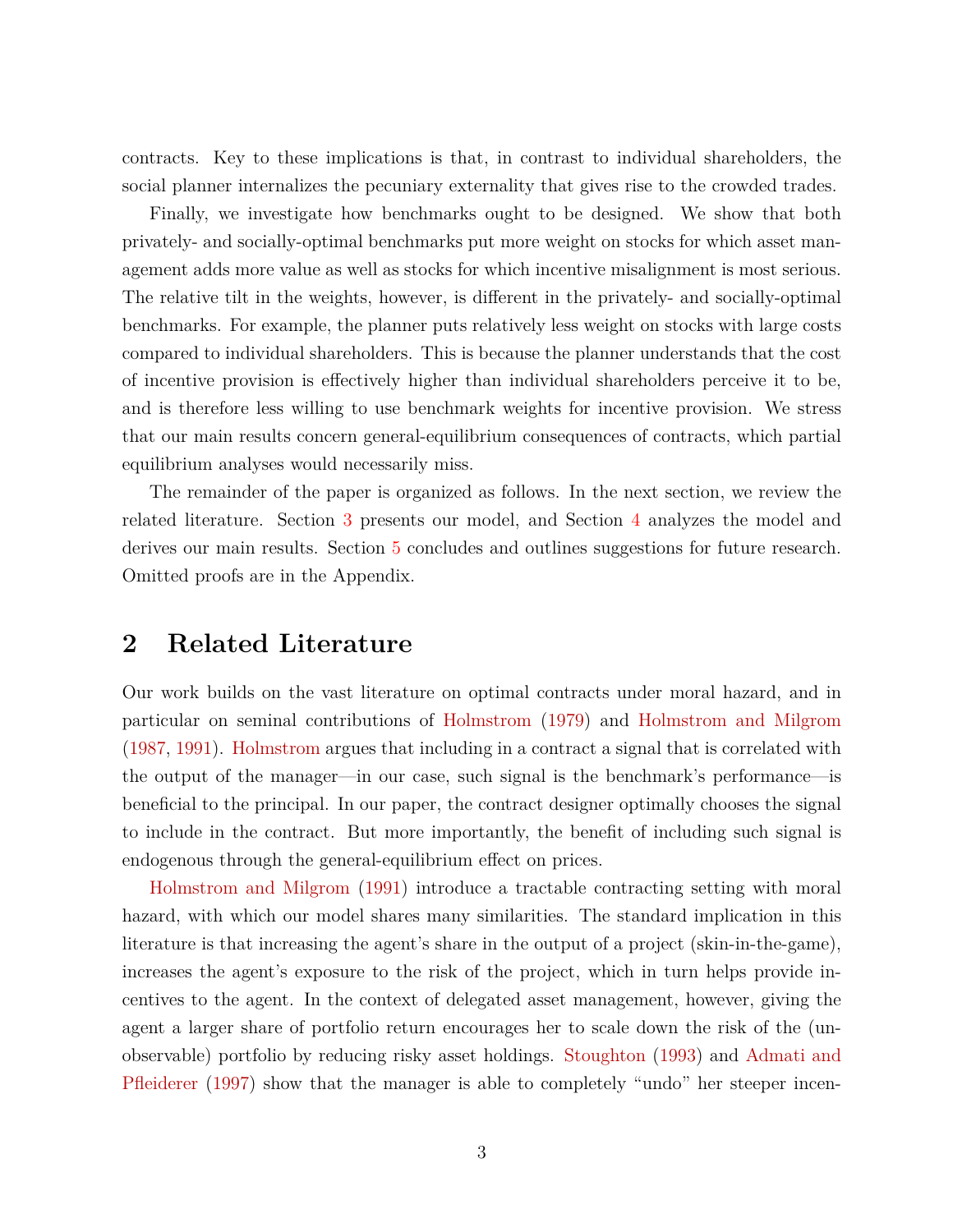tives by such scaling, and her incentives to collect information on asset payoffs remain unchanged. In our paper, we design a contract that provides desired incentives, despite the endogenous portfolio response of the manager, and show that it involves benchmarking. Another notable difference from the aforementioned literature is that we embed optimal contracts in a general-equilibrium setting and study interactions between contracts and equilibrium prices, and the implications of these interactions on welfare.

Our work is also related to the literature in asset pricing and corporate finance theory that explores the general-equilibrium implications of benchmarking. The pioneering work of [Brennan](#page-35-1) [\(1993\)](#page-35-1) shows that benchmarking leads to lower expected returns on stocks included in the benchmark. [Cuoco and Kaniel](#page-35-2) [\(2011\)](#page-35-2) and [Basak and Pavlova](#page-35-3) [\(2013\)](#page-35-3) study benchmarking in dynamic models, and show that the positive price pressure on benchmark stocks pushes up their prices and lowers their Sharpe ratios. [Basak and Pavlova](#page-35-3) also show that benchmarking leads to excess volatility and excess co-movement of returns on stocks inside the benchmark. [Kashyap, Kovrijnykh, Li, and Pavlova](#page-36-3) [\(2018\)](#page-36-3) focus on implications of benchmarking asset managers on firm's corporate decisions and demonstrate that firms in the benchmark have a higher valuation for investment projects or merger targets than firms outside the benchmark. All this literature takes the benchmarking contract of asset managers to be exogenous. The only exceptions are [Buffa, Vayanos, and Woolley](#page-35-4) [\(2014\)](#page-35-4) and [Cvitanic and Xing](#page-36-4) [\(2018\)](#page-36-4), who study asset-pricing implications of benchmarking in an environment with endogenous contracts.<sup>[3](#page-0-0)</sup> In both models, benchmarking helps reduce diversion of cash flows from the fund by asset managers. Our rationale for benchmarking is to reward activities that generate superior returns.

## <span id="page-4-0"></span>**3 Model**

We embed a linear optimal-contracting problem into a general-equilibrium asset-pricing framework. Each shareholder designs a compensation contract for his asset manager; in doing so, he takes equilibrium asset prices as given. In equilibrium, asset managers' demands, governed by their compensation contracts, end up affecting equilibrium prices. This, in turn, affects the effectiveness of individual contracts in the economy, as well as social

<sup>3</sup>See also [Ozdenoren and Yuan](#page-37-2) [\(2017\)](#page-37-2) who conduct a related analysis in the context of an industry equilibrium, in a classical moral-hazard setting with many principal-agent pairs. They show that benchmarking is privately-optimal but it creates overinvestment and excessive risk-taking at the industry level. [Albuquerque, Cabral, and Guedes](#page-35-5) [\(forthcoming\)](#page-35-5) present a related model of industry equilibrium, enriched further with strategic interactions among firms in the industry, and show that benchmarking against peer performance induces agents to take correlated actions.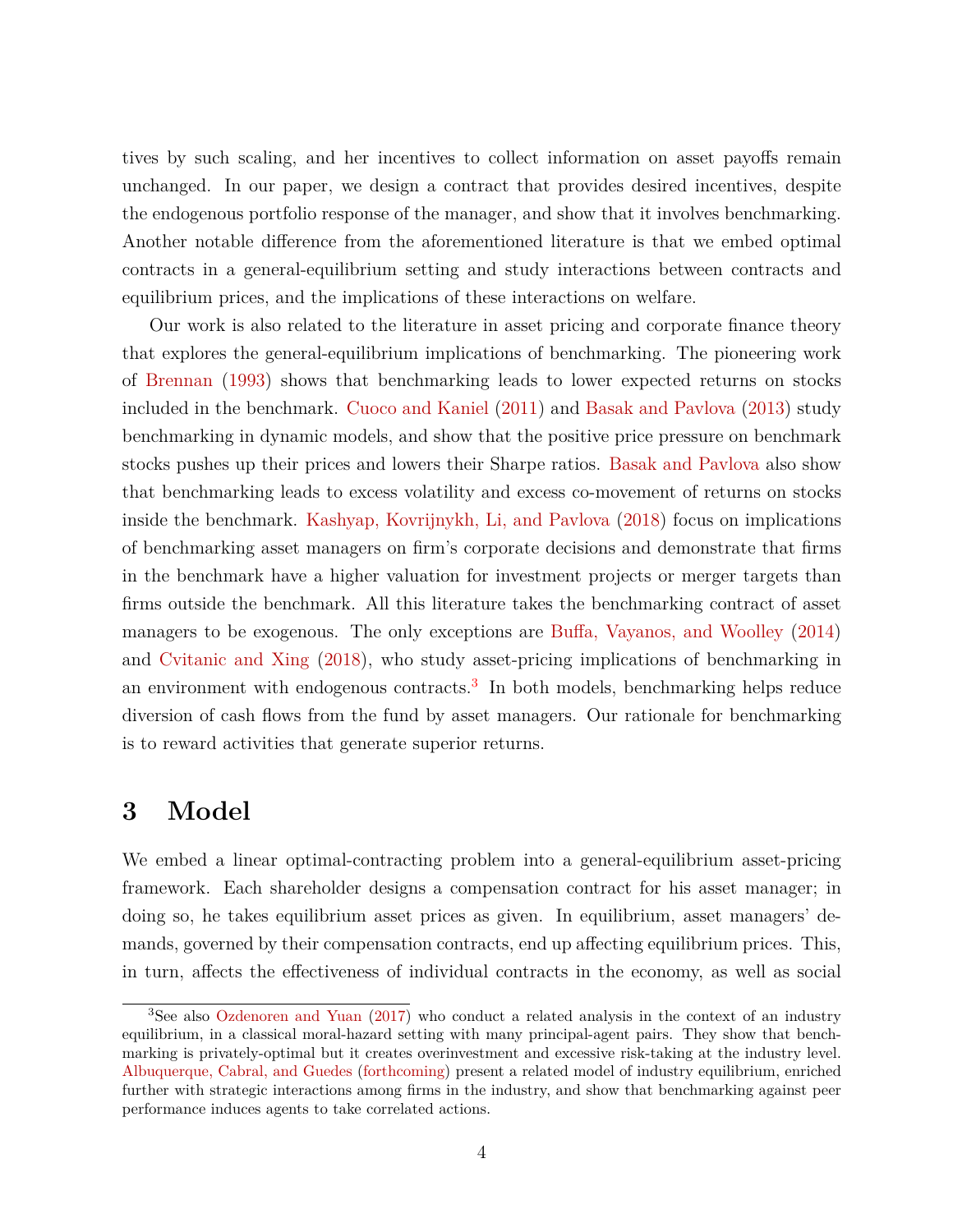welfare. The focus of our analysis is on the optimal compensation contracts and their equilibrium effects on prices and welfare.

#### **3.1 Economy**

Except for asset managers and their clients, our environment is standard. There are two periods,  $t = 0, 1$ . Investment opportunities are represented by N risky stocks and one riskfree bond. The risky stocks are claims to cash flows *D*, realized at  $t = 1$ , where  $D \sim N(\mu, \Sigma)$ . The variables *D* and  $\mu$  are  $N \times 1$  vectors and  $\Sigma$  is an invertible  $N \times N$  matrix. The risk-free bond pays an interest rate that is normalized to zero. The risky assets are in a fixed supply of  $\bar{x} > 0$  shares, where  $\bar{x}$  is an  $N \times 1$  vector. The bond is in infinite net supply. Let *S*, an  $N \times 1$  vector, denote stock prices. Stock prices are determined endogenously in equilibrium.

There is a continuum of agents in the economy, of three types. First, there are "conventional" investors—constituting a fraction  $\lambda_C$  of the population—who manage their own portfolios. There are also asset managers—a fraction  $\lambda_{AM}$ —and shareholders who hire those asset managers—a fraction  $\lambda_S$ , with  $\lambda_C + \lambda_{AM} + \lambda_S = 1$ . We further assume for simplicity that each shareholder employs one asset manager, so that  $\lambda_{AM} = \lambda_S$ <sup>[4](#page-0-0)</sup> Shareholders can buy the bond directly, but cannot trade stocks, so they delegate the selection of their portfolios to asset managers. Each agent has a constant absolute risk aversion (CARA) utility function over final wealth (or compensation) *W*,  $U(W) = -e^{-\gamma W}$ , where  $\gamma > 0$  is the coefficient of absolute risk aversion. Shareholders and conventional investors are endowed with  $x_{-1}^S$  and  $x_{-1}^C$  shares of stocks respectively, where  $\lambda_S x_{-1}^S + \lambda_C x_{-1}^C = \bar{x}$ .

For shareholders, delegating investment to an asset manager will have costs and benefits. On the one hand, as we will discuss in the next subsection, asset managers can potentially outperform conventional investors. On the other hand, the shareholder cannot dictate to the asset manager what portfolio she should choose. That is, the asset manager's portfolio choice is not contractible, or, equivalently, unobservable to the shareholder. It is true that some asset managers, e.g., mutual funds, are required to disclose their portfolios at a particular point in time. However, their actual portfolios between the disclosure dates differ significantly from their reported portfolios [\(Kacperczyk, Sialm, and Zheng,](#page-36-5) [2008\)](#page-36-5), and a fund investor cannot obtain detailed information on the manager's trades. So the unobservability assumption is very realistic.

Furthermore, the asset managers incur a private cost of managing a fund. The combi-

 $\overline{^{4}\text{The}}$  extension where one asset manager is hired by multiple shareholders acting collectively is straightforward.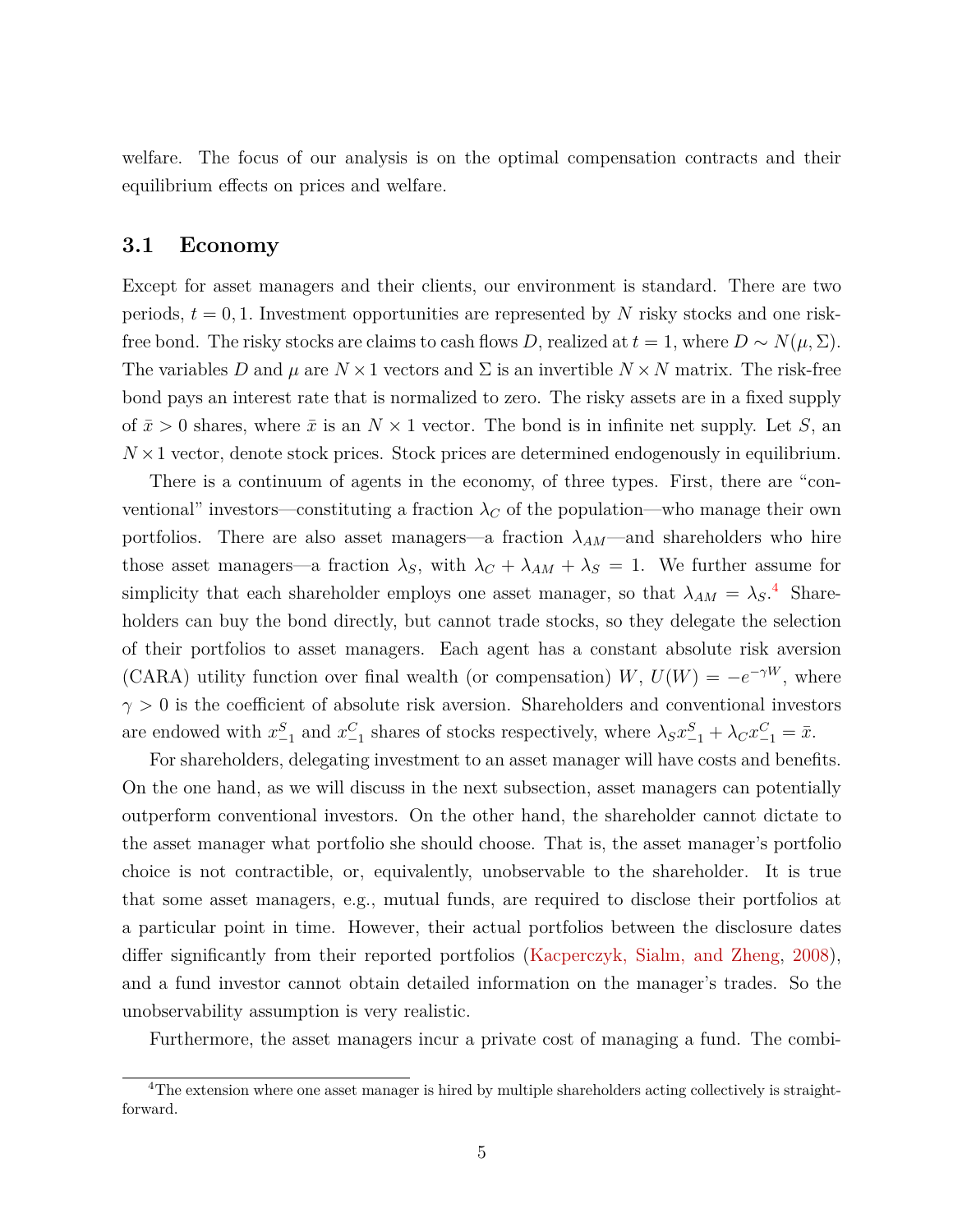nation of the private cost and the portfolio choice being unobservable will be the central friction in our model.

We do not model an agent's choice to become a conventional investor or a shareholder the fractions of different investors in the population are exogenous. One could endogenize this choice by assuming heterogeneous costs of participating in the stock market. We, however, abstract from this as it is not central to the main message of the paper.

## **3.2 Value-Added and Costs of Asset Management**

We assume that asset managers can potentially outperform conventional investors. The (per-share) return for a conventional investor's portfolio *x* is given by  $x^{\top}(D-S)$ . The asset manager's returns are

<span id="page-6-0"></span>
$$
r_x = x^\top (\Delta + D - S) + \varepsilon,\tag{1}
$$

where  $\Delta > 0$  is an (exogenous) vector and  $\varepsilon \sim N(0, \sigma_{\varepsilon})$  is a (scalar) noise term. The manager incurs a private portfolio-management cost  $\psi^{\top}x$  where  $\psi > 0$  is an exogenous vector.<sup>[5](#page-0-0)</sup> So asset managers in our model incur costs to generate excess returns of  $x^{\top} \Delta$  that we call  $\alpha$ . The fact that this cost is private and the portfolio choice x is unobservable, will be the key driving force of our results.<sup>[6](#page-0-0)</sup>

In this formulation, the  $\alpha$  has nothing to do with the asset managers' stock-selection and market-timing abilities. If they did, then any conventional investors who happened to buy the same stocks or traded at the same time, without any knowledge of the  $\Delta$ 's, would earn the same returns. So this setup is consistent with the vast literature (e.g., [Fama and](#page-36-6)

<sup>&</sup>lt;sup>5</sup>Our assumption regarding managers'  $\alpha$ [-generating activities in \(1\) warrants further elaboration. Im](#page-36-6)[plicit in our expressions for the returns on the fund and the portfolio-management cost is that they scale](#page-36-6) [linearly with the size of the portfolio. This seems to be inconsistent with](#page-36-6) [Berk and Green](#page-35-6) [\(2004\)](#page-35-6) who [assume that there are decreasing returns to scale in asset management. There is no inconsistency.](#page-36-6) [Berk](#page-35-6) [and Green](#page-35-6) [explicitly attribute decreasing returns to scale to the price impact of fund managers. The bigger](#page-36-6) the portfolio invested in an *α*[-opportunity, the smaller the return on a marginal dollar invested.](#page-36-6) [Berk and](#page-35-6) [Green's model is in partial equilibrium and their price impact is simply an exogenous function of fund size.](#page-36-6) [Ours is a general equilibrium model, in which asset managers collectively generate price impact, leading](#page-36-6) to lower expected returns of high-∆ [stocks. The linearity of returns and costs in the size of the portfolio](#page-36-6) [allows us to solve the model in closed form. We conjecture that our main results go through as long as the](#page-36-6) cost is strictly increasing in *x*[. We are planning to incorporate this analysis in the next draft of the paper.](#page-36-6)

<sup>&</sup>lt;sup>6</sup>[One alternative formulation of the private cost that we have investigated assumes the asset manager](#page-36-6) [needs to exert effort that is privately costly \(and unobservable\) to shareholder to generate the excess](#page-36-6) [returns. That setup, which is often employed in the contracting literature \(e.g.](#page-36-6) [Holmstrom and Milgrom,](#page-36-1) [1987,](#page-36-1) [1991\), yields a similar set of implications, though the algebra is more tedious. This equivalence gives](#page-36-6) [us further confidence that the reduced-form choice that we have made is reasonable.](#page-36-6)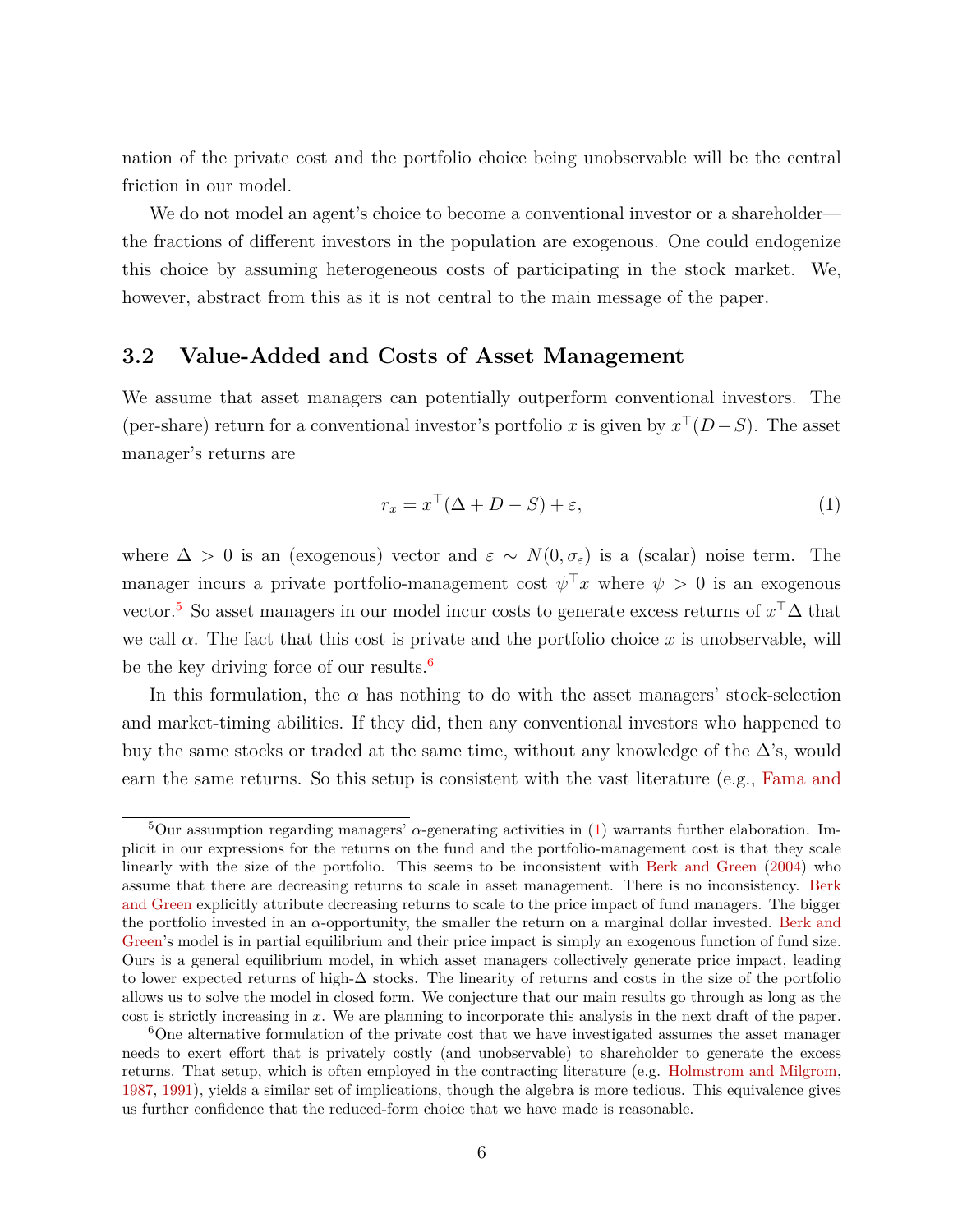[French,](#page-36-6) [2010\)](#page-36-6) that casts doubt on the ability to generate abnormal returns by stock picking or market timing.

Instead, the asset managers'  $\alpha$  comes from activities such as lending securities, delivering lower transactions costs (e.g., from crossing trades in-house or by obtaining favorable quotes from brokers) or providing liquidity (i.e., serving as a counterparty to liquidity demanders and earning a premium on such trades). We refer to these activities as "return-augmenting" strategies.

A critical assumption for our results is that the fund manager bears a private cost in delivering the abnormal returns. The existence of this cost is most clear-cut for the provision of liquidity. To successfully buy and sell at the appropriate times, the manager has to be actively monitoring market conditions while markets are open. For securities lending, the manager will also have to decide whether to accommodate requests to borrow shares. In some cases, these demands arise because the entity borrowing the shares wants to vote them and the manager must decide whether to pass up that choice. [Adams, Mansi, and](#page-35-7) [Nishikawa](#page-35-7) [\(2014\)](#page-35-7) find that outsourcing the lending process to a third party yields lower returns than arranging this in-house. It seems reasonable that not all of these costs can be recouped. For the crossing of trades, we are less certain of how the internal decisions about this choice is made. Funds also report that client service requests tend to scale with the size of the portfolio and these costs are not fully recouped.<sup>[7](#page-0-0)</sup>

The most powerful and convincing justification for the assumption that there are some private costs is that, if we accept the idea that some abnormal returns are obtainable, then it follows that you might naturally expect all asset managers to reap similar gains. Yet, the foregoing evidence suggests that there are major differences in the extent to which different managers pursue different strategies and thus earn different levels of revenue. If there were not some costs involved, then this heterogeneity would be very puzzling.

Turning to the revenues, there is a number of empirical papers that establish the profitability of securities lending, trading cost minimization and liquidity provision. We briefly review some of this evidence, explaining as we go why conventional investors would not be able to mimic asset managers to earn the same returns.

It is well-documented that securities lending is profitable. For example, it contributed 5% of total revenue of both BlackRock and State Street in 2017. Dimensional Fund Ad-

<sup>7</sup>Most managers also incur some costs that are observable and can be passed on directly to shareholders. Examples would include custody, audit, shareholder reports, proxies and some external legal fees. The analysis of the model where some costs are observable is available from the authors upon request and will be incorporated in the next draft of the paper.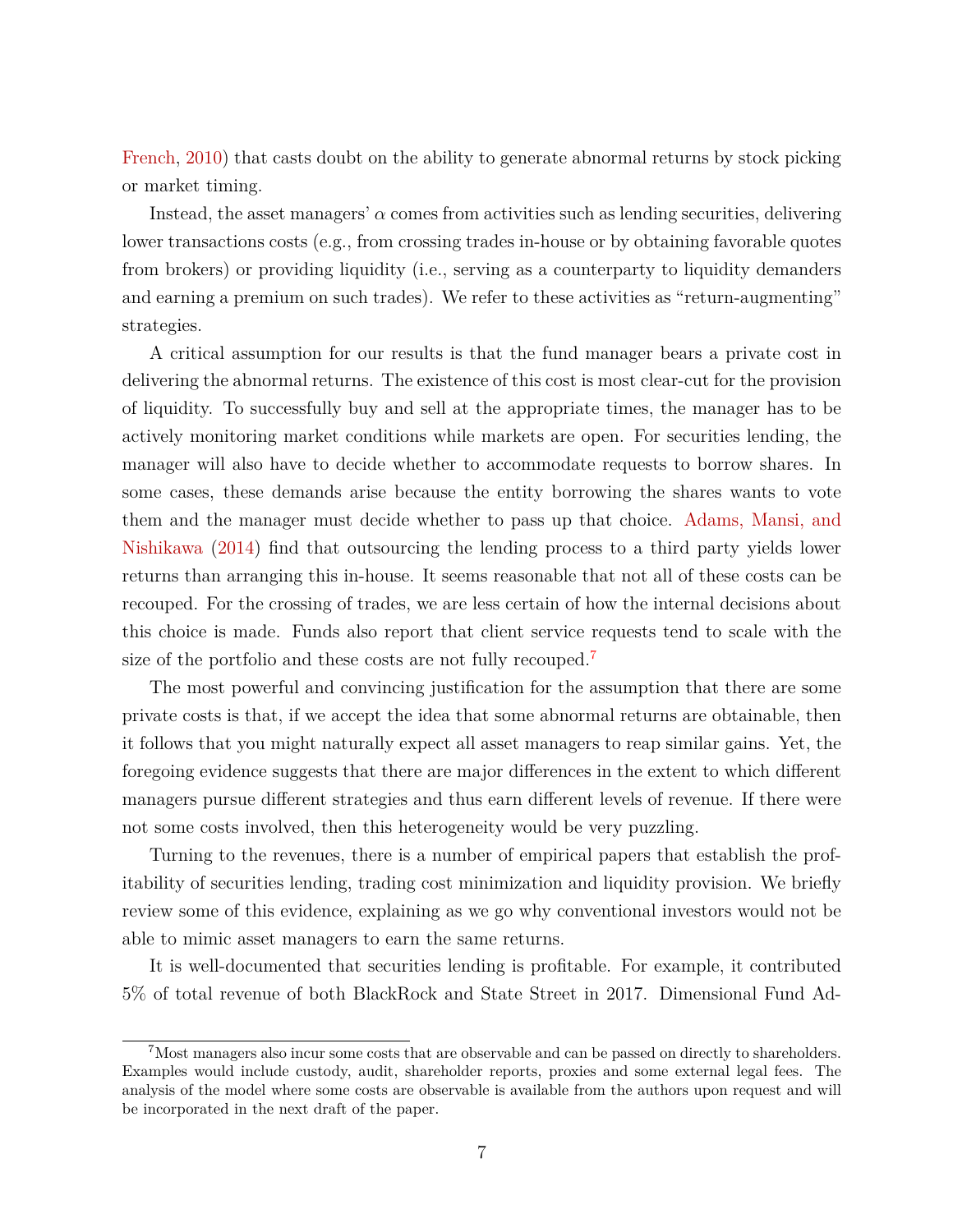visors' prospectuses report the net revenues from securities lending as a percentage of a portfolio's average daily net assets. There is tremendous variation across their different funds. For instance in 2018, the U.S. Large Company Portfolio earned 1 basis point, while the U.S. Small Cap Portfolio earned 11 basis points and the Emerging Markets Small Cap Portfolio earned 78 basis points. While it has recently become possible for some retail investors to participate in securities lending, they earn lower returns for this activity and do not have the same opportunities as a large asset manager.

It is also well-established that asset managers can profit from providing immediacy in trades, by either buying stocks which are out of favor or selling ones that are in high demand. In a classic paper, [Keim](#page-36-7) [\(1999\)](#page-36-7) estimates an annual  $\alpha$  of 2.2% earned by liquidity provision activities of a fund. [Rinne and Suominen](#page-37-3) [\(2016\)](#page-37-3) document that mutual funds differ noticeably in the extent to which they either demand or supply liquidity. They estimate that the top decile of supplying funds outperform the bottom decile by about 60 basis points per year. [Anand, Jotikasthira, and Venkataraman](#page-35-8) [\(2018\)](#page-35-8) find similar estimates using a different sample of funds over a different time period. It would be prohibitively expensive for retail investors to try to do this.

While practitioners often mention the advantages that funds managers have in minimizing transactions costs, there is less empirical work quantifying these gains. One exception is [Eisele, Nefedova, Parise, and Peijnenburg](#page-36-8) [\(forthcoming\)](#page-36-8), which draws on transaction-level data that allows them to compare trades inside a fund complex with equivalent ones between outside parties. By crossing buy and sell orders, the affiliated transaction can save the bid-ask spread that would normally be paid. They find that indeed since the Securities and Exchange Commission began monitoring the within complex deals in 2004, the crossed trades are executed more cheaply than comparable external trades. Again conventional investors simply do not have the ability to follow this strategy.

Another modeling assumption is that the aforementioned benefits are proportional to the size of the holdings. For the liquidity provision and trade-crossing, this assumption strikes us as obvious. The wider the range of securities in the portfolio and/or the more a fund holds on any particular security, the easier it will be to provide liquidity or more likely it will be that a trade can be offset. For securities lending, by expanding the range of assets in the portfolio we would expect to open up additional lending opportunities. Whether holding more of any particular stock improves lending opportunities is less obvious. The demand for borrowing stocks or bonds varies greatly over time and across securities, so knowing whether having a large position will be valuable is uncertain.

Finally, the noise term  $\varepsilon$  in [\(1\)](#page-6-0) captures the fact that aforementioned return-augmenting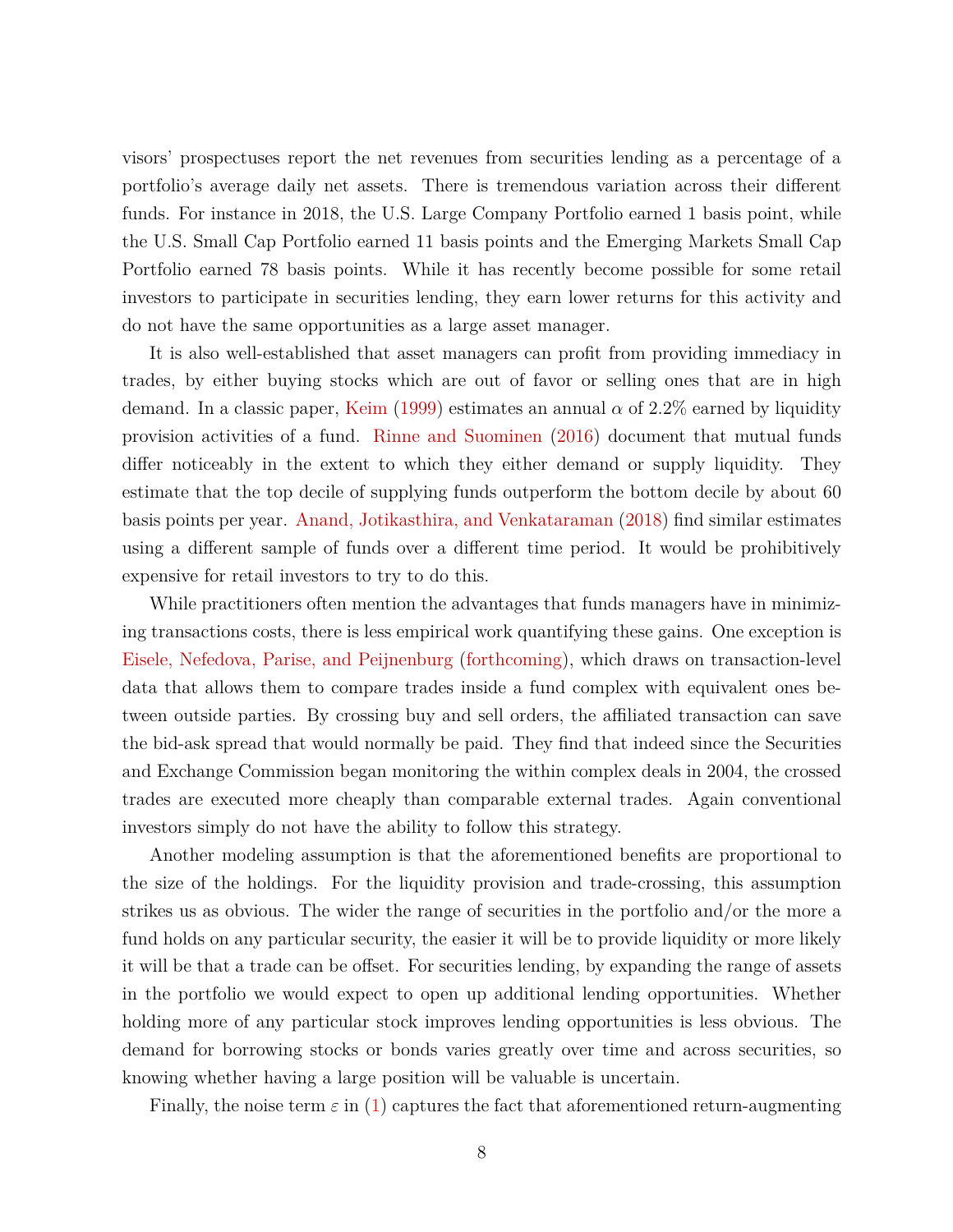activities do not produce a certain return each period. For example, the demand for liquidity, the opportunities to lend share and the possibility of crossing-trades all fluctuate so even a very alert and skilled manager will have some randomness in their returns. Also for securities that are lent, there is a risk that they will not be returned in a timely manner or potentially at all.[8](#page-0-0)

### **3.3 Asset Managers' Compensation Contracts**

To provide incentives for the asset managers to invest into the risky stocks and to generate  $\alpha$ , the shareholders design compensation contracts. The asset managers receive compensation *w* from shareholders. This compensation has three parts: one is a linear payout based on absolute performance of the manager's portfolio *x*, the second part depends on the per-formance relative to the benchmark portfolio, and the third is independent of performance.<sup>[9](#page-0-0)</sup> Then

<span id="page-9-0"></span>
$$
w = \tilde{a}r_x + b(r_x - r_b) + c = ar_x - br_b + c,\tag{2}
$$

where  $r_x$  is the performance of the manager's portfolio defined in [\(1\)](#page-6-0),  $r_b = \theta^{\top}(D - S)$  is the performance of the benchmark portfolio  $\theta$ , and  $a = \tilde{a} + b$  is a redefined coefficient, which we will explain below. The contract is  $(\tilde{a}, b, c, \theta)$ —or, equivalently,  $(a, b, c, \theta)$ —where  $\tilde{a}$  is the fee for absolute performance, *b* is the fee linked to relative performance, *c* is the fixed component, and  $\theta$  is the  $N \times 1$  vector of benchmark weights. All of our analysis and the intuitions that follow will be in terms of *a*, which we will refer to as "skin-in-the-game" or absolute-performance sensitivity. The contract for a particular asset manager is optimally chosen by the shareholder who employs her.

The restriction of linearity of optimal contracts warrants a discussion. We assume linearity for the purpose of tractability. Characterizing fully-optimal contracts is hard in general.<sup>[10](#page-0-0)</sup> It is even harder in our case since we solve for them in a general-equilibrium model where contracts affect equilibrium prices and thus in turn affect the contract chosen by each shareholder. The restriction to linearity allows us to find optimal contracts in

<sup>8</sup>One might wonder what happens of the noise is proportional to *x* (that is, the noise term is *εx* instead of  $\varepsilon$ ). The algebra is messier in this case, but the main results go through. The analysis of this case is available from the authors upon request.

<sup>9</sup>This part captures features such as a fee linked to initial assets under management or a fixed salary or any other fixed costs

 $10$ In the famous paper, [Holmstrom and Milgrom](#page-36-1) [\(1987\)](#page-36-1) show that, under specific conditions, the solution for the optimal contract in a dynamic environment is as if the problem were the static one and the principal is constrained to use a linear compensation rule. The assumptions of this paper are not satisfied in our setting, though.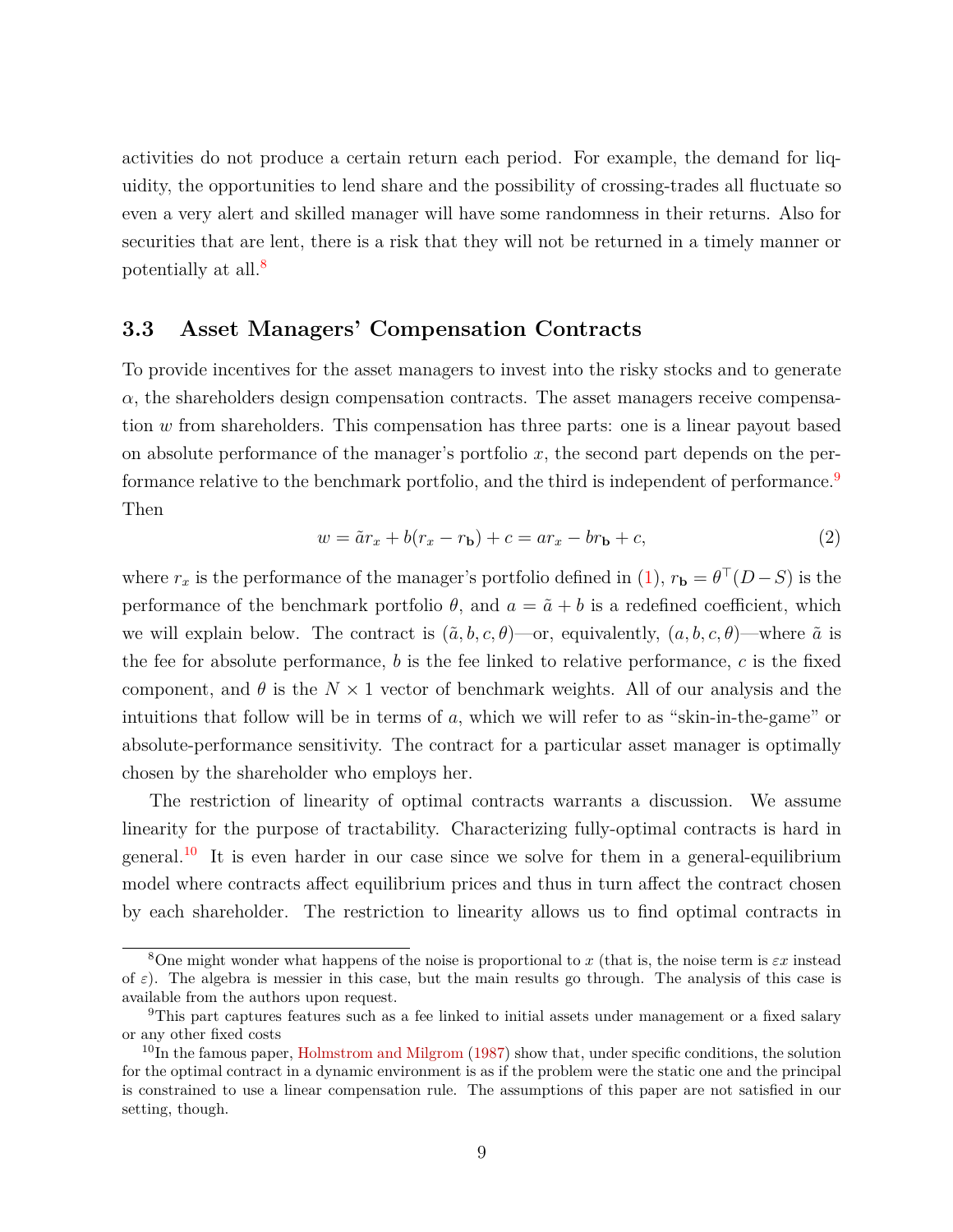closed form.

We think of an asset manager's contract as a compensation contract between a portfolio manager and her investment-advisor firm (e.g., BlackRock.) For U.S. mutual funds, we have a great deal of information about such contracts. Since 2005 mutual funds in the U.S. have been required to include a "Statement of Additional Information" in the prospectus that describes how portfolio managers are compensated. [Ma, Tang, and Gómez](#page-37-0) [\(2019\)](#page-37-0) analyze this information and find that around 80% of the funds explicitly base compensation on performance relative to a benchmark (usually the prospectus benchmark, e.g., S&P 500, Russell 2000, etc.). Some funds state in their Statements of Additional Information that managers are encouraged to invest in their own funds, i.e., have skin-in-the-game. [Khorana,](#page-37-4) [Servaes, and Wedge](#page-37-4) [\(2007\)](#page-37-4) document mutual fund managers' holdings of their own funds, which provides evidence for an absolute performance component in their compensation. [Ma, Tang, and Gómez](#page-37-0) report that most managers also have a fixed salary component, but the fraction of fund managers whose entire compensation consists of only fixed salary is very small. The performance-based bonus exceeds the fixed salary for 68% of the funds in the sample, constituting more than  $200\%$  of fixed salary for  $35\%$  of funds.<sup>[11](#page-0-0)</sup> Evidence on compensation contracts of asset managers other than mutual funds is sparse because these managers are not required to report their compensation structure and they rarely do so voluntarily. [Bank for International Settlements](#page-35-9) [\(2003\)](#page-35-9) presents survey-based evidence for a sample of other asset managers including sovereign wealth funds and pension funds, and also finds evidence supporting our compensation structure, and in particular finds that performance evaluation relative to benchmarks is pervasive.

## <span id="page-10-0"></span>**4 Analysis**

## <span id="page-10-1"></span>**4.1 Conventional Investors' and Asset Managers' Problems**

At  $t = 0$ , conventional investors choose a portfolio of stocks x and the bond holdings to maximize their expected utility  $-Ee^{-\gamma W}$ . Since their return on the portfolio is  $x^{\top}(D -$ *S*), the resulting time-1 wealth is  $W = (x_{-1}^C)^T S + x^T (D - S)$ . It is well-known that a conventional investor's maximization problem is equivalent to the following mean-variance

 $11$ In contrast, [Ibert, Kaniel, Van Nieuwerburgh, and Vestman](#page-36-9) [\(2017\)](#page-36-9) find surprisingly weak sensitivity of manager pay to performance for Swedish mutual funds.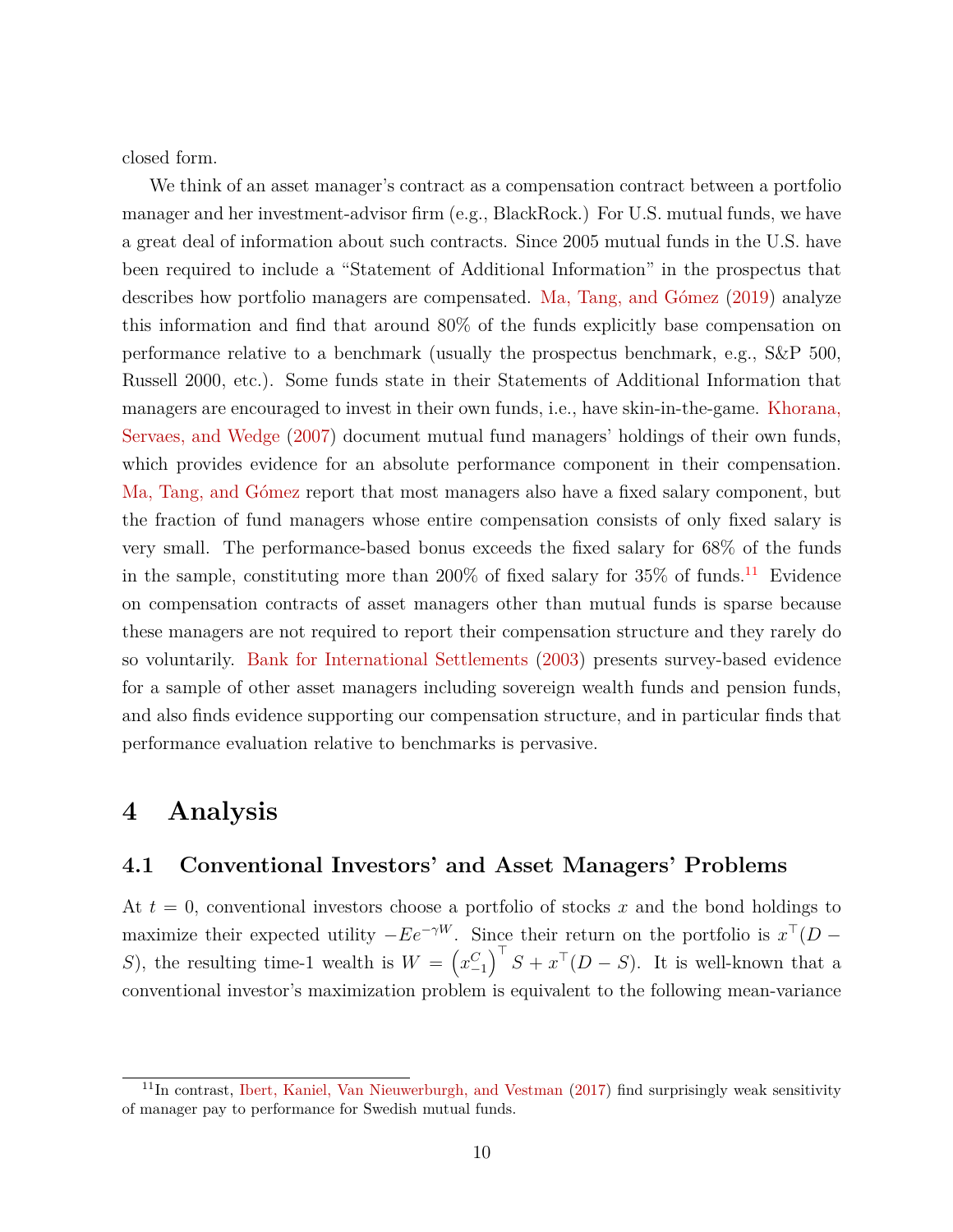optimization:

<span id="page-11-4"></span><span id="page-11-0"></span>
$$
\max_{x} x^{\top}(\mu - S) - \frac{\gamma}{2} x^{\top} \Sigma x.
$$
\n(3)

Asset managers choose a portfolio of stocks *x* and the bond holdings to maximize  $-E \exp{-\gamma [a r_x - b r_b + c - x^{\top} \psi]}$ , where the quantity inside the square brackets is their compensation net of private cost. This maximization problem is equivalent to the following optimization:

$$
\max_{x} \quad x^{\top} (a\Delta - \psi) + (ax - b\theta)^{\top} (\mu - S) + c - \frac{\gamma}{2} \left[ (ax - b\theta)^{\top} \Sigma (ax - b\theta) + a^2 \sigma_{\varepsilon}^2 \right], \tag{4}
$$

where we have substituted  $r_x$  and  $r_b$  defined above. The first three terms are the manager's expected pay, net of her private cost, and the last term is the variance of her compensation, scaled by a half of her absolute risk aversion  $\gamma$ . One important observation we make at this stage is related to the first term in [\(4\)](#page-11-0): the manager receives a fraction *a* of the per-share abnormal return on the stocks,  $\Delta$ , but pays the entire cost  $\psi$  per share. (We later show that  $a < 1$ .)

Both the conventional investors and asset managers take asset prices as given. Lemma [1](#page-11-1) reports the optimal portfolios of the conventional investors and asset managers arising from their optimizations.

<span id="page-11-1"></span>**Lemma 1** (**Portfolio Choice).** *The conventional investors' and asset managers' portfolio demands are as follows:*

<span id="page-11-3"></span><span id="page-11-2"></span>
$$
x^C = \Sigma^{-1} \frac{\mu - S}{\gamma},\tag{5}
$$

$$
x^{AM} = \Sigma^{-1} \frac{\Delta - \psi/a + \mu - S}{a\gamma} + \frac{b\theta}{a}.
$$
 (6)

A conventional investor's portfolio is the standard mean-variance portfolio, scaled by his risk aversion  $\gamma$ . An asset manager's portfolio differs from that of a conventional investor in three dimensions. First, asset managers split their risky assets investments between two portfolios: the (modified) mean-variance portfolio and the benchmark portfolio. The latter arises because the manager's compensation is exposed to fluctuations in the benchmark. She desires to hedge this exposure and holds a hedging portfolio that is (perfectly) correlated with the benchmark, i.e., the benchmark itself. This implication is very general, and we share it with other models that analyzed benchmarking, both in two-period and multi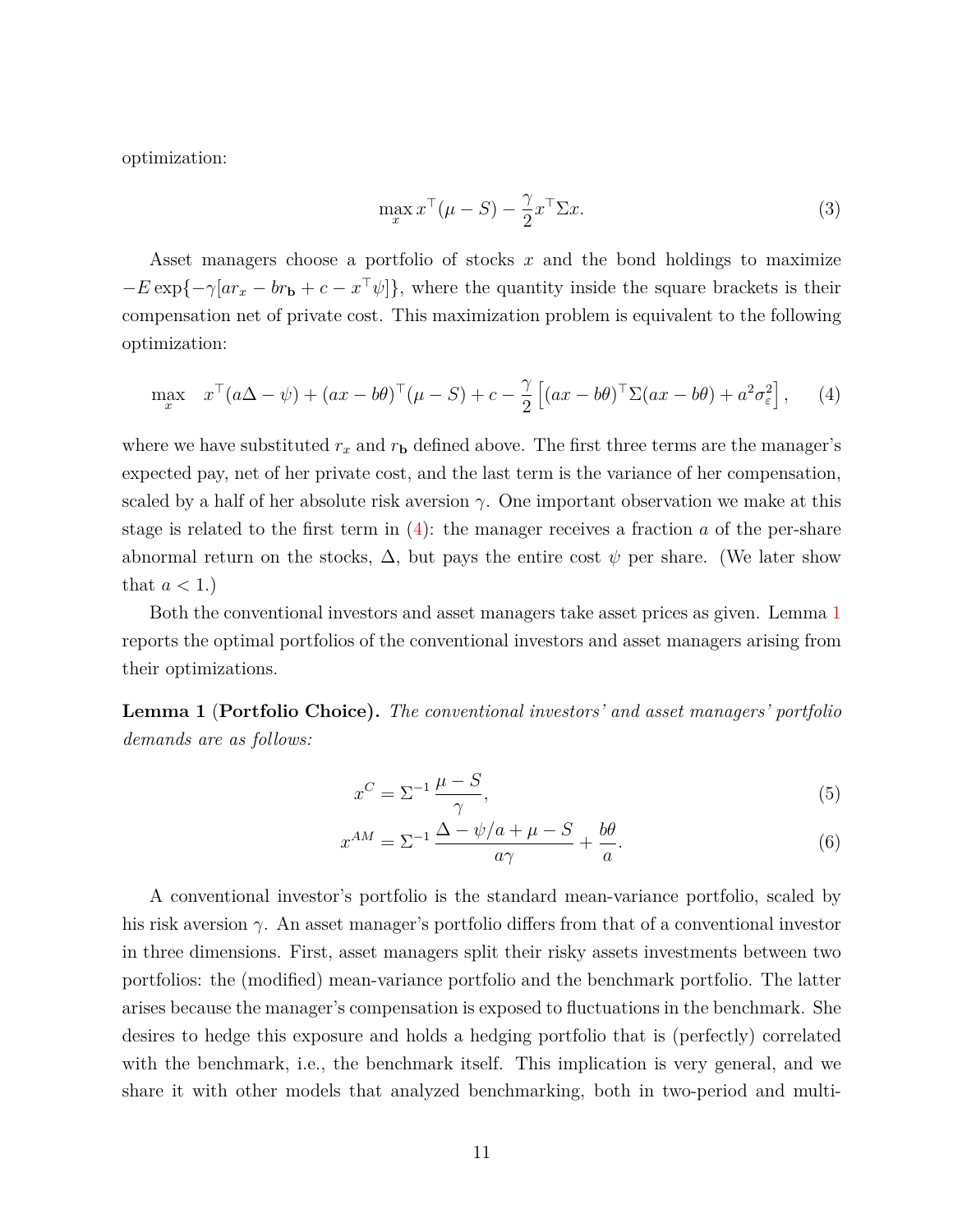period economies and for other investor preferences specifications.[12](#page-0-0) The split between the two portfolios is governed by the strength of the relative-performance incentives, captured by *b*. The higher *b* is, the closer the manager's portfolio is to the benchmark.

Second, because our managers have access to return-augmenting strategies, they perceive the mean-variance tradeoff differently from the conventional investors and tilt their mean-variance portfolios towards high-∆ stocks. Consistent with this result, [Johnson and](#page-36-10) [Weitzner](#page-36-10) [\(2019\)](#page-36-10) report that asset managers' portfolios in their sample overweight stocks with high securities-lending fees.

Finally, the asset manager scales her (modified) mean-variance portfolio by 1*/a* relative to that of a conventional investor. The reason for the scaling is that, as we can see from the first term in [\(2\)](#page-9-0), for each share that an asset manager holds, she gets a fraction *a* of the total return.

Let us now focus on the variance of the manager's compensation,  $(ax^{AM}-b\theta)^\top \Sigma(ax^{AM}$  $b\theta$ ) +  $a^2\sigma_{\varepsilon}^2$ , which we have first encountered in [\(4\)](#page-11-0), and compare two managers, one of whom does not have a benchmark  $(b = 0)$  and one does  $(b > 0)$ . Absent benchmarking, the safest investment choice for the manager is to invest everything in the riskless asset  $(x^{AM} = 0)$ . With benchmarking, the safest investment choice is to hold the benchmark portfolio  $(x^{AM} = b\theta/a)$ , or to be a "closet indexer." Both managers would like to take some risk (and earn the corresponding return), and they do so by investing in the meanvariance portfolio. For the same skin-in-the-game *a*, the benchmarked manager is willing to hold  $b\theta/a$  *more shares* in the risky assets. The variances of the compensations of the two managers are exactly the same. $13$  This is the sense in which benchmarking partially protects the manager from risk.

We are now ready to solve for equilibrium prices. Substituting portfolio demands from Lemma [1](#page-11-1) into the market-clearing condition for stocks,  $\lambda_{AM} x^{AM} + \lambda_C x^C = \bar{x}$ , we find

$$
S = \mu - \gamma \Sigma \Lambda \left( \bar{x} - \lambda_{AM} \frac{b\theta}{a} \right) + \Lambda \frac{\lambda_{AM}}{a} \left( \Delta - \frac{\psi}{a} \right),\tag{7}
$$

where

<span id="page-12-1"></span><span id="page-12-0"></span>
$$
\Lambda \equiv \left[\frac{\lambda_{AM}}{a} + \lambda_C\right]^{-1} \tag{8}
$$

modifies the market's effective risk aversion.

<sup>12</sup>This result first appears in [Brennan](#page-35-1) [\(1993\)](#page-35-1) in a two-period model. [Cuoco and Kaniel](#page-35-2) [\(2011\)](#page-35-2) and [Basak and Pavlova](#page-35-3) [\(2013\)](#page-35-3), among others, obtain it in dynamic models with different preferences.

<sup>&</sup>lt;sup>13</sup>To see this formally, note that  $ax^{AM} - b\theta = \Sigma^{-1}(\Delta - \psi/a + \mu - S)/\gamma$  does not depend on *b*.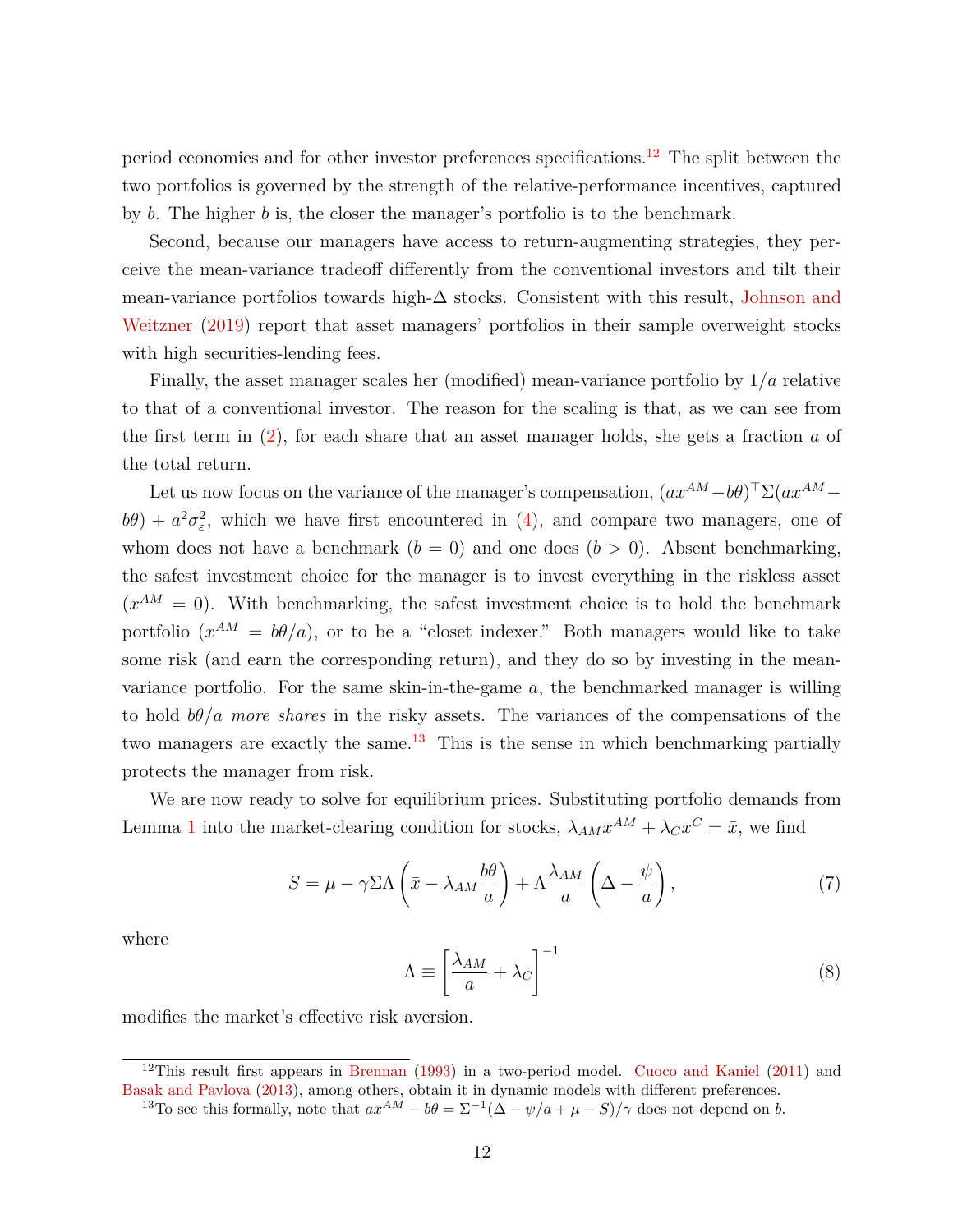To develop intuition, it is useful to compare the stock prices in our economy [\(7\)](#page-12-0) with their counterparts in the economy with conventional investors only  $(\lambda_{AM} = 0, \lambda_C = 1)$ . In that economy  $S = \mu - \gamma \Sigma \bar{x}$ , a familiar expression. We can see that the asset managers, who have an additional demand for benchmark stocks and for high- $\Delta$  stocks, push prices of such stocks up (relative to otherwise identical low-benchmark-weight and low- $\Delta$  stocks). Specifically, the term  $\gamma \Sigma \Lambda \lambda_{AM} b\theta / a$  in [\(7\)](#page-12-0) accounts for the price pressure due to benchmarking and the term  $\Lambda(\lambda_{AM}/a)(\Delta-\psi/a)$  for  $\alpha$ -chasing. In our economy, higher prices imply lower expected returns. Therefore, the asset managers collectively exert price impact and lower expected returns on the stocks that they particularly desire to hold in their portfolios.<sup>[14](#page-0-0)</sup>

### **4.2 Shareholders' Problem**

Each shareholder chooses the contract  $(a, b, c, \theta)$  and portfolio  $x = x^{AM}$  to maximize his expected utility

$$
-E\exp\left\{-\gamma\left[\left(x_{-1}^{S}\right)^{\top}S + r_{x} - (ar_{x} - br_{b}) - c\right]\right\}
$$

subject to the asset manager's participation constraint

<span id="page-13-0"></span>
$$
-E \exp\left\{-\gamma \left[ \left( ar_x - br_{\mathbf{b}} \right) + c - x^{\top} \psi \right] \right\} \ge u_0,
$$
\n(9)

and her incentive constraint  $(6)$ . The latter is the first-order condition of the asset manager's optimization problem, capturing the fact that the portfolio *x* is the asset manager's private choice. The right-hand side of the participation constraint, *u*0, is the value of asset manager's outside option.[15](#page-0-0)

Equivalently, we can rewrite the shareholder's problem in terms of mean-variance utilities. It will be convenient to express payoffs in terms of the following variable. Denote  $y = ax^{AM} - b\theta$  and  $z = x^{AM} - y$ , which are effective allocations of stock holdings to the asset manager and shareholder, respectively. Furthermore, define the shareholder's and

<sup>14</sup>Note that this discrepancy cannot be arbitraged away in our model. Conventional investors are free to engage in any arbitrage activity investors because the are unrestricted in their portfolio choice. As long as asset managers represent a meaningful fraction of the market (i.e., *λAM* is non-negligible), however, there are always differences in prices of stocks that depend on their benchmark weights and asset managers'  $\Delta$ .

<sup>&</sup>lt;sup>15</sup>We do not model explicitly what this outside option is, as it does not matter for our main results. It can be exogenous, or it can be endogenized.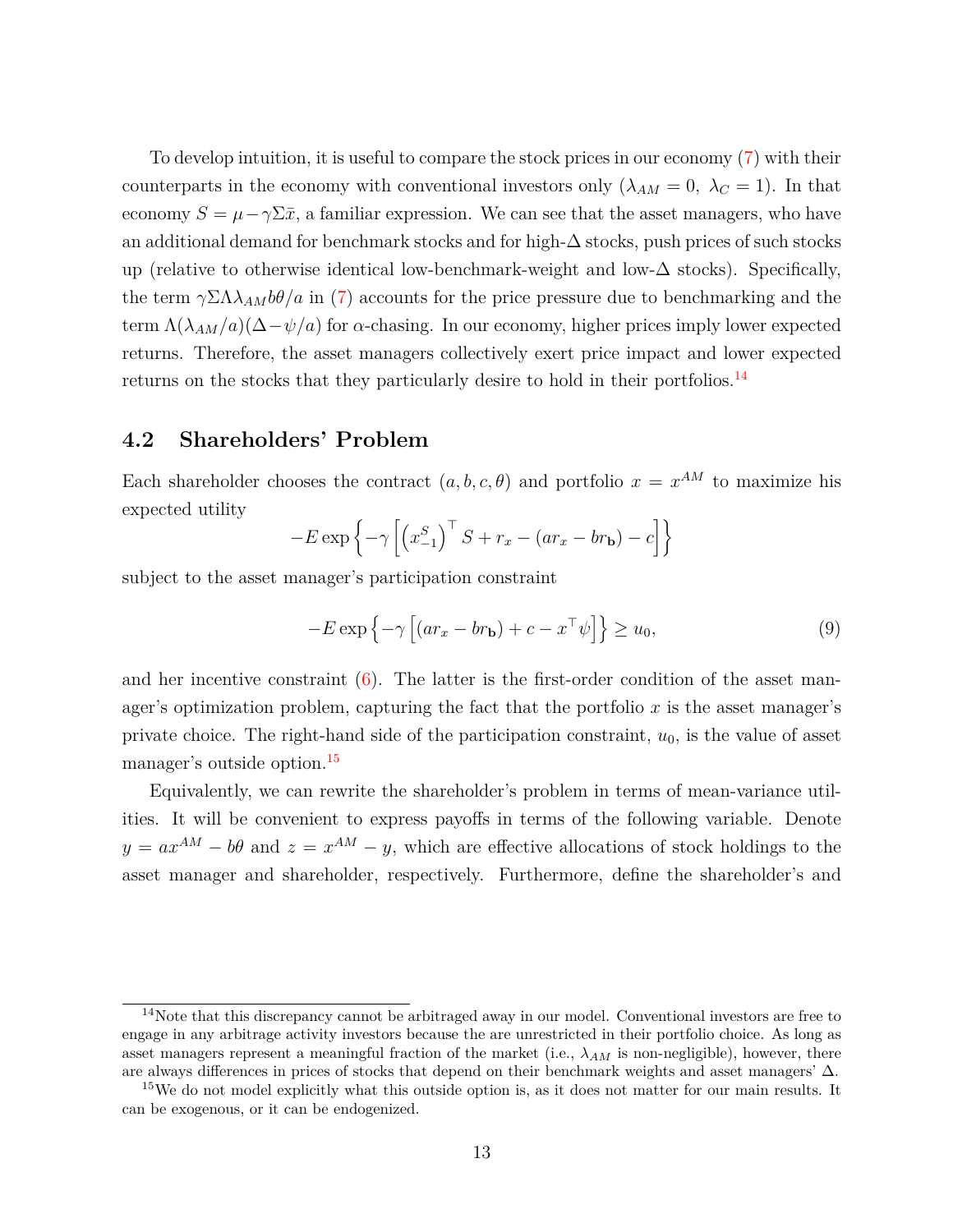asset manager's mean-variance utilities as

$$
U^S\left(a, \frac{b\theta}{a}, y, S\right) = \left(x^{AM}\right)^\top (1 - a)\Delta + z^\top(\mu - S) - \frac{\gamma}{2} \left[z^\top \Sigma z + (1 - a)^2 \sigma_\varepsilon^2\right] + \left(x_{-1}^S\right)^\top S - c,
$$
  

$$
U^{AM}\left(a, y, S\right) = \left(x^{AM}\right)^\top \left(a\Delta - \psi\right) + y^\top(\mu - S) - \frac{\gamma}{2} \left[y^\top \Sigma y + a^2 \sigma_\varepsilon^2\right] + c,
$$

where

$$
x^{AM} = \frac{y}{a} + \frac{b\theta}{a},\tag{10}
$$

<span id="page-14-1"></span><span id="page-14-0"></span>
$$
z = \frac{1 - a}{a}y + \frac{b\theta}{a}.\tag{11}
$$

Then the shareholder's problem is to maximize his utility subject to the asset manager's participation constraint, and her (modified) incentive constraint,

$$
\max_{a,b,c,\theta,y} U^S \tag{12}
$$

$$
\text{s.t. } U^{AM} \ge \tilde{u}_0,\tag{13}
$$

<span id="page-14-3"></span><span id="page-14-2"></span>
$$
y = \Sigma^{-1} \frac{\Delta - \psi/a + \mu - S}{\gamma},\tag{14}
$$

where the value  $\tilde{u}_0$  is the mean-variance version of  $u_0$ .<sup>[16](#page-0-0)</sup>

Notice that because of the contract's constant component *c*, in the mean-variance formulation utility becomes transferable, and the shareholder effectively maximizes the total utility of the shareholder and asset manager subject to the asset manager's incentive constraint. The asset manager's participation constraint is then trivially satisfied by adjusting the constant *c*.

We next discuss the roles that the contract parameters  $a, b$ , and  $\theta$  play in the shareholder's maximization problem.

## **4.3 Contracts and Incentives**

As a point of reference, consider the first best where the asset manager's portfolio choice is observable and contractible. The first-best contract involves perfect risk sharing between the (equally risk-averse) shareholder and asset manager and no benchmarking,  $a = 1/2$  and  $b = 0$ <sup>[17](#page-0-0)</sup> It is easy to show that if the asset manager were facing the first-best contract

<sup>&</sup>lt;sup>16</sup>In particular, if the asset manager's outside option is risk-free, then  $u_0 = -\exp(-\gamma \tilde{u}_0)$ .

<sup>&</sup>lt;sup>17</sup>See Lemma [5](#page-27-0) in the Appendix for the formal analysis.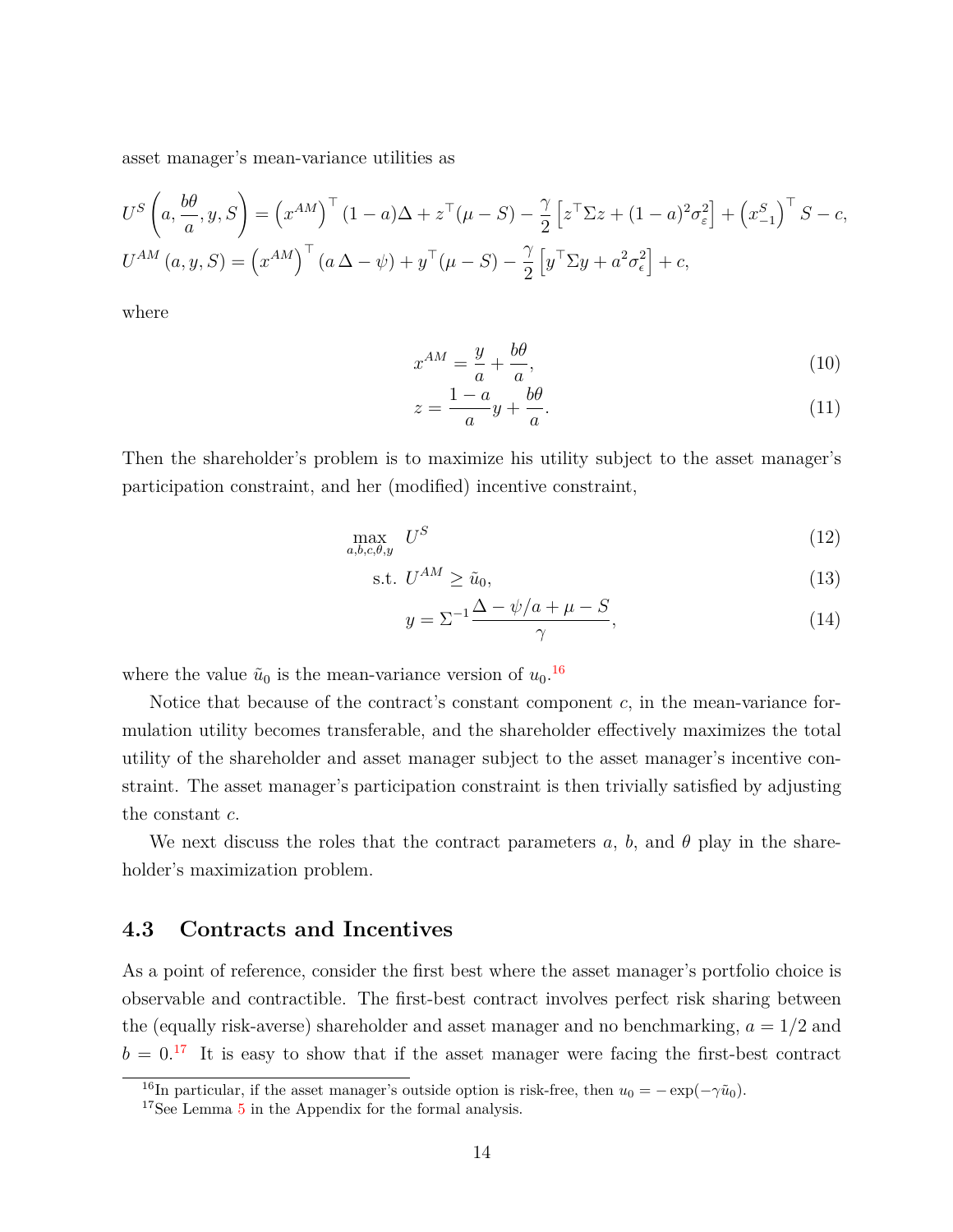but chose the portfolio privately, she would overestimate the cost of *α*-production, thus investing less in all stocks, especially stocks with high  $\psi$ . A higher *a* reduces the asset manager's effective cost  $\psi/a$ , which increases her demand for risky assets, especially those with a high cost of  $\alpha$ -production. However, a higher  $\alpha$  also exposes the asset manager to more risk, which makes her scale down  $x^{AM}$ , as reflected in the denominator(s) of [\(10\)](#page-14-0). Thus the use of absolute performance creates a tension between incentive provision and risk sharing.

The use of benchmarking, together with an appropriate benchmark selection, alleviates this tension by mitigating the second, adverse effect of *a*. As we have discussed in Section [4.1,](#page-10-1) benchmarking shields the asset manager from risk by reducing variance in her compensation *for a given portfolio choice*. [18](#page-0-0) As a result, (for the same *a*) the asset manager invest more. In addition, if the benchmark portfolio puts a relatively higher weight on certain stocks, the manager's exposure to risk is reduced more for those stocks, and she will invest proportionally more in them. That is, benchmarking protects the asset manager from risk, and an appropriate choice of the benchmark portfolio can help to improve incentives for *α*-production.

## **4.4 Privately-Optimal Contracts**

Notice that the shareholder fully internalizes the asset manager's cost of managing the fund. Formally, this can be seen by taking the first-order condition with respect to *c*, which immediately implies that the Lagrange multiplier on the participation constraint equals one. But since the asset manager bears the cost privately and only receives fraction *a* of the return, for her the effective cost is higher, which is why  $\psi/a$  appears in [\(6\)](#page-11-2). These two costs being different plays an important role in our analysis.

All the main tradeoffs will be apparent from the first-order conditions. It will also be useful to compare the first-order conditions of an individual shareholder to those of a social planner. Therefore in what follows, we present and carefully discuss those conditions.

Notice that *b* enters into the shareholder's and asset manager's problems only though *bθ/a*. Therefore we take the first-order condition with respect to *bθ/a*, and later derive the expression for *b* separately. The first-order condition with respect to  $b\theta/a$  is given by

<span id="page-15-0"></span>
$$
\frac{\partial (U^S + U^{AM})}{\partial (b\theta/a)} = \Delta - \psi + \mu - S - \gamma \Sigma z = 0.
$$
 (15)

<sup>&</sup>lt;sup>18</sup>By reducing in the asset manager's risk exposure, benchmarking makes it cheaper for the shareholder to implement any particular portfolio choice.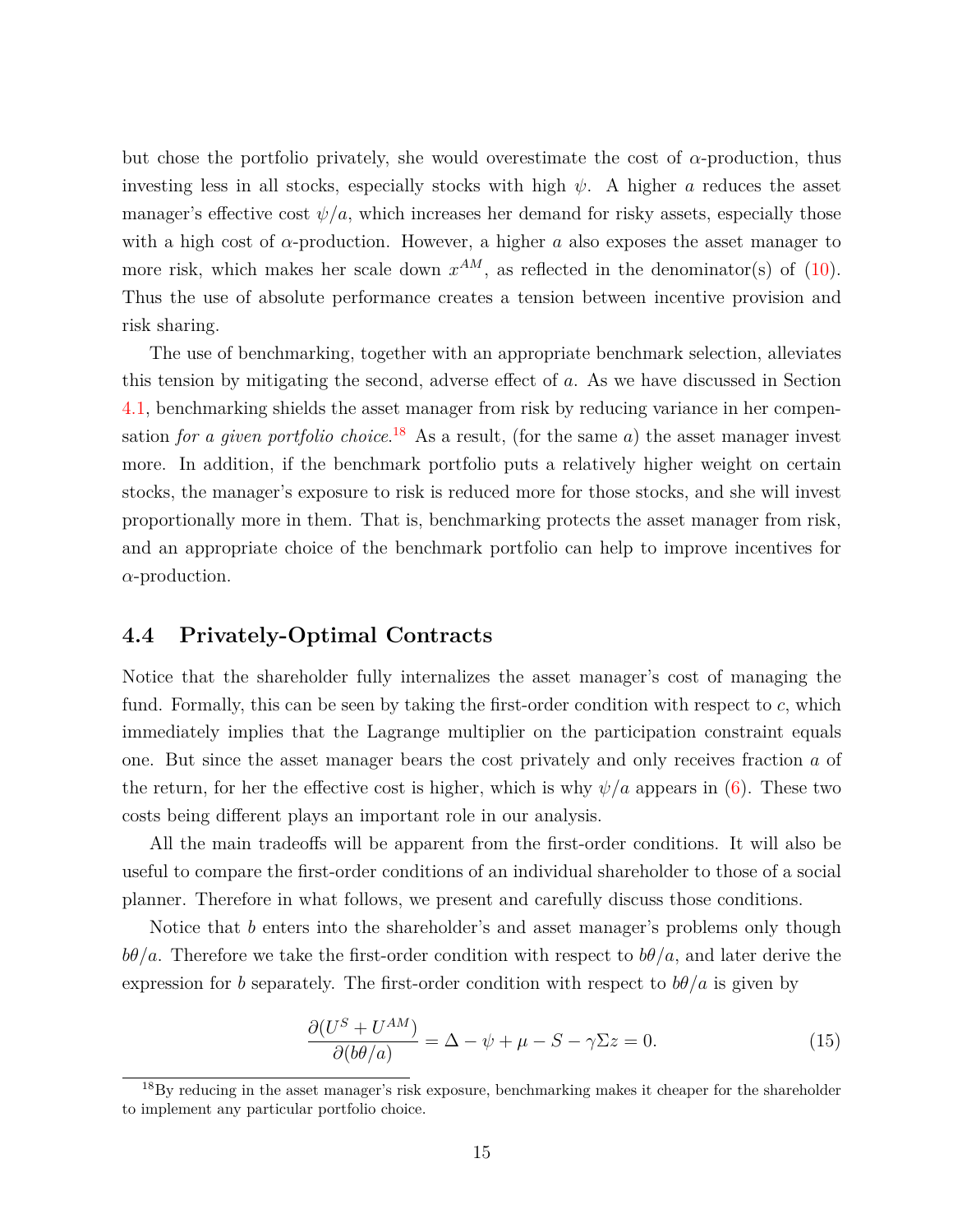It captures the marginal effect on the total utility of the shareholder and asset manager due to a higher demand by the asset managers in response to more benchmarking. Substituting [\(11\)](#page-14-1) and [\(14\)](#page-14-2) into the above equation and rearranging terms (see the Appendix), we have

<span id="page-16-0"></span>
$$
\gamma \Sigma b \theta = (2a - 1)(\Delta - \psi + \mu - S) + (1 - a)\left(\frac{1}{a} - 1\right)\psi.
$$
 (16)

The two terms in equation [\(16\)](#page-16-0) capture two concerns that shareholders have in mind when designing the benchmark. Consider two special cases, the first one is  $a = 1/2$  when perfect risk-sharing is achieved, and the second one is  $a = 1$  when the private and social costs are aligned. As we will show later, in the optimal contract  $a \in (1/2, 1)$ , so both terms on the right-hand side of [\(16\)](#page-16-0) are positive. The first term,  $(2a - 1)(\Delta - \psi + \mu - S)$ , is there because the shareholder recognizes that benchmarking increases the total expect surplus net of cost. Since  $a > 1/2$ , the asset manager is exposed to more risk than unconstrained optimal, so the shareholder uses benchmarking to make her invest more, in particular in stocks with a higher value added  $\Delta - \psi$ . The second term,  $(1 - a)(1/a - 1)\psi$ , reflects the incentive-provision role of *bθ*. By protecting the asset manager from risk, benchmarking provides her with incentives to invest more. Such incentive provision is especially important for stocks with high cost  $\psi$ , as the asset manager is the most reluctant to invest in them.

Let us now examine the first-order condition with respect to  $a$ , which is given by<sup>[19](#page-0-0)</sup>

<span id="page-16-1"></span>
$$
0 = \frac{\partial (U^S + U^{AM})}{\partial a} + \frac{\partial U^S}{\partial y} \frac{\partial y}{\partial a}
$$
  
= -(2a - 1)\gamma \sigma\_\epsilon^2 - (\Delta - \psi + \mu - S - \gamma \Sigma z)^{\top} \frac{y}{a^2} + \frac{1 - a}{a} (\Delta + \mu - S - \gamma \Sigma z)^{\top} \frac{\partial y}{\partial a}  
= -(2a - 1)\gamma \sigma\_\epsilon^2 + \frac{1 - a}{a} \psi^{\top} \frac{\partial y}{\partial a}, \tag{17}

where the last equality follows from [\(15\)](#page-15-0). Notice the appearance of *∂y/∂a* in the above equation. It captures how the surplus is affected through a direct response of the asset manager's (modified) demand for the risky assets, *y*, to a marginal increase in *a*. This is the incentive-provision channel. The other terms reflect that the design of *a* also affects how risk is split between the shareholder and the asset manager (and thus also how much of the risky asset the asset manager buys).

Using [\(15\)](#page-15-0) and  $\partial y/\partial a = \Sigma^{-1}\psi/(\gamma a^2)$  (obtained by differentiating [\(14\)](#page-14-2) with respect to

<sup>&</sup>lt;sup>19</sup>Recall that the asset manager's utility is maximized with respect to *y*, so  $(\partial U^{AM}/\partial y)(\partial y/\partial a)$  does not appear in [\(17\)](#page-16-1).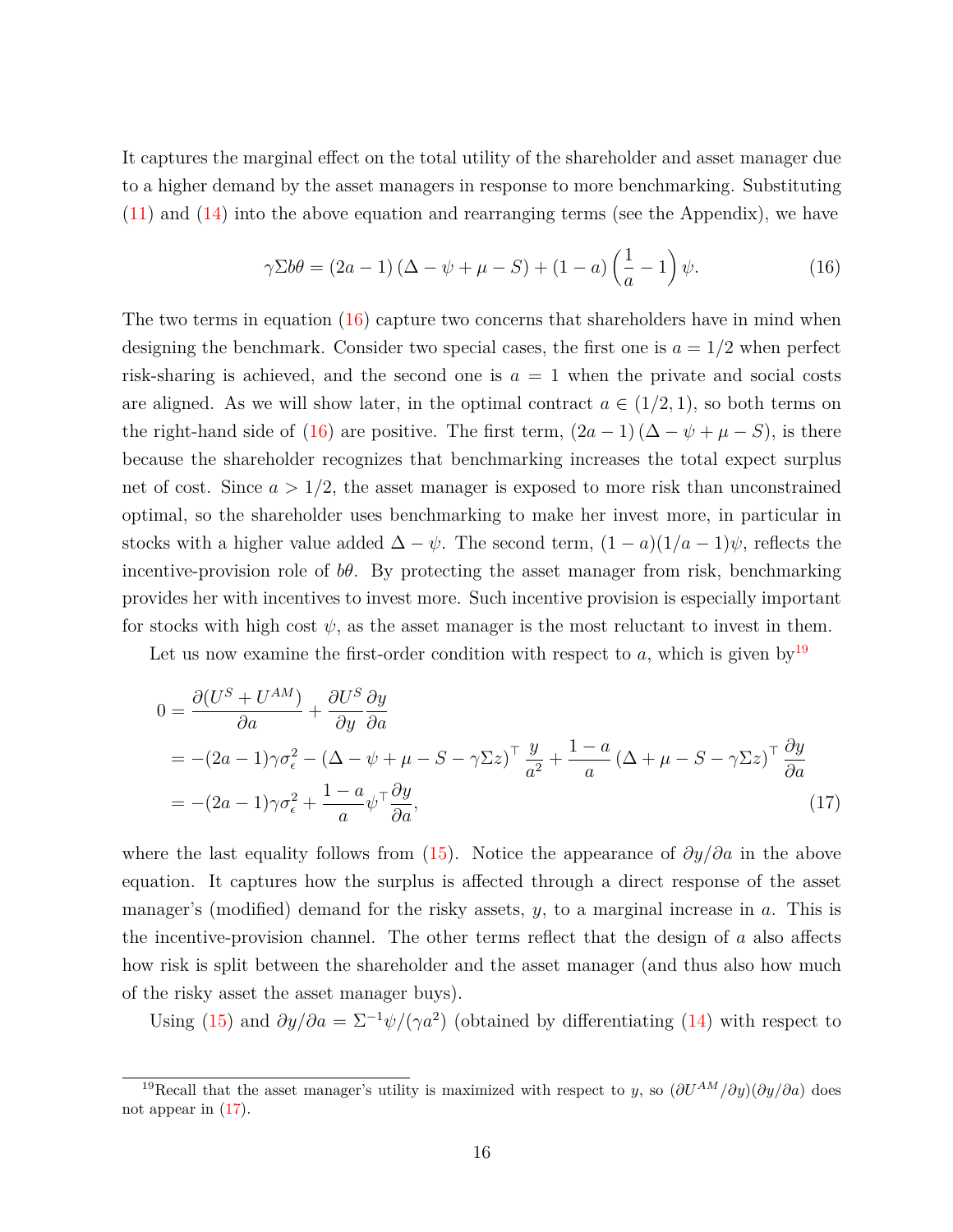*a*), the above equation becomes

<span id="page-17-6"></span>
$$
(1-a)\frac{\psi^{\top} \Sigma^{-1} \psi}{\gamma a^3} - (2a-1)\gamma \sigma_{\varepsilon}^2 = 0.
$$
 (18)

Notice again the terms with  $(1 - a)$  and  $(2a - 1)$ , except unlike in  $(16)$ , the terms now have different signs. This means that there is a tradeoff that these two terms represent. A higher *a* is beneficial as it provides incentives for *α*-production, which is captured by the first term, but is also costly as it exposes the asset manager to too much risk, as captured by the second term.

Substituting the expression for *S*, we obtain closed-form expressions for equilibrium contracts given in part (a) of the next lemma.

<span id="page-17-5"></span>**Lemma 2.** *In the equilibrium with the privately-optimal contract,*

(*a*)  $a = a^{private}$ ,  $b = b^{private}$ , and  $\theta = \theta^{private}$  are given by

$$
0 = (1 - a)\frac{\psi^{\top} \Sigma^{-1} \psi}{\gamma a^3} - (2a - 1)\gamma \sigma_{\varepsilon}^2,\tag{19}
$$

$$
b = (2a - 1) \mathbf{1}^\top \left[ \bar{x} + \frac{\Sigma^{-1}}{\gamma} \lambda_C (\Delta - \psi) \right] + (1 - a) \left[ \frac{1}{a} - \left( \frac{\lambda_{AM}}{a} + \lambda_C \right) \right] \mathbf{1}^\top \frac{\Sigma^{-1}}{\gamma} \psi, \tag{20}
$$

$$
\theta = \frac{2a - 1}{b} \left[ \bar{x} + \frac{\Sigma^{-1}}{\gamma} \lambda_C (\Delta - \psi) \right] + \frac{1 - a}{b} \left[ \frac{1}{a} - \left( \frac{\lambda_{AM}}{a} + \lambda_C \right) \right] \frac{\Sigma^{-1}}{\gamma} \psi; \tag{21}
$$

*(b) asset prices are given by*

<span id="page-17-3"></span><span id="page-17-2"></span><span id="page-17-1"></span><span id="page-17-0"></span>
$$
S^{private} = \mu - \gamma \Sigma \bar{x} + \lambda_{AM} \left( \Delta - \psi + \Delta - \frac{\psi}{a} \right)
$$
 (22)

*and the asset managers' asset holdings are*

<span id="page-17-4"></span>
$$
x_{AM}^{private} = 2\bar{x} + \frac{\Sigma^{-1}}{\gamma} \lambda_C \left(\Delta - \psi + \Delta - \frac{\psi}{a}\right). \tag{23}
$$

Notice that [\(19\)](#page-17-0) is the expression in *a* only. Then given *a*, [\(20\)](#page-17-1) delivers the expression for *b*, and finally, given *a* and *b*, [\(21\)](#page-17-2) gives us expression for the benchmark weights *θ*. We will use  $(20)$  to provide sufficient conditions for the shareholder to use benchmarking in what follows. Before we proceed with that, let us briefly comment on the expression for the equilibrium prices given by [\(22\)](#page-17-3). Recall that in the economy without asset managers the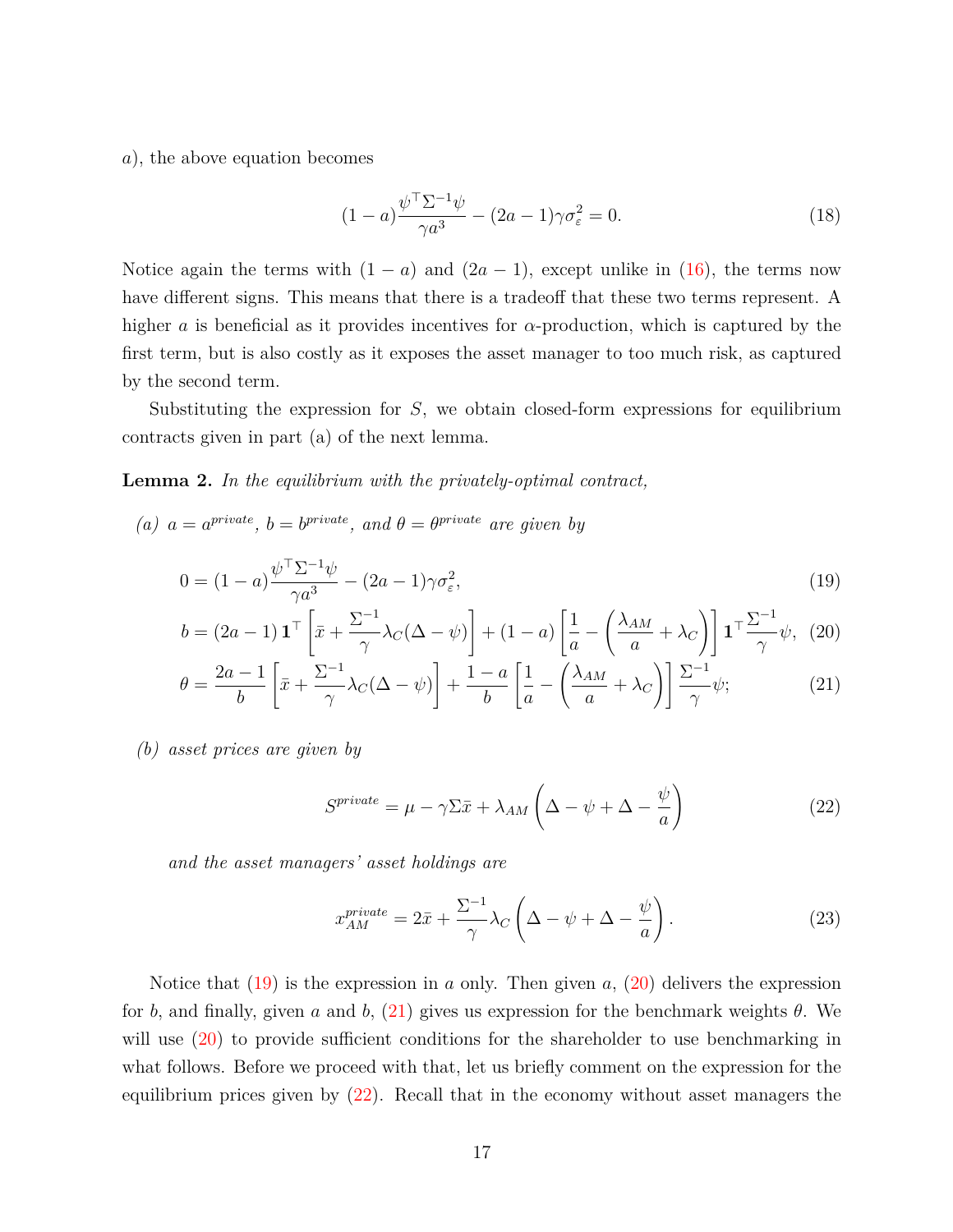equilibrium prices would be  $S = \mu - \gamma \Sigma \bar{x}$ . Prices are higher in the presence of asset managers due to their higher demands as engage in return-augmenting activities, as captured by the last term in [\(22\)](#page-17-3). Notice that it contains  $\Delta - \psi$  and  $\Delta - \psi/a$ , which are the extra expected returns net of costs as perceived by the shareholders and by the asset managers, respectively. Similarly, the equilibrium asset holdings of asset managers in [\(23\)](#page-17-4) are higher when the opportunities for  $\alpha$ -production are better. Notice that asset managers hold exactly  $2\bar{x}$  when  $\lambda_C = 0$ . We will discuss this special case further in subsection [4.5.](#page-19-0)

For some of our results on benchmarking, we will need to impose the following assumption.

#### <span id="page-18-0"></span>**Assumption 1.** *Suppose that*

- $(a)$  **1**<sup>T</sup>  $[\bar{x} + \lambda_C \Sigma^{-1}(\Delta \psi)/\gamma] > 0$ ,
- *(b)*  $\mathbf{1}^{\top} \Sigma^{-1} \psi > 0$ *.*

Assumption [1](#page-18-0) is a mild technical restriction. It is trivially satisfied when the variancecovariance matrix  $\Sigma$  is diagonal or when  $\Delta$ 's and  $\psi$ 's are the same for all stocks (and given that  $\Delta - \psi \geq 0$ ). When  $\Sigma$  is not diagonal (which implies that cross-price elasticities of the asset manager's demand function are not zero), it is useful to interpret the assumption as follows. Part (a) is a necessary and sufficient condition for the sum of shares (over all assets) that the asset manager holds in the first best to be positive (that is, the asset manager does not borrow).<sup>[20](#page-0-0)</sup> Part (b) means that if the private cost  $\psi$  increases by the same percentage for all assets, the sum of shares (over all assets) that the asset manager holds in equilibrium goes down. In other words, the asset manager reduces total holdings when the cost is higher.

Using the above assumption and the equilibrium expression for *b* presented in Lemma [2,](#page-17-5) we have the following result:

<span id="page-18-1"></span>**Proposition 1** (**Benchmarking is Optimal).** *Suppose that Assumption [1](#page-18-0) holds. Then the privately-optimal contract involves benchmarking, that is,*  $b^{private} > 0$ *.* 

Proposition [1](#page-18-1) helps us understand why benchmarking in the asset management industry is so pervasive. The key theoretical insight that it provides is that shareholders are better off and could incentivize the manager to engage more in risky  $\alpha$ -generating activities if they partially protect her from risk by benchmarking. In the language of the asset management

 $20$ See the proof of Lemma [5](#page-27-0) in the Appendix.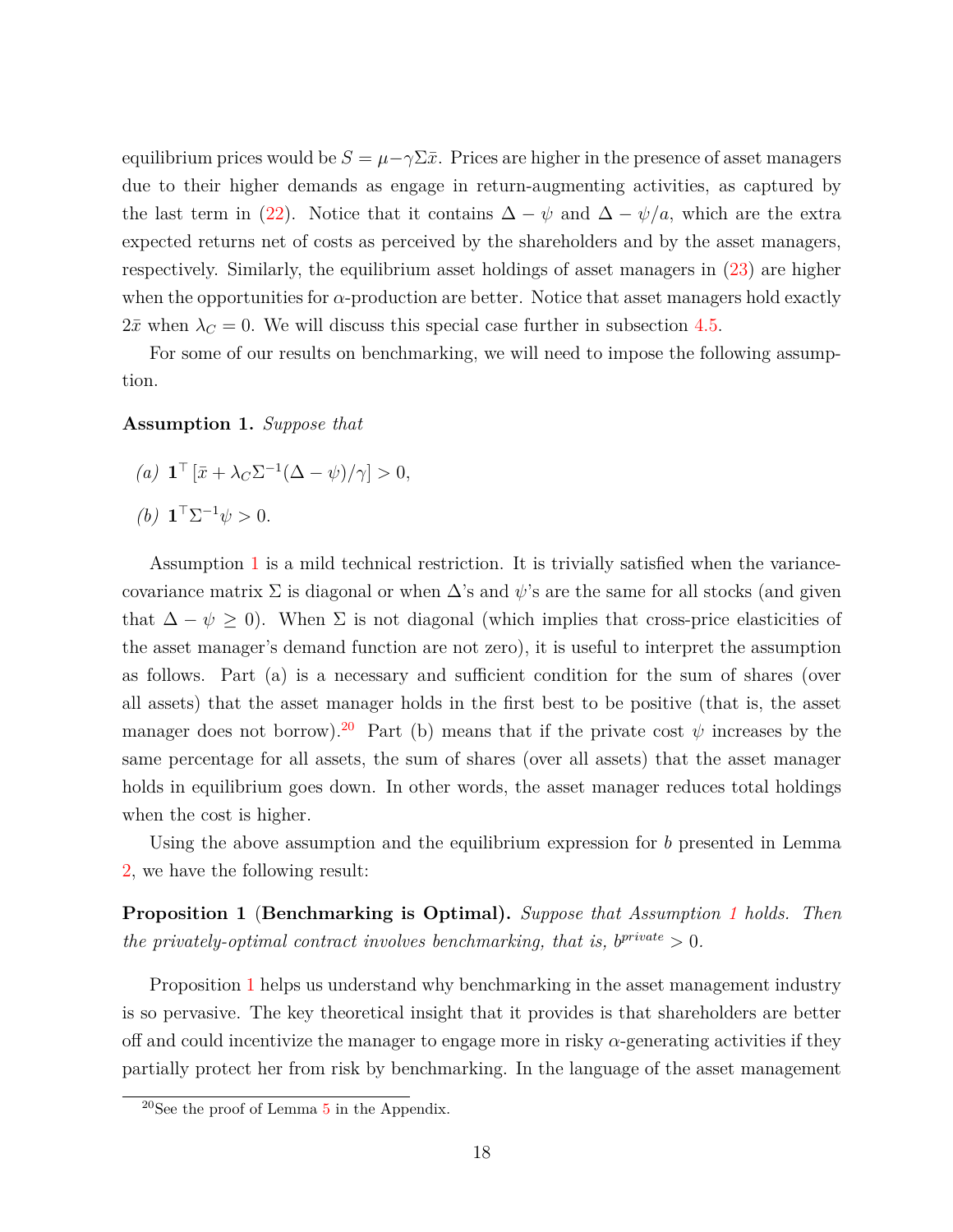industry, benchmarked managers are being protected from "*β*" (i.e., the fluctuations in the return of the benchmark portfolio) while being rewarded for *α.*

Next, we discuss the properties of the privately-optimal benchmark weights. Using equation [\(21\)](#page-17-2), the lemma below shows how these weights differ across stocks with different value added or cost of  $\alpha$ -production, which are  $\Delta - \psi$  and  $\psi$  respectively.

<span id="page-19-1"></span>**Lemma 3.** *Consider two stocks, i and j, that have the exact same characteristics except*  $\Delta_i - \psi_i \geq \Delta_j - \psi_j$  *and*  $\psi_i \geq \psi_j$ *, with at least one inequality being strict. Then in the privately-optimal contract, stock i has a larger weight in the benchmark than stock j:*  $\theta_i^{private} > \theta_j^{private}$ .

The reason for this result is intuitive—shareholders recognize that manipulating benchmark weights allows them to provide more incentives for investment in stocks where *α*production is the most valuable. The effect of a larger  $\psi$  on the benchmark weight is ambiguous, as can be seen from [\(21\)](#page-17-2). On the one hand, the incentive problem is the most severe for stocks with a larger  $\psi$ , and thus setting higher weight is most valuable for those stocks. On the other hand, a larger  $\psi$  reduces the total expected return, which reduces the marginal benefit of using *bθ* for protecting the asset manager from extra risk. However, for the same (or a larger) value added, higher-cost stocks would have a higher weight in the privately-optimal benchmark.

Shareholders design contracts to influence the asset manager's demand for risky assets. Through the aggregate demand of the asset managers, contracts influence equilibrium asset prices, as given by [\(7\)](#page-12-0). Prices then affect the marginal cost/marginal benefit tradeoff of contracts for individual shareholders. Since shareholders take prices as given, they do not internalize how their choices of contracts (once aggregated) affect effectiveness of other shareholders' contracts. In other words, shareholders impose an externality on each other through their use of contracts. It is natural to wonder then what the contract would be if chosen by a social planner, who is subject to the same restrictions as shareholders, but internalizes the effect of contracts on prices. We explore this issue in the next subsection.

## <span id="page-19-0"></span>**4.5 Socially-Optimal Contracts**

We define the problem of such a constrained social planner as follows. The planner maximizes the weighted average of shareholders' and conventional investors' utilities subject to the participation and incentive constraints of the asset managers, as well as the constraint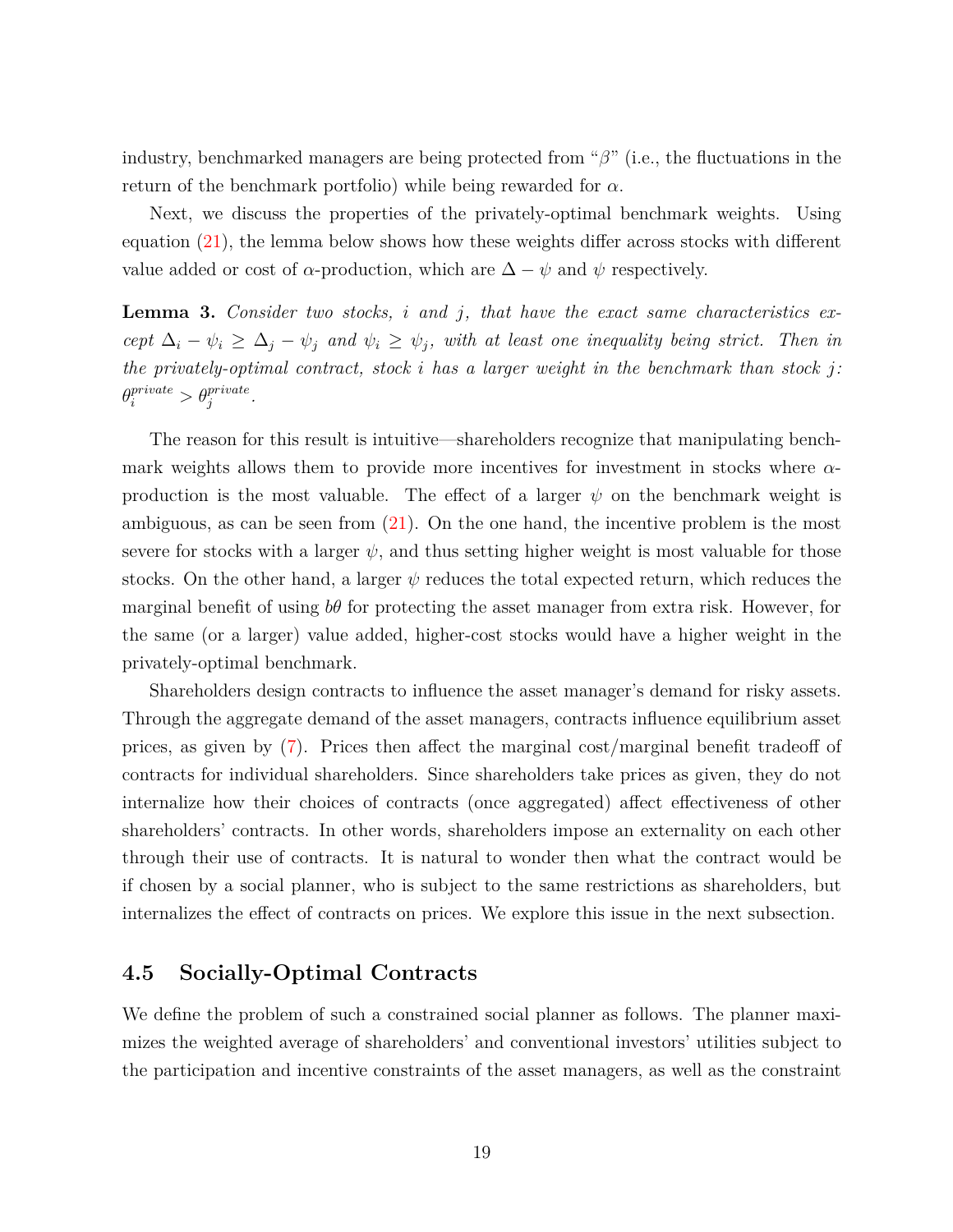that conventional investors choose their portfolios themselves.<sup>[21](#page-0-0)</sup> As before this problem can be equivalently rewritten in terms of mean-variance preferences.<sup>[22](#page-0-0)</sup> Specifically, define

$$
U^{C} = \left(x_{-1}^{C}\right)^{\top} S + \left(x^{C}\right)^{\top} \left(\mu - S\right) - \frac{\gamma}{2} \left(x^{C}\right)^{\top} \Sigma x^{C}.
$$

Then the social planner's problem is

<span id="page-20-0"></span>
$$
\max_{a,b,c,\theta,y} \; \omega_S U^S + \omega_C U^C
$$

subject to  $(13)$ ,  $(14)$ , and  $(5)$ .

The social planner's first-order condition with respect to  $b\theta/a$  is

$$
0 = \left[ \omega_S \left( x_{-1}^S - x^{AM} \right)^{\top} + \omega_C \left( x_{-1}^C - x^C \right)^{\top} \right] \frac{\partial S}{\partial (b\theta/a)}
$$

$$
+ \omega_S \left[ \frac{\partial (U^S + U^{AM})}{\partial (b\theta/a)} + \frac{\partial U^S}{\partial y} \frac{\partial y}{\partial S} \frac{\partial S}{\partial (b\theta/a)} \right]. \tag{24}
$$

The terms in the first line of the above equation capture what we call the redistribution effect. Depending on the initial endowments and the Pareto weights, the social planner has incentives to use benchmarking to move prices so as to benefit one or the other party based on this redistribution motive. We discuss the redistribution effects in Remark [1](#page-25-1) at the end of this subsection. To isolate the effects of benchmarking not coming from this redistribution motive, which we find more interesting as they capture the actual externality, we set the Pareto weights  $\omega_S = \omega_C$ . Then by market clearing,  $\omega_S \left( x_{-1}^S - x^{AM} \right) + \omega_C \left( x_{-1}^C - x^C \right) = 0$ , the term in the first line of  $(24)$  is zero.<sup>[23](#page-0-0)</sup> Rewriting the term in the second line,  $(24)$ becomes

<span id="page-20-1"></span>
$$
0 = (\Delta - \psi + \mu - S - \gamma \Sigma z)^{\top} + \frac{1 - a}{a} (\Delta + \mu - S - \gamma \Sigma z)^{\top} \frac{\partial y}{\partial S} \frac{\partial S}{\partial (b\theta/a)}
$$
  
=  $(\Delta - \psi + \mu - S - \gamma \Sigma z)^{\top} - \frac{1 - a}{a} (\Delta + \mu - S - \gamma \Sigma z)^{\top} \Lambda \lambda_{AM},$  (25)

 $21$ Equivalently, instead of imposing the asset manager's participation constraint, her utility can be included into the planner's objective function with a Pareto weight  $\omega_{AM}$ . For the transfer *c* to be finite, we must have  $\omega_{AM} = \omega_S$ . This is analogous to noticing that the Lagrange multiplier on the participation constraint, which effectively acts as the Pareto weight on the asset manager, equals *ωS*.

 $22$ We provide the original formulation in terms of exponential utilities in the Appendix.

<sup>&</sup>lt;sup>23</sup>Choosing Pareto weights to cancel out the redistribution effects is equivalent to allowing the social planner to use transfers. The planner will then use transfers to equate the marginal utilities (weighted by Pareto weights) of different agents.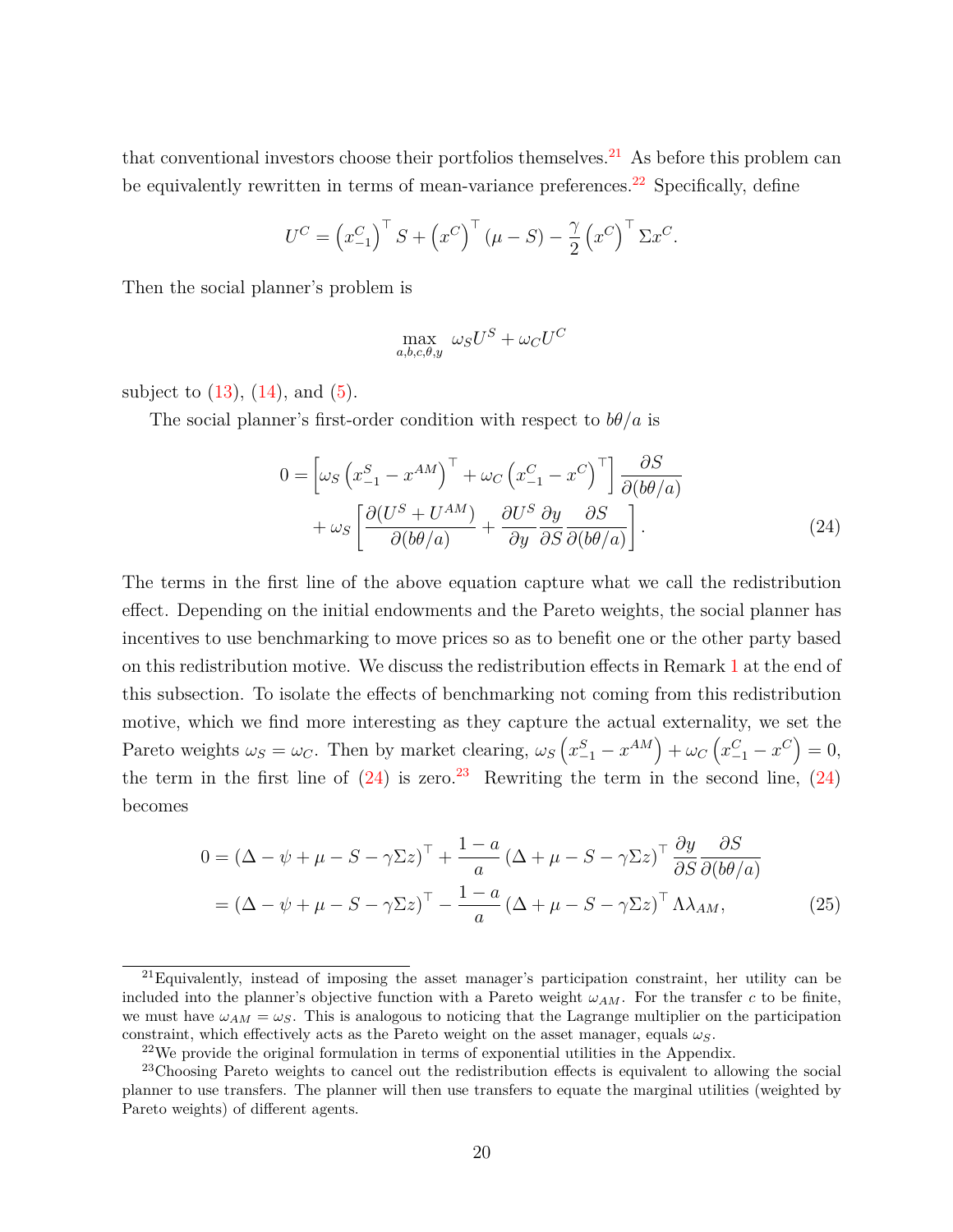or, equivalently,

<span id="page-21-1"></span><span id="page-21-0"></span>
$$
\Delta - \psi \frac{\lambda_{AM}/a + \lambda_C}{\lambda_{AM} + \lambda_C} + \mu - S - \gamma \Sigma z = 0.
$$
 (26)

Compare  $(25)$  or  $(26)$  with  $(15)$ . The second term in (either line of)  $(25)$  captures the general-equilibrium externality that the planner is trying to correct, and it is negative. The planner realizes that benchmarking inflates prices and thus reduces returns. Hence for the social planner the benefit of *α*-production is smaller due to this crowded-trades effect, or, equivalently, the cost is higher for the same unit of benefit:  $\psi(\lambda_{AM}/a+\lambda_C)/(\lambda_{AM}+\lambda_C) > \psi$ in [\(26\)](#page-21-0) instead of  $\psi$  in [\(15\)](#page-15-0). So from the social planner's point of view,  $\alpha$ -chasing is less beneficial/more expensive, which, as we will see, will make her do less of it in equilibrium.

Substituting the expression for *z*,

$$
\gamma \Sigma b \theta = (2a - 1) \left( \Delta - \frac{\lambda_{AM}/a + \lambda_C}{\lambda_{AM} + \lambda_C} \psi + \mu - S \right) + (1 - a) \left( \frac{1}{a} - \frac{\lambda_{AM}/a + \lambda_C}{\lambda_{AM} + \lambda_C} \right) \psi. \tag{27}
$$

Again, compared to [\(16\)](#page-16-0), the social cost is inflated.

The planner's first-order condition with respect to *a* (after again canceling out the redistribution effects) is

$$
0 = \frac{\partial (U^S + U^{AM})}{\partial a} + \frac{\partial U^S}{\partial y} \left[ \frac{\partial y}{\partial a} + \frac{\partial y}{\partial S} \frac{\partial S}{\partial a} \right]
$$
  
=  $(1 - 2a)\gamma \sigma_{\epsilon}^2 - (\Delta - \psi + \mu - S - \gamma \Sigma z)^{\top} \frac{y}{a^2} + \frac{1 - a}{a} (\Delta + \mu - S - \gamma \Sigma z)^{\top} \left[ \frac{\partial y}{\partial a} + \frac{\partial y}{\partial S} \frac{\partial S}{\partial a} \right].$ 

Comparing this to [\(17\)](#page-16-1), there is an additional term containing (*∂y/∂S*)(*∂S/∂a*). It reflects that the planner understands that contracts affect prices, which in turn affect the asset managers' demands and thus the marginal benefit of *α*-production. However, unlike in the first-order condition with respect to  $b\theta/a$ , we cannot sign this extra term—recall that the effect of *a* on the asset manager's incentives is ambiguous. That is, *for a given*  $b\theta/a$ , the social planner's benefit of using *a* can be higher or lower than that of an individual shareholder. What is interesting is that once the planner takes into account the adjustment in the social optimal  $b\theta$ , the effect of *a* that reduces  $x^{AM}$  and thus lowers prices is exactly offset by this adjustment. Hence the additional term that remains in the first-order condition with respect to *a* is only the part that takes into account how a higher *a* increases incentives for investment, which in turn increases prices and reduces returns. As a result, the marginal benefit of *a* for the social planner is lower than that for individual shareholders, and the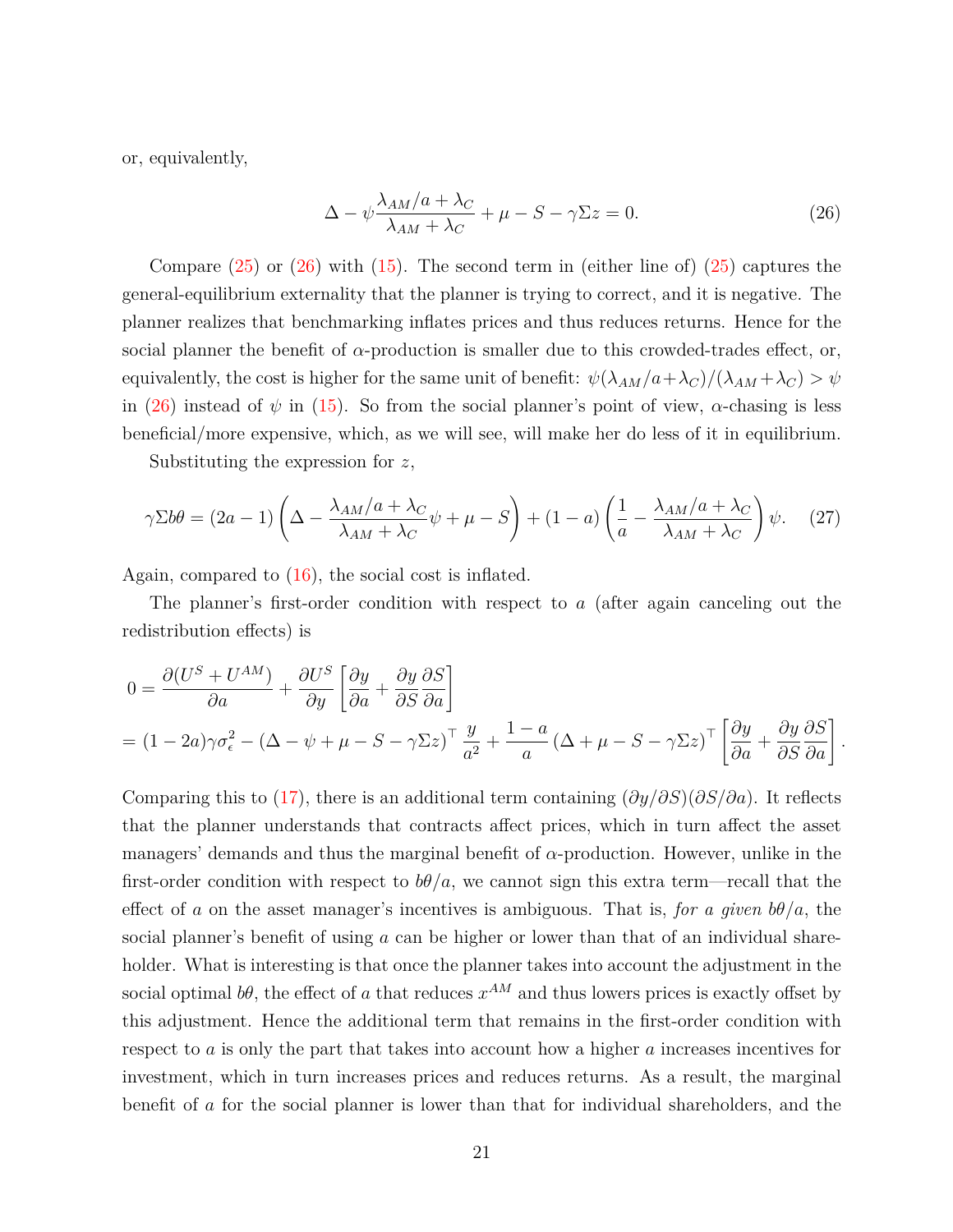possibility of benchmarking is a crucial for this result.

To show this formally, use  $(25)$  to rewrite the above equation as follows: <sup>[24](#page-0-0)</sup>

$$
0 = -(2a - 1)\gamma \sigma_{\epsilon}^{2} + \frac{1 - a}{a} \frac{\lambda_{AM}/a + \lambda_{C}}{\lambda_{AM} + \lambda_{C}} \psi^{\top} \left[ \frac{\partial y}{\partial a} + \frac{\partial y}{\partial S} \frac{\partial S}{\partial a} + \frac{y}{a^{2}} \frac{\partial y}{\partial S} \frac{\partial S}{\partial (b\theta/a)} \right]
$$
  
= -(2a - 1)\gamma \sigma\_{\epsilon}^{2} + \frac{1 - a}{a} \frac{\lambda\_{AM}/a + \lambda\_{C}}{\lambda\_{AM} + \lambda\_{C}} \psi^{\top} \left[ \frac{\partial y}{\partial a} - \frac{\partial y}{\partial a} \frac{\lambda\_{AM}/a}{\lambda\_{AM}/a + \lambda\_{C}} \right].

We can see that the effectiveness of incentive provision for the planner, captured by the term proportional to  $\partial y/\partial a$ , is smaller than for private shareholders in equation [\(18\)](#page-17-6). Finally, using  $\partial y/\partial a = \Sigma^{-1} \psi/(\gamma a^2)$ , we obtain the analog of [\(18\)](#page-17-6),

<span id="page-22-0"></span>
$$
(1-a)\frac{\psi^{\top} \Sigma^{-1} \psi}{\gamma a^3} \frac{\lambda_C}{\lambda_{AM} + \lambda_C} - (2a-1)\gamma \sigma_{\varepsilon}^2 = 0.
$$
 (28)

The benefit of incentive provision captured by the first term is smaller than the corresponding term in  $(18)$ . Comparing  $(28)$  with  $(18)$ , it is easy to see that the social planner will use a lower *a* than individual shareholders. We will formalize this result later in Proposition [2.](#page-0-0)

Substituting for the equilibrium prices, the following Lemma described the equilibrium contract and prices in closed form.

#### <span id="page-22-5"></span>**Lemma 4.** *In the equilibrium with the socially-optimal contract,*

*(a)*  $a = a^{social}$ ,  $b = b^{social}$  *and*  $\theta = \theta^{social}$  *are given by* 

$$
0 = (1 - a) \frac{\psi^{\top} \Sigma^{-1} \psi}{\gamma a^3} \frac{\lambda_C}{\lambda_{AM} + \lambda_C} - (2a - 1) \gamma \sigma_{\varepsilon}^2,
$$
\n
$$
(29)
$$

$$
b = (2a - 1)\mathbf{1}^\top \left[ \bar{x} + \frac{\Sigma^{-1}}{\gamma} \lambda_C (\Delta - \psi) \right] + (1 - a) \left[ \frac{1}{a} - \frac{\lambda_{AM}/a + \lambda_C}{\lambda_{AM} + \lambda_C} \right] \mathbf{1}^\top \frac{\Sigma^{-1}}{\gamma} \psi, \tag{30}
$$

$$
\theta = \frac{2a - 1}{b} \left[ \bar{x} + \frac{\Sigma^{-1}}{\gamma} \lambda_C (\Delta - \psi) \right] + \frac{1 - a}{b} \left[ \frac{1}{a} - \frac{\lambda_{AM}/a + \lambda_C}{\lambda_{AM} + \lambda_C} \right] \frac{\Sigma^{-1}}{\gamma} \psi; \tag{31}
$$

*(b) asset prices are given by*

<span id="page-22-4"></span><span id="page-22-3"></span><span id="page-22-2"></span><span id="page-22-1"></span>
$$
S^{social} = \mu - \gamma \Sigma \bar{x} + \lambda_{AM} \left( \Delta - \frac{\lambda_{AM}/a + \lambda_C}{\lambda_{AM} + \lambda_C} \psi + \Delta - \frac{\psi}{a} \right)
$$
(32)

<sup>24</sup>To get the second line, differentiate the market-clearing condition  $\lambda_{AM}(y/a + b\theta/a) + \lambda_C x^C = 0$ with respect to  $b\theta/a$  and a and use  $\partial x^C/\partial S = \partial y/\partial S$  to get  $\left(\frac{\lambda_{AM}}{a} + \lambda_C\right)\frac{\partial y}{\partial S}\frac{\partial S}{\partial (b\theta/a)} + \lambda_{AM} = 0$  and  $\left(\frac{\lambda_{AM}}{a}+\lambda_C\right)\frac{\partial y}{\partial S}\frac{\partial S}{\partial a}-\lambda_{AM}\frac{y}{a^2}+\frac{\lambda_{AM}}{a}\frac{\partial y}{\partial a}=0$  so that  $\left(\frac{\lambda_{AM}}{a}+\lambda_C\right)\left[\frac{\partial y}{\partial S}\frac{\partial S}{\partial a}+\frac{y}{a^2}\frac{\partial y}{\partial S}\frac{\partial S}{\partial (b\theta/a)}\right]+\frac{\lambda_{AM}}{a}\frac{\partial y}{\partial a}=0.$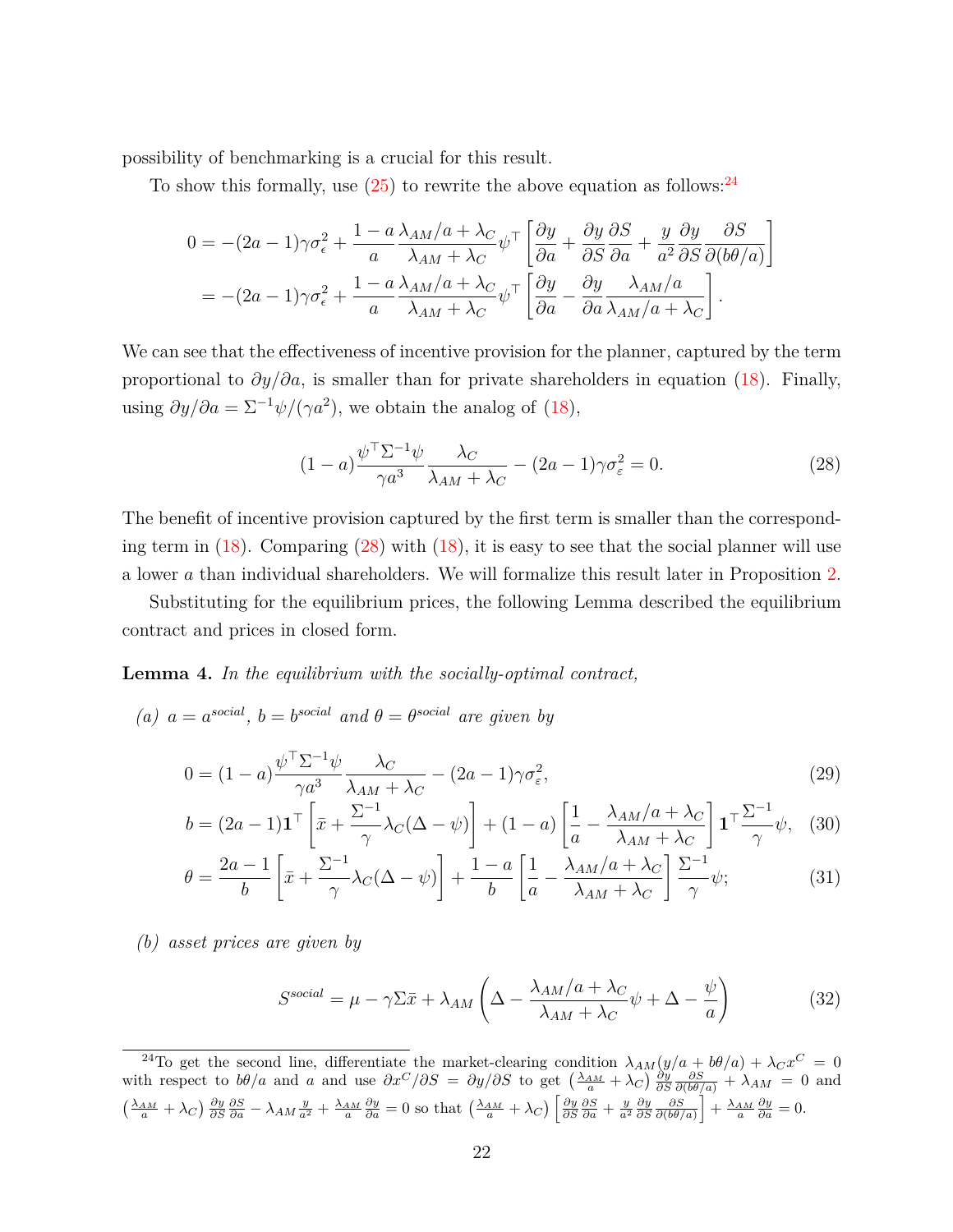*and the asset managers' asset holdings are*

<span id="page-23-0"></span>
$$
x_{AM}^{social} = 2\bar{x} + \frac{\Sigma^{-1}}{\gamma} \lambda_C \left( \Delta - \frac{\lambda_{AM}/a + \lambda_C}{\lambda_{AM} + \lambda_C} \psi + \Delta - \frac{\psi}{a} \right). \tag{33}
$$

Equations  $(29)–(31)$  $(29)–(31)$  $(29)–(31)$  are the analogs of  $(19)–(21)$  $(19)–(21)$  $(19)–(21)$ . As expected, the two sets of equations coincide when  $\lambda_{AM} = 0$ , and hence there is no externality. But so long as there are asset managers, the socially- and privately-optimal contracts are different. Our analysis below will reveal how exactly they compare to each other.

Notice how the equilibrium price in  $(32)$  compares to that in  $(22)$ . The fact that the cost as perceived by the planner is higher than that perceived by an individual shareholder is reflected in the price, and reduces the price for a given *a*. This reflects the fact that the planner internalizes adverse effect of incentive provision and views it as being more costly compared to shareholders. This causes the planner to provide less incentives, which in particular means that  $a^{social} < a^{private}$ , as we will show in Proposition [2.](#page-0-0) Lower value of *a* further reduces the price, and thus  $S^{social} < S^{private}$ , as we will see in Proposition [3.](#page-24-0)

We are now ready to present the central result of the paper.

- **Proposition 2** (**Socially- vs. Privately-Optimal Contracts).** *(a) Compared to the equilibrium with the privately-optimal contract, the socially-optimal contract has a smaller absolute-performance sensitivity, that is,*  $a^{social} < a^{private}$ ;
	- *(b) Suppose that Assumption [1](#page-18-0) holds. Then compared to the equilibrium with the privatelyoptimal contract, the socially-optimal contract involves less benchmarking, that is,*  $b^{social} < b^{private}$   $25$

As we have seen in our analysis, the use of incentive contracts inflates prices and thus *reduces the marginal benefit of incentive provision* for everyone else. The social planner internalizes this effect, and opts for less incentive provision than individual shareholders.

An interesting special case is the one when there are no conventional investors, i.e.,  $\lambda_C = 0$ . Notice that in this case each asset manager will hold exactly  $2\bar{x}$  and the total  $\alpha$ in the economy is fixed, equal to  $2\bar{x}^\top \Delta$ . The planner understands that incentive provision is unnecessary in this case, and thus faces no tradeoff between incentive provision and incentives. Indeed, by substituting  $\lambda_C = 0$  into [\(29\)](#page-22-1)–[\(30\)](#page-22-4), it immediately follows that the socially-optimal contract is  $a = 1/2$  and  $b = 0$ , which provides perfect risk sharing and coincides with the first-best one (see Lemma [5](#page-27-0) in the Appendix). Interestingly, the

<sup>&</sup>lt;sup>25</sup>It is also true that  $b^{social}/a^{social} < b^{private}/a^{private}$ .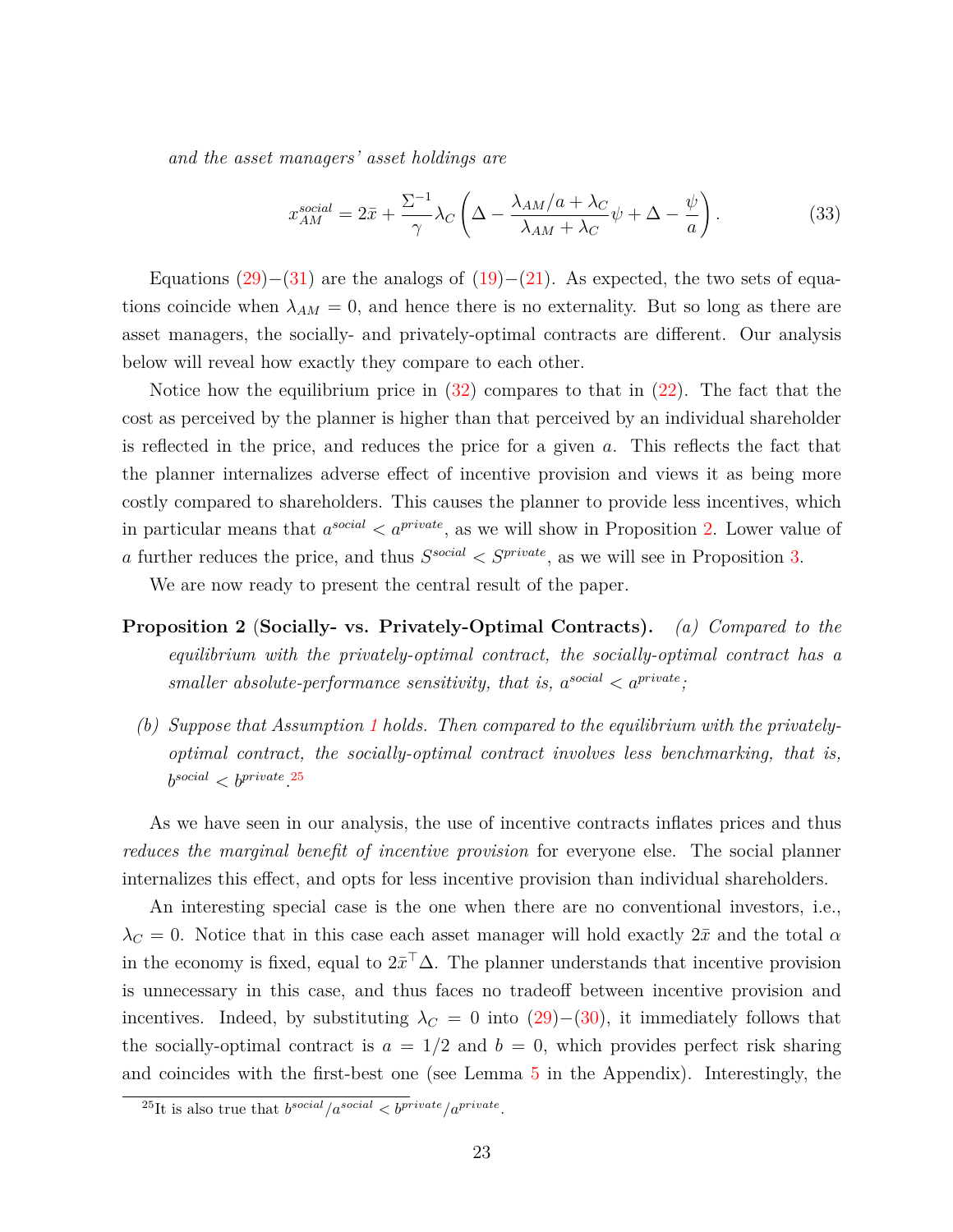shareholders ignore the fact that, in equilibrium, their contracts will not help them generate higher returns, and use contracts with  $a > 1/2$  and  $b > 0$ , as can be seen from  $(19)–(20)$  $(19)–(20)$  $(19)–(20)$ .

To further emphasize that benchmarking is crucial for the comparison between privatelyand socially-optimal contracts, consider a case where benchmarking is exogenously set to zero,  $b = 0$ . In this case, all incentive provision and risk sharing has to be done through a. As we discussed earlier, an increase in *a* has two opposing effects on the asset managers' demands and hence prices. As a result, it can be shown that with  $b = 0$  the comparison between  $a^{social}$  and  $a^{private}$  is ambiguous. Intuitively, both the marginal benefit of  $a$  (incentive provision) as well as its marginal cost (exposing the asset manager to more risk) are lower for the social planner who internalizes the effect of *a* on prices. Depending on which reduction is bigger, the planner can choose a higher or a lower *a* than the shareholders do. Thus, only because of benchmarking  $(b \neq 0)$  can we be sure of the direction of the externality and are able to say that privately-optimal contracts deliver excessive incentive provision.

We now show that excessive incentive provision and excessive benchmarking give rise to crowded trades and excessive costs.

<span id="page-24-0"></span>**Proposition 3** (**Crowded Trades and Excessive Costs of Asset Management).** *Compared to the equilibrium corresponding to the privately-optimal contract, in the equilibrium corresponding to the socially-optimal contract*

- *(a) asset prices are lower,*  $S^{social} < S^{private}$ *;*
- *(b) asset managers' costs are lower,*  $\psi^{\top} x_{social}^{AM} < \psi^{\top} x_{private}^{AM}$ .

As Proposition [3](#page-24-0) shows, excessive use of incentive contracts by shareholders inflates prices and reduces per-share returns. In addition, the costs of asset management are excessively high. Our model thus contributes to the debate on whether costs of asset management are excessive and whether returns delivered by the managers justify these costs.

Finally, we discuss the benchmark weights. The same statement as in Lemma [3](#page-19-1) applies to the case with socially-optimal contracts. In addition, we can compare the tilts to high value-added and/or high-cost stocks in the privately- and socially-optimal contracts.

<span id="page-24-1"></span>**Claim 1** (**Comparison of Benchmark Weights).** *Suppose that Assumption [1](#page-18-0) holds. Then privately-optimal benchmark underweights stocks with higher*  $\Delta - \psi$  *and overweighs stocks with higher ψ compared to the socially-optimal benchmark. Formally, consider two stocks i* and *j*, that have the exact same characteristics except  $\Delta_i - \psi_i \geq \Delta_j - \psi_j$  and  $\psi_i \leq \psi_j$ , with at least one inequality being strict. Then  $\theta_i^{social} - \theta_j^{social} > \theta_i^{private} - \theta_j^{private}$ *j .*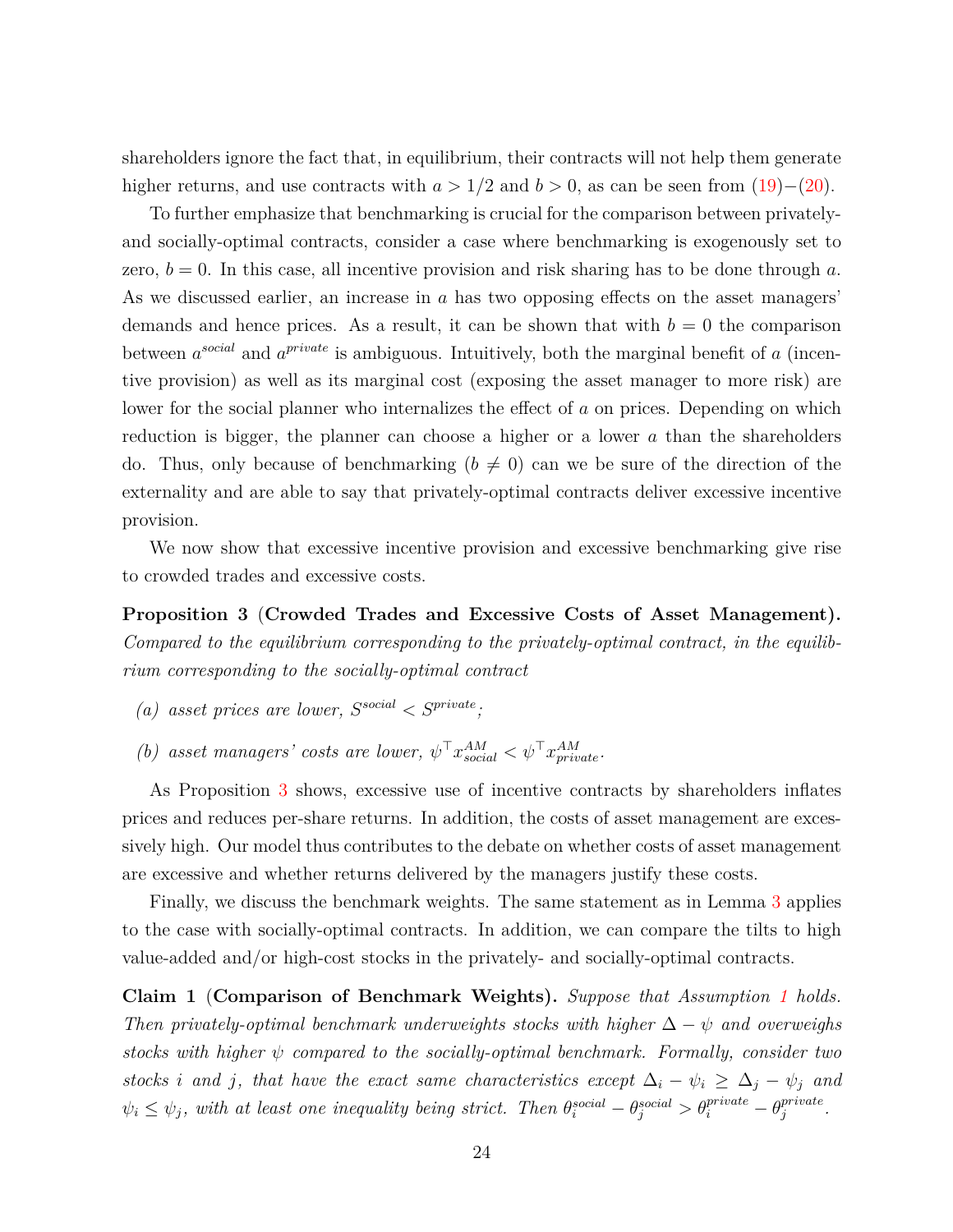The intuition behind this result is a little tricky. Compare [\(21\)](#page-17-2) and [\(31\)](#page-22-2), and recall that the role of  $b\theta$  is to protect the asset manager from risk as well as provide incentives, as captured by  $(2a - 1)$ - and  $(1 - a)$ -terms, respectively. The planner understands that the second role is less effective relative to how individual shareholders perceive it. That role is driven by  $\psi$ , and hence the planner is more reluctant to use benchmark weights to provide incentives for high- $\psi$  stocks. And as the role of  $b\theta$  in protecting the manager from risk is relatively more important than incentive provision, she will tilt the benchmark more towards high-value-added stocks than individual shareholders would.

<span id="page-25-1"></span>**Remark 1** (**Redistribution Effects).** Through our choice of weights in the social-welfare function, we have shut down the contracts' redistribution effects and isolated the pecuniary externality that the planner desires to correct. For certain applications (e.g., concerned with wealth inequality), however, it is useful to highlight the transfers from one set of agents to another that benchmarking generates. The answer is simple and it depends on agents' initial endowments or, more precisely, on whether an agent is a (net) buyer of stocks or a (net) seller. As we have argued, benchmarking boosts stock prices. This benefits (net) sellers of the stocks at the expense of (net) buyers. If the social planner favors investors who have high endowments of stocks and are planning to sell (e.g., the older generations), she has incentives to use more benchmarking in order to inflate prices so as to benefit them, and vice versa if she favors net buyers (who are typically the younger generations).

# <span id="page-25-0"></span>**5 Conclusions**

We consider the problem of optimal incentive provision for asset managers in a generalequilibrium asset-pricing model. The optimal contacts involve benchmarking. We show that by ignoring the effects of contracts on equilibrium prices, shareholders impose an externality on each other—the effectiveness of their incentive contracts is lower than they perceive it to be. The reason is that contracts incentivize the asset managers to invest more in stocks with higher  $\alpha$  as well as stocks in the benchmark. This boosts prices and lowers returns, making the marginal benefit of  $\alpha$ -chasing lower for everyone. The social planner, who internalizes the effects of contracts on equilibrium prices, opts for less incentive provision, less benchmarking, and lower asset-management costs.

As for directions for future research, it could be interesting to incorporate passive asset managers into the model. However, such an extension does present challenges. The existing evidence on the compensation contracts in the asset management industry covers only active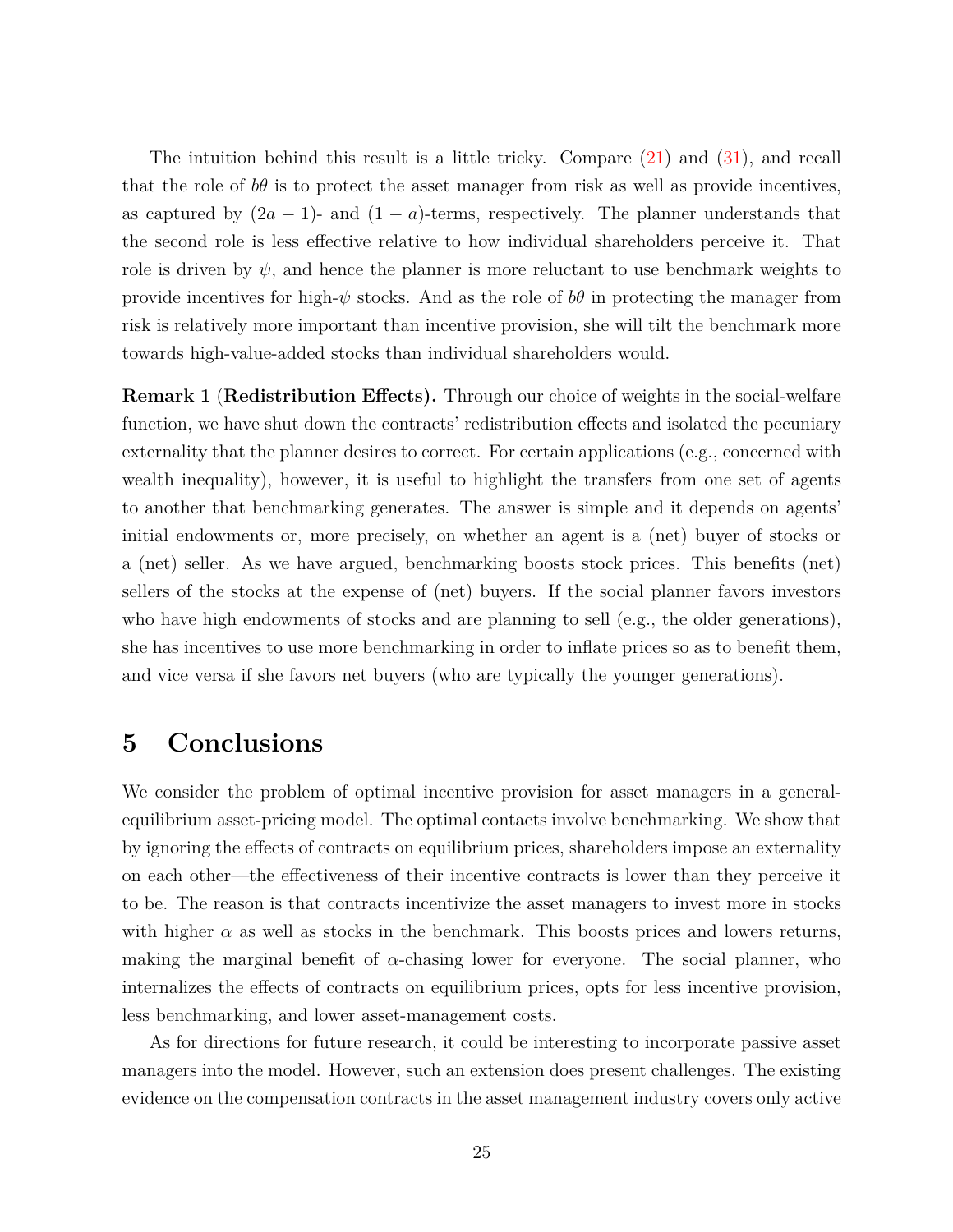funds. Very little is known about contracts of managers in passive funds. Before engaging in modeling of passive managers, it would be important to collect such evidence. A natural starting point would be to analyze the Statements of Additional Information filed by the U.S. mutual funds with the SEC, which contain information on managers' compensation structure. If contracts of passive managers turn out to be incentive contracts, it would be interesting to understand the incentive problem they solve. It is not at all obvious what kind of incentive problem would result in optimal contracts that make the (passive) managers closely follow the benchmark. We leave this problem for future work.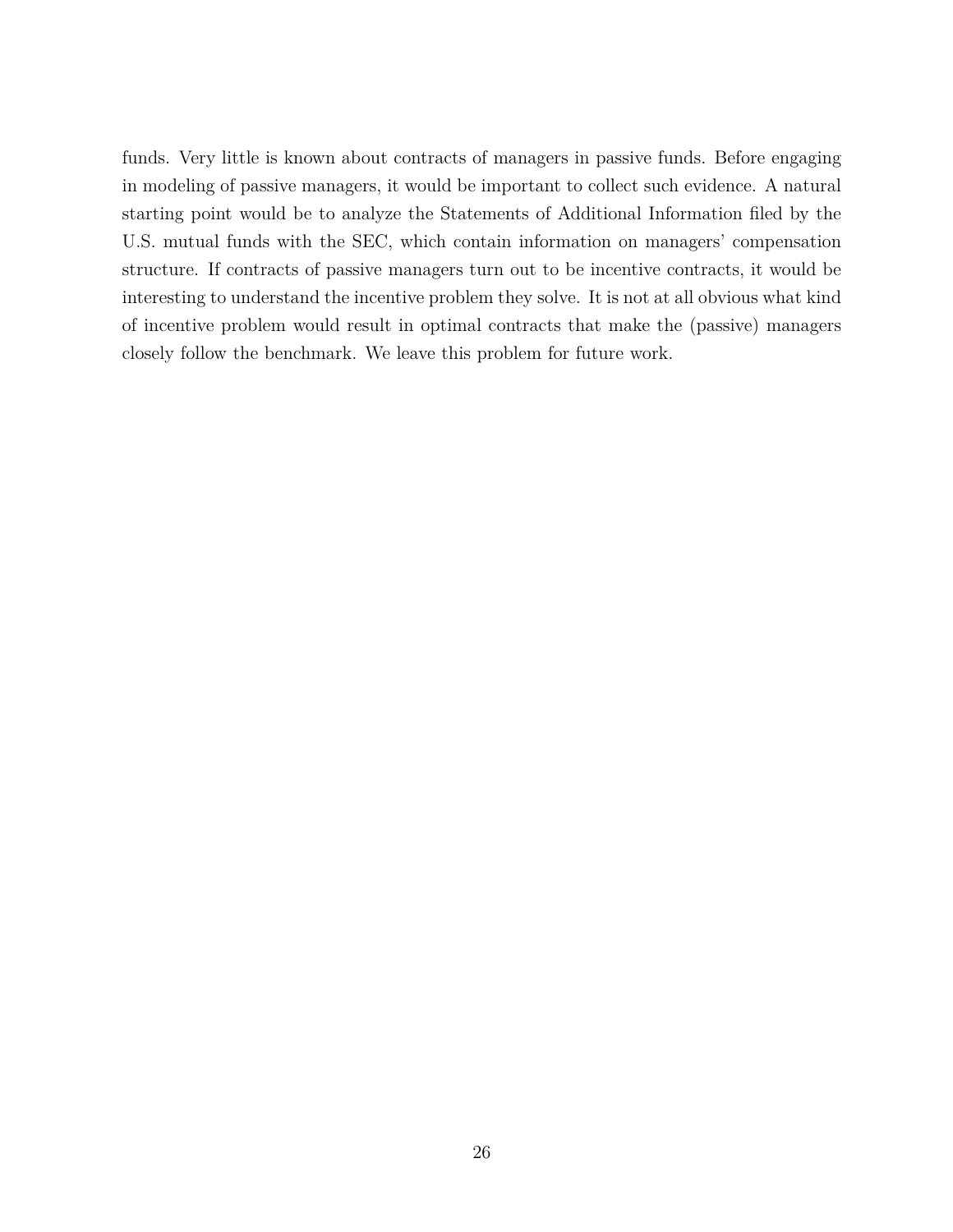# **Appendix**

**Proof of Lemma [1.](#page-11-1)** Equation [\(5\)](#page-11-3) immediately follows from taking the first-order condition of problem  $(3)$  with respect to x. Similarly,  $(6)$  follows from taking the first-order condition of problem  $(4)$  with respect to *x*.

<span id="page-27-0"></span>**Lemma 5** (**First Best**). If *x* is observable/contractible or if the private cost  $\psi$  is zero, *then*  $a = 1/2$  *and*  $b = 0$ *, and the asset prices are given by*  $S^{FB} = \mu - \gamma \Sigma \bar{x} + 2\lambda_{AM} (\Delta - \psi)$ .

**Proof of Lemma [5.](#page-27-0)** When *x* is contractible, the problem of the shareholder is simply to maximize  $U^S + U^{AM}$ . The first-best demand is

$$
x_{AM} = \Sigma^{-1} \frac{\Delta - \psi + \mu - S}{\gamma [a^2 + (1 - a)^2]} + (2a - 1) \frac{b\theta}{a^2 + (1 - a)^2}.
$$

The first-order condition with respect to *bθ* is  $\gamma \Sigma(y-z) = 0$ . The first-order condition with respect to *a* is  $\gamma \left[\Sigma(y-z)\right]^{\top} x + \gamma(1-2a)\sigma_{\varepsilon}^2 = 0$ , which, using the first-order condition with respect to  $b\theta$  immediately implies  $a = 1/2$ . Then setting  $b = 0$  satisfies the first-order condition with respect to  $b\theta$ . The first-best demand is then

$$
x_{AM} = \Sigma^{-1} \frac{\Delta - \psi + \mu - S}{\gamma/2}.
$$

Finally, the expression for equilibrium asset prices in the first best is given by

$$
S^{FB} = \mu - \gamma \Sigma \bar{x} + 2\lambda_{AM} (\Delta - \psi).
$$

Compared to  $(22)$ ,  $S^{FB} > S^{private}$ .

Finally, notice that equilibrium holdings of the asset manager are

$$
x_{AM}^{FB} = 2\left[\bar{x} + \frac{\Sigma^{-1}}{\gamma} \lambda_C(\Delta - \psi)\right].
$$

Notice that if the asset manager holds positive amount of each stock in the first best, then part (a) of Assumption [1](#page-18-0) must hold. Therefore part (a) of Assumption [1](#page-18-0) is a necessary condition for no short-selling to occur in the first best.  $\square$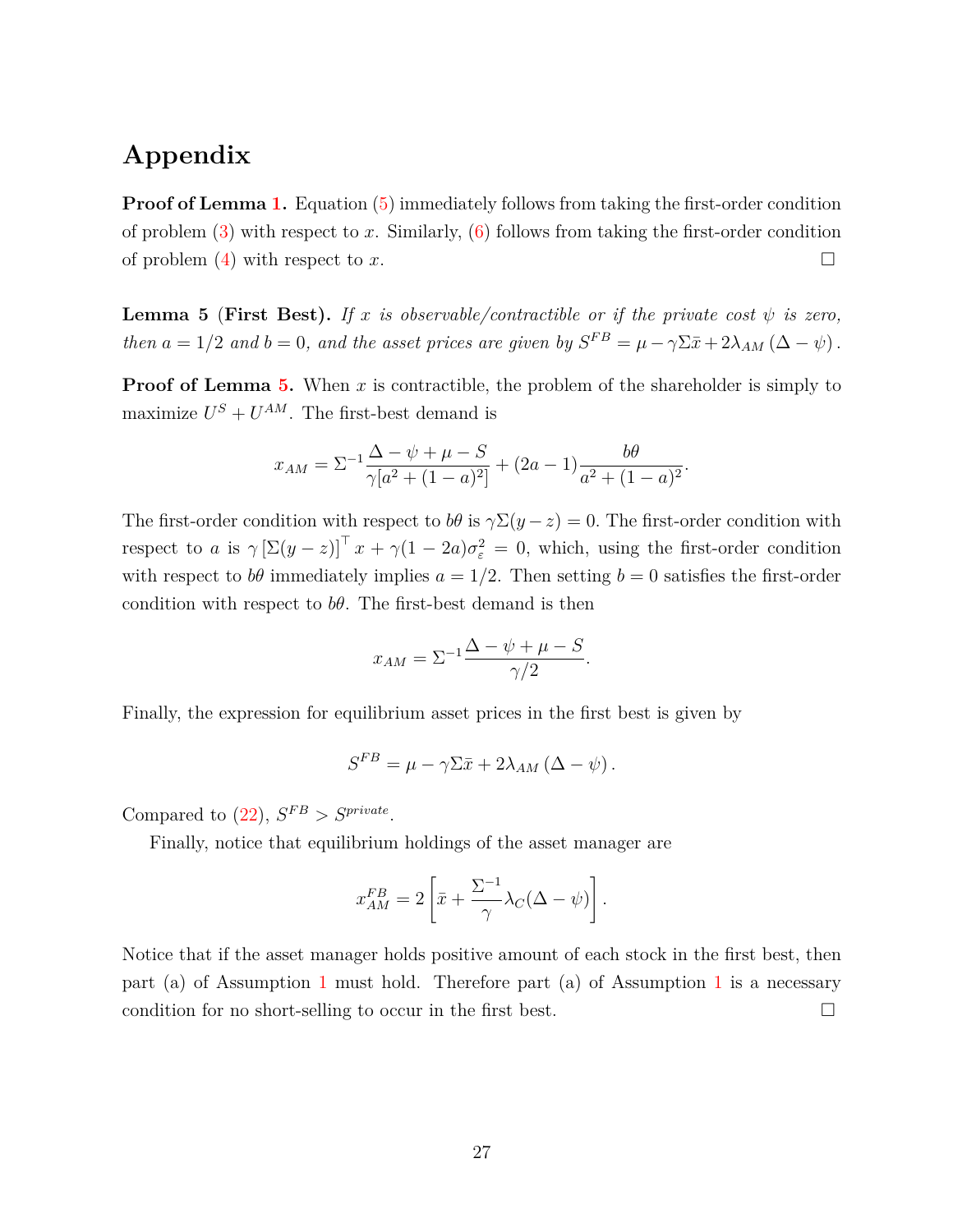**Proof of Lemma [2.](#page-17-5)** The first-order condition with respect to  $b\theta/a$  is

$$
0 = \Delta - \psi + \mu - S - \gamma \Sigma z,
$$
  
\n
$$
0 = \Delta - \psi + \mu - S - \gamma \Sigma \left[ \Sigma^{-1} \frac{\Delta - \psi/a + \mu - S}{\gamma} \left( \frac{1}{a} - 1 \right) + \frac{b\theta}{a} \right],
$$
  
\n
$$
\gamma \Sigma \frac{b\theta}{a} = \Delta - \psi + \mu - S + \left( 1 - \frac{1}{a} \right) \left( \Delta - \frac{\psi}{a} + \mu - S \right),
$$
  
\n
$$
\gamma \Sigma \frac{b\theta}{a} = \left( 2 - \frac{1}{a} \right) (\Delta - \psi + \mu - S) + \left( 1 - \frac{1}{a} \right) \left( 1 - \frac{1}{a} \right) \psi.
$$

Using the expression for prices given in [\(7\)](#page-12-0),

$$
\gamma \Sigma \frac{b\theta}{a} = \left(2 - \frac{1}{a}\right) \left[\Delta - \psi + \gamma \Sigma \Lambda \left(\bar{x} - \lambda_{AM} \frac{b\theta}{a}\right) - \frac{\lambda_{AM}}{a} \Lambda \left(\Delta - \frac{\psi}{a}\right)\right] + \left(1 - \frac{1}{a}\right) \left(\psi - \frac{\psi}{a}\right).
$$

Rearranging terms, and using [\(8\)](#page-12-1),

<span id="page-28-0"></span>
$$
\gamma \Sigma \left[ 1 + \left( 2 - \frac{1}{a} \right) \Lambda \lambda_{AM} \right] \frac{b\theta}{a}
$$
  
=  $\gamma \Sigma \Lambda \left( 2 - \frac{1}{a} \right) \bar{x} + \left( 2 - \frac{1}{a} \right) \lambda_C \Lambda (\Delta - \psi) + \left[ 1 - \frac{1}{a} - \left( 2 - \frac{1}{a} \right) \frac{\lambda_{AM}}{a} \Lambda \right] \left( \psi - \frac{\psi}{a} \right),$   
 $\gamma \Sigma \Lambda \frac{b\theta}{a} = \Lambda \left( 2 - \frac{1}{a} \right) \left[ \gamma \Sigma \bar{x} + \lambda_C (\Delta - \psi) \right] - \left[ \frac{\lambda_{AM}}{a} + \lambda_C \left( \frac{1}{a} - 1 \right) \right] \Lambda \left( \psi - \frac{\psi}{a} \right),$  (34)  
 $b\theta = (2a - 1) \left[ \bar{x} + \frac{\Sigma^{-1}}{\gamma} \lambda_C (\Delta - \psi) \right] + (1 - a) \left[ \frac{1}{a} - \left( \frac{\lambda_{AM}}{a} + \lambda_C \right) \right] \frac{\Sigma^{-1}}{\gamma} \psi.$ 

Similarly, the first-order condition for *b* and  $\theta$  evaluated at the equilibrium is given by [\(20\)](#page-17-1) and [\(21\)](#page-17-2), respectively.

Plugging [\(34\)](#page-28-0) into the expression for prices [\(7\)](#page-12-0), obtain

$$
S^{private} = \mu - \gamma \Sigma \Lambda \bar{x} + \lambda_{AM} \gamma \Sigma \Lambda b \theta + \Lambda \frac{\lambda_{AM}}{a} \left( \Delta - \frac{\psi}{a} \right)
$$
  
=  $\mu - \gamma \Sigma \Lambda \bar{x} \left( 1 - \lambda_{AM} \left( 2 - \frac{1}{a} \right) \right) + \lambda_{AM} (\Delta - \psi) + \frac{\lambda_{AM} \Lambda}{a} \left[ \lambda_{AM} + a \lambda_C \right] \left( \Delta - \frac{\psi}{a} \right)$   
=  $\mu - \gamma \Sigma \bar{x} + \lambda_{AM} \left( \Delta - \psi + \Delta - \frac{\psi}{a} \right).$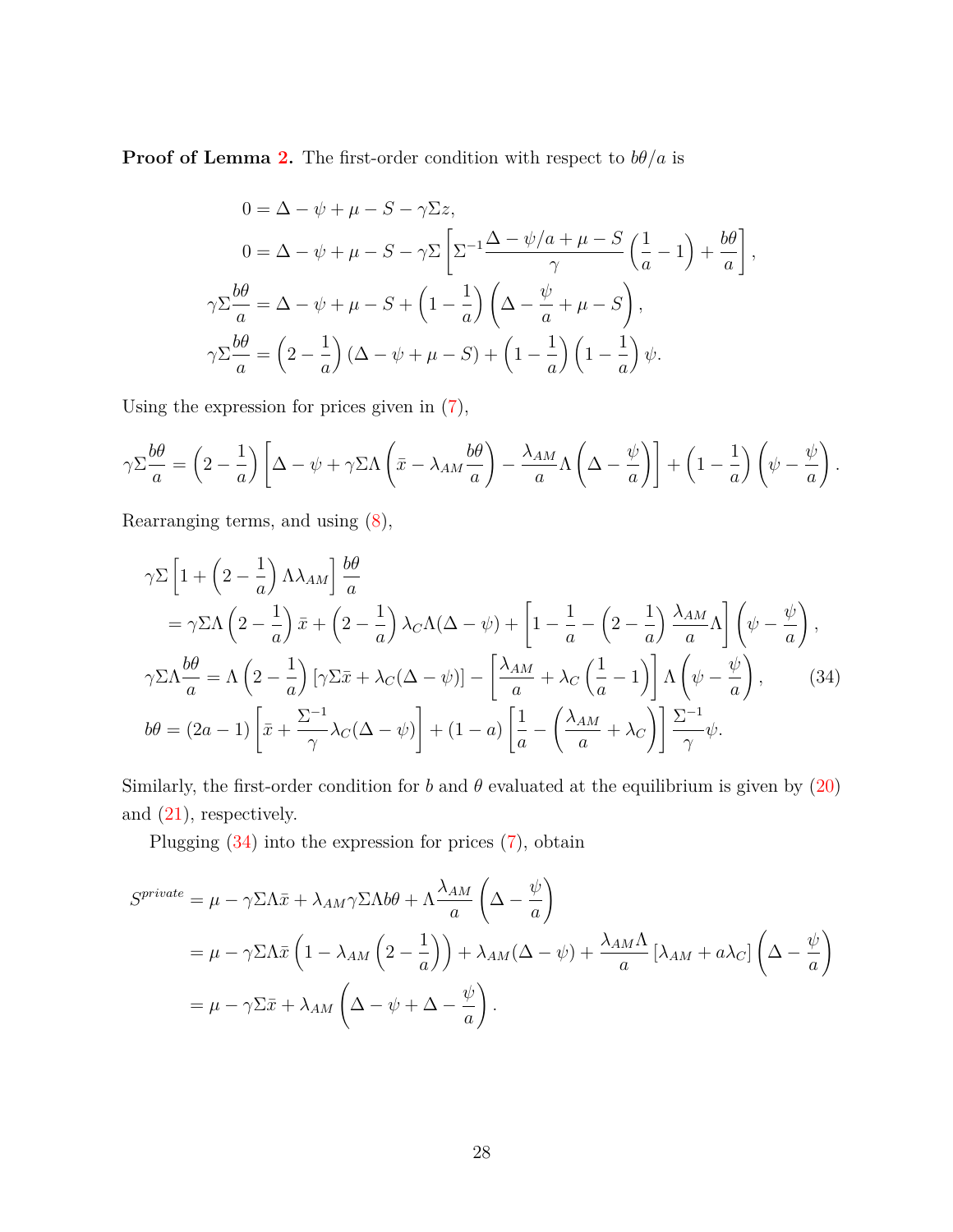Substituting  $(16)$  into  $(6)$  and rearranging terms, obtain

$$
\gamma \Sigma x^{AM} = (\Delta - \psi + \mu - S) + \left(\Delta - \frac{\psi}{a} + \mu - S\right).
$$

Substituting the expression for prices  $S = S^{private}$  derived above and rearranging terms yields  $(23)$ .

**Proof of Proposition [1.](#page-18-0)** The result immediately follows from  $(20)$  and Assumption 1. **Proof of Lemma [3.](#page-19-1)** Denote the  $(k, \ell)$ -th element of matrix  $\Sigma^{-1}$  by  $e_{k,\ell}$ , where  $e_{k,\ell} = e_{\ell,k}$ by symmetry, in particular,  $e_{i,j} = e_{j,i}$ . Since stocks *i* and *j* are assumed to be identical (except for  $\Delta$ 's and  $\psi$ 's), we have  $e_{i,i} = e_{j,j}$  and  $e_{i,k} = e_{j,k}$  for all  $k \neq i, j$  (i.e., stocks *i* and *j* have the same variance and covariance with other stocks). As a result,

$$
\theta_i - \theta_j = (e_{i,i} - e_{i,j}) \left\{ \frac{2a - 1}{b\gamma} \lambda_C [\Delta_i - \psi_i - (\Delta_j - \psi_j)] + \frac{1 - a}{b\gamma} \left( \frac{1}{a} - \frac{\lambda_{AM}}{a} - \lambda_C \right) (\psi_i - \psi_j) \right\}
$$

*.*

Because  $\Sigma^{-1}$  is positive definite, we have  $e_{i,i} > 0$ ,  $e_{i,i}e_{j,j} - e_{i,j}^2 > 0$ ,  $e_{i,i} > |e_{i,j}|$ . As a result,  $e_{i,i} - e_{i,j} > 0$ , and thus  $\theta_i > \theta_j$  whenever  $\Delta_i - \psi_i \ge \Delta_j - \psi_j$ ,  $\psi_i \ge \psi_j$ , and at least one of the inequalities is strict. With a slight modification, this proof also applies to the socially-optimal contract.

#### **The Social Planner's Problem in Terms of Exponential Utilities:**

$$
\max_{a,b,\theta,c,x=x^{AM},x^{C}} - \tilde{\omega}_{S} E \exp\left\{-\gamma \left[\left(x_{-1}^{S}\right)^{\top} S + r_{x} - (ar_{x} - br_{b}) - c\right]\right\}
$$

$$
-\tilde{\omega}_{C} E \exp\left\{-\gamma \left[\left(x_{-1}^{C}\right)^{\top} S + \left(x^{C}\right)^{\top} (D - S)\right]\right\}
$$

subject to [\(5\)](#page-11-3), [\(6\)](#page-11-2), and [\(9\)](#page-13-0), where  $\tilde{\omega}_i$ ,  $i = S, C$ , are the modified Pareto weights. From the first-order condition with respect to *c* it follows that the Lagrange multiplier on the participation constraint equals  $\tilde{\omega}_s MU_s/MU_{AM}$ , where  $MU_i$  denotes the expected marginal utility of agent *i*. This value is the effective Pareto weight on the asset manager's utility given that transfers between the shareholder and manager are allowed. Similarly, if transfers between shareholders and conventional investors were allowed, then  $\tilde{\omega}_S M U_S = \tilde{\omega}_C M U_C$ , and the redistribution effects would be zero. And without transfers, the Pareto weights that cancel out the redistribution effects (in the formulation with exponential utilities) are equal to inverse marginal utilities,  $\tilde{\omega}_i = 1/MU_i$ .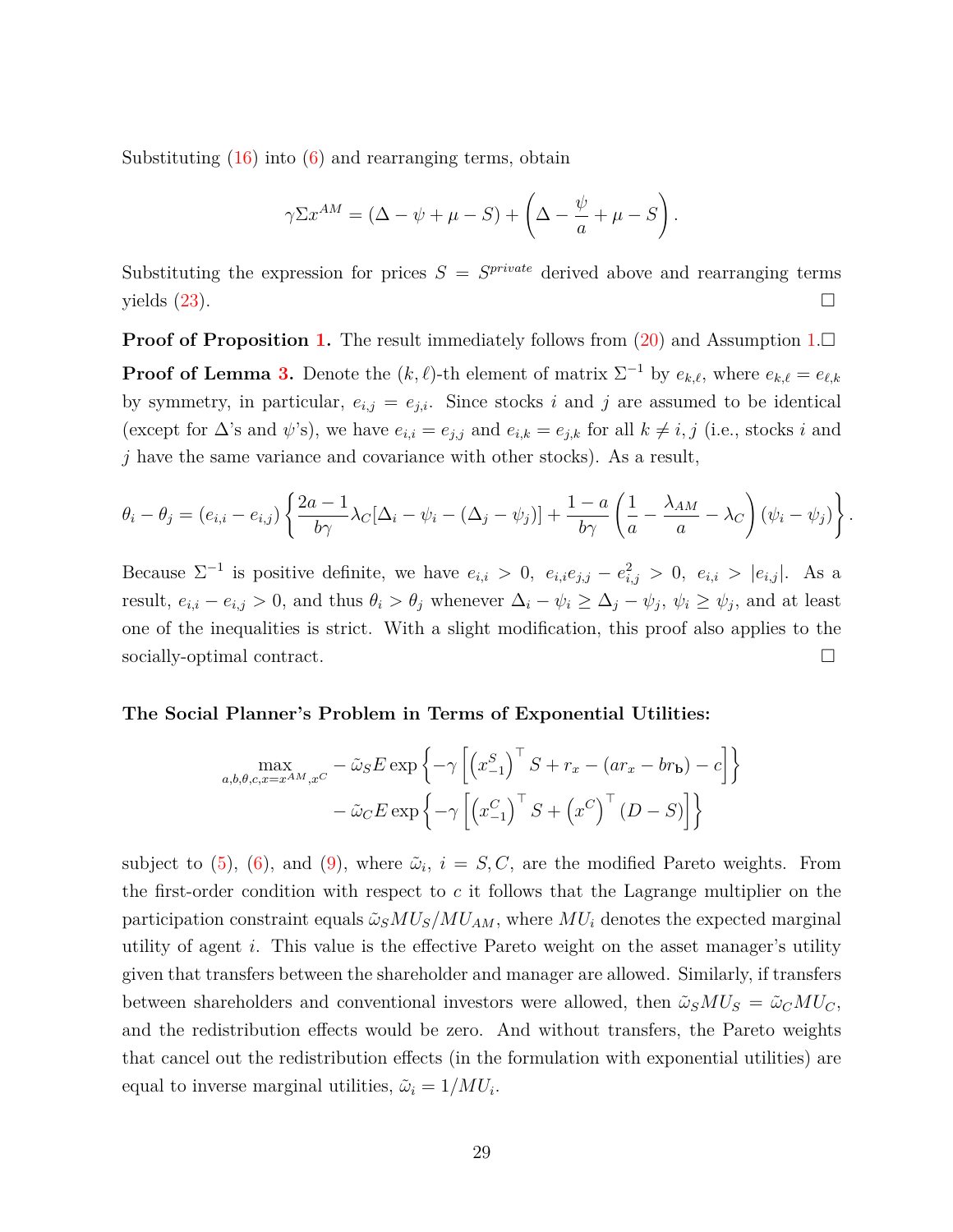### **Proof of Lemma [4.](#page-22-5)**

The social planner's first-order condition with respect to  $b\theta/a$  is<sup>[26](#page-0-0)</sup>

$$
\begin{aligned}\n&\left[\omega_S \left(x_{-1}^S - x^{AM}\right)^\top + \omega_C \left(x_{-1}^C - x^C\right)^\top\right] \frac{\partial S}{\partial (b\theta/a)} \\
&+ \omega_S \left[\left(\Delta - \psi + \mu - S - \gamma \Sigma z\right)^\top + \left(\Delta + \mu - S - \gamma \Sigma z\right)^\top \left(\frac{1}{a} - 1\right) \frac{\partial y}{\partial S} \frac{\partial S}{\partial (b\theta/a)}\right] = 0.\n\end{aligned}
$$

Canceling out the redistribution effects and using  $\partial y/\partial S = -\Sigma^{-1}/\gamma$  and  $\partial S/\partial (b\theta/a) =$ *γ*ΣΛ*λ*<sub>*AM*</sub>, the above equation (or [\(25\)](#page-20-1)) becomes

$$
0 = \Delta - \psi + \mu - S - \gamma \Sigma z - (\Delta + \mu - S - \gamma \Sigma z) \frac{1 - a}{a} \Lambda \lambda_{AM},
$$
  
\n
$$
0 = \Delta - \psi + \mu - S - \gamma \Sigma z - \psi \frac{(1/a - 1)\Lambda \lambda_{AM}}{1 - (1/a - 1)\Lambda \lambda_{AM}},
$$
  
\n
$$
0 = \Delta - \psi + \mu - S - \gamma \Sigma \left[ \Sigma^{-1} \frac{\Delta - \psi/a + \mu - S}{\gamma} \left( \frac{1}{a} - 1 \right) + \frac{b\theta}{a} \right] - \psi \frac{(1/a - 1)\Lambda \lambda_{AM}}{1 - (1/a - 1)\Lambda \lambda_{AM}}.
$$

Rearranging terms,

<span id="page-30-0"></span>
$$
\gamma \Sigma \frac{b\theta}{a} = \Delta - \psi + \mu - S + \left(1 - \frac{1}{a}\right) \left(\Delta - \frac{\psi}{a} + \mu - S\right) - \psi \frac{(1 - a)/a\Lambda \lambda_{AM}}{1 - (1/a - 1)\Lambda \lambda_{AM}},
$$
  
\n
$$
\gamma \Sigma b\theta = (2a - 1)\left(\Delta - \psi + \mu - S\right) + (1 - a) \left[\frac{1 - a}{a} - \frac{\Lambda \lambda_{AM}}{1 - (1/a - 1)\Lambda \lambda_{AM}}\right] \psi,
$$
  
\n
$$
\gamma \Sigma b\theta = (2a - 1)\left(\Delta - \psi + \mu - S\right) + (1 - a) \left(\frac{1}{a} - \frac{1}{\lambda_{AM} + \lambda_C}\right) \psi.
$$
\n(35)

Alternatively,

$$
0 = \Delta - \frac{\lambda_{AM}/a + \lambda_C}{\lambda_{AM} + \lambda_C} \psi + \mu - S - \gamma \Sigma z,
$$
  

$$
\gamma \Sigma \frac{b\theta}{a} = \Delta - \frac{\lambda_{AM}/a + \lambda_C}{\lambda_{AM} + \lambda_C} \psi + \mu - S + \left(1 - \frac{1}{a}\right) \left(\Delta - \frac{\psi}{a} + \mu - S\right),
$$
  

$$
\gamma \Sigma b\theta = (2a - 1) \left(\Delta - \frac{\lambda_{AM}/a + \lambda_C}{\lambda_{AM} + \lambda_C} \psi + \mu - S\right) + (1 - a) \left(\frac{1}{a} - \frac{\lambda_{AM}/a + \lambda_C}{\lambda_{AM} + \lambda_C}\right) \psi.
$$

 $\frac{26}{26}$ Because the asset manager's and conventional investor's utilities are maximized with respect to *y* and *x <sup>C</sup>* , respectively, by the Envelope theorem the only terms from their payoffs that enter the first-order conditions are those entering the redistribution term.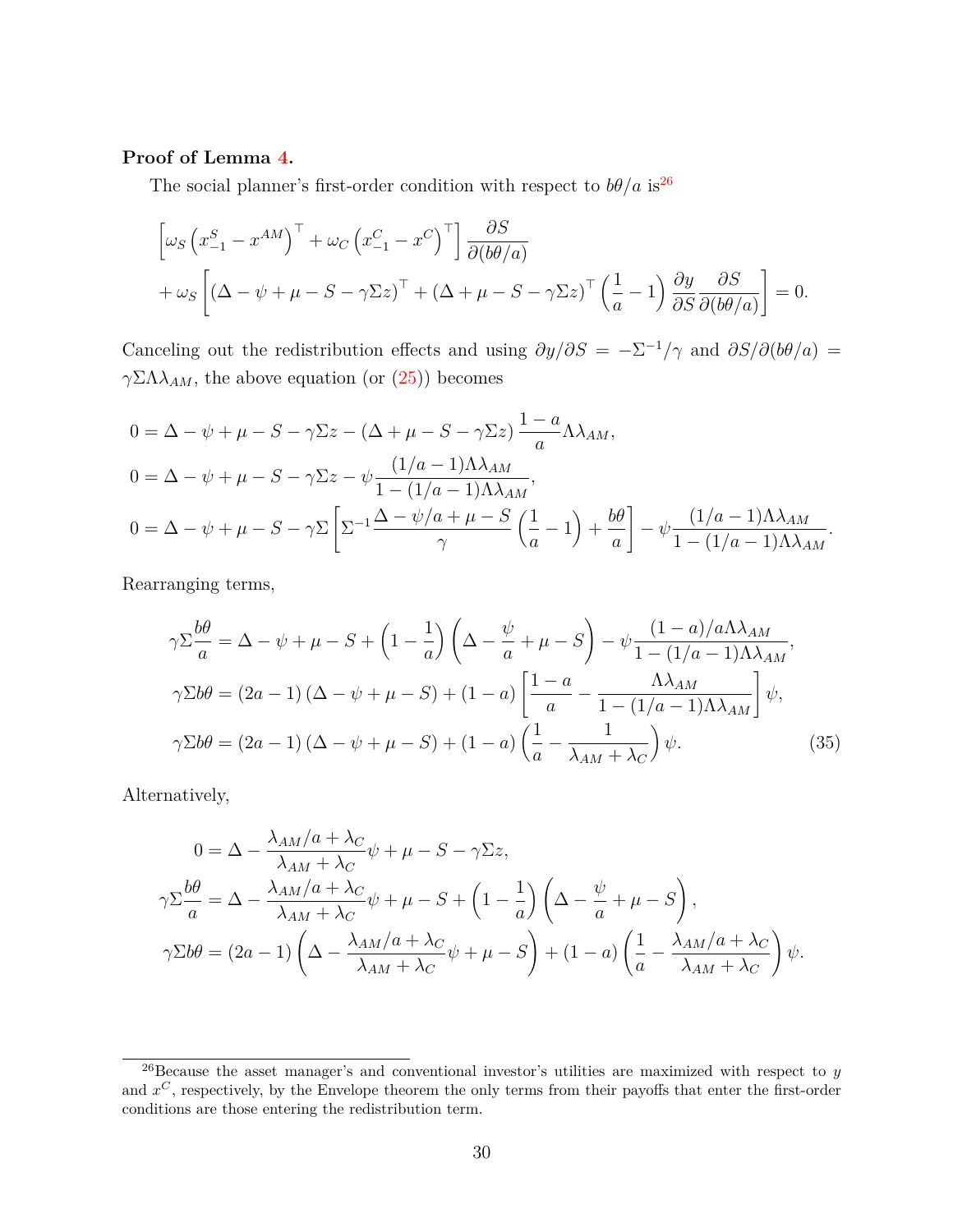Substituting the expression for prices into [\(35\)](#page-30-0) leads to

$$
b\theta = (2a - 1) \left[ \bar{x} + \frac{\Sigma^{-1}}{\gamma} \lambda_C (\Delta - \psi) \right] + (1 - a) \left[ \frac{1}{a} - \frac{\lambda_{AM}/a + \lambda_C}{\lambda_{AM} + \lambda_C} \right] \frac{\Sigma^{-1}}{\gamma} \psi,
$$
  

$$
b\theta = (2a - 1) \left[ \bar{x} + \frac{\Sigma^{-1}}{\gamma} \lambda_C (\Delta - \psi) \right] + (1 - a) \left[ \frac{1}{a} - 1 \right] \frac{\lambda_C}{\lambda_{AM} + \lambda_C} \frac{\Sigma^{-1}}{\gamma} \psi.
$$

Similarly, the first-order conditions for *b* and  $\theta$  separately, evaluated in equilibrium, are then given by  $(30)$  and  $(31)$ .

Following the same steps as in the proof of Lemma [2,](#page-17-5) the expression for prices is

$$
S^{social} = \mu - \gamma \Sigma \bar{x} + \lambda_{AM} (\Delta - \psi) + \lambda_{AM} \left( \Delta - \frac{\psi}{a} \right) - \left( \frac{1}{a} - 1 \right) \frac{\lambda_{AM}^2}{\lambda_{AM} + \lambda_C} \psi,
$$

or, alternatively,

$$
S^{social} = \mu - \gamma \Sigma \bar{x} + \lambda_{AM} \left( \Delta - \frac{\lambda_{AM}/a + \lambda_C}{\lambda_{AM} + \lambda_C} \psi + \Delta - \frac{\psi}{a} \right).
$$

Finally, substituting  $(27)$  into  $(6)$  and rearranging terms, obtain

$$
\gamma \Sigma x^{AM} = \left[ \Delta - \frac{\lambda_{AM}/a + \lambda_C}{\lambda_{AM} + \lambda_C} \psi + \mu - S \right] + \left[ \Delta - \frac{\psi}{a} + \mu - S \right].
$$

Substituting  $(32)$  and rearranging terms yields  $(33)$ .

#### **Proof of Proposition [2.](#page-0-0)**

- (a) Comparison  $a^{social} < a^{private}$  follows straightforwardly from comparing [\(19\)](#page-17-0) and [\(29\)](#page-22-1).
- (b) Denote  $a_1 = a^{private}$  and  $a_2 = a^{social}$ . From the first-order conditions with respect to *b* evaluated in equilibrium,

$$
b_1 = (2a_1 - 1)\mathbf{1}^\top \left[ \bar{x} + \frac{\Sigma^{-1}}{\gamma} \lambda_C (\Delta - \psi) \right] + (1 - a_1) \left[ \frac{1}{a_1} - \frac{\lambda_{AM}}{a_1} - \lambda_C \right] \mathbf{1}^\top \frac{\Sigma^{-1}}{\gamma} \psi,
$$
  
\n
$$
b_2 = (2a_2 - 1)\mathbf{1}^\top \left[ \bar{x} + \frac{\Sigma^{-1}}{\gamma} \lambda_C (\Delta - \psi) \right]
$$
  
\n
$$
+ (1 - a_2) \left[ \frac{1}{a_2} - \frac{1}{\lambda_{AM} + \lambda_C} \left( \frac{\lambda_{AM}}{a_2} + \lambda_C \right) \right] \mathbf{1}^\top \frac{\Sigma^{-1}}{\gamma} \psi.
$$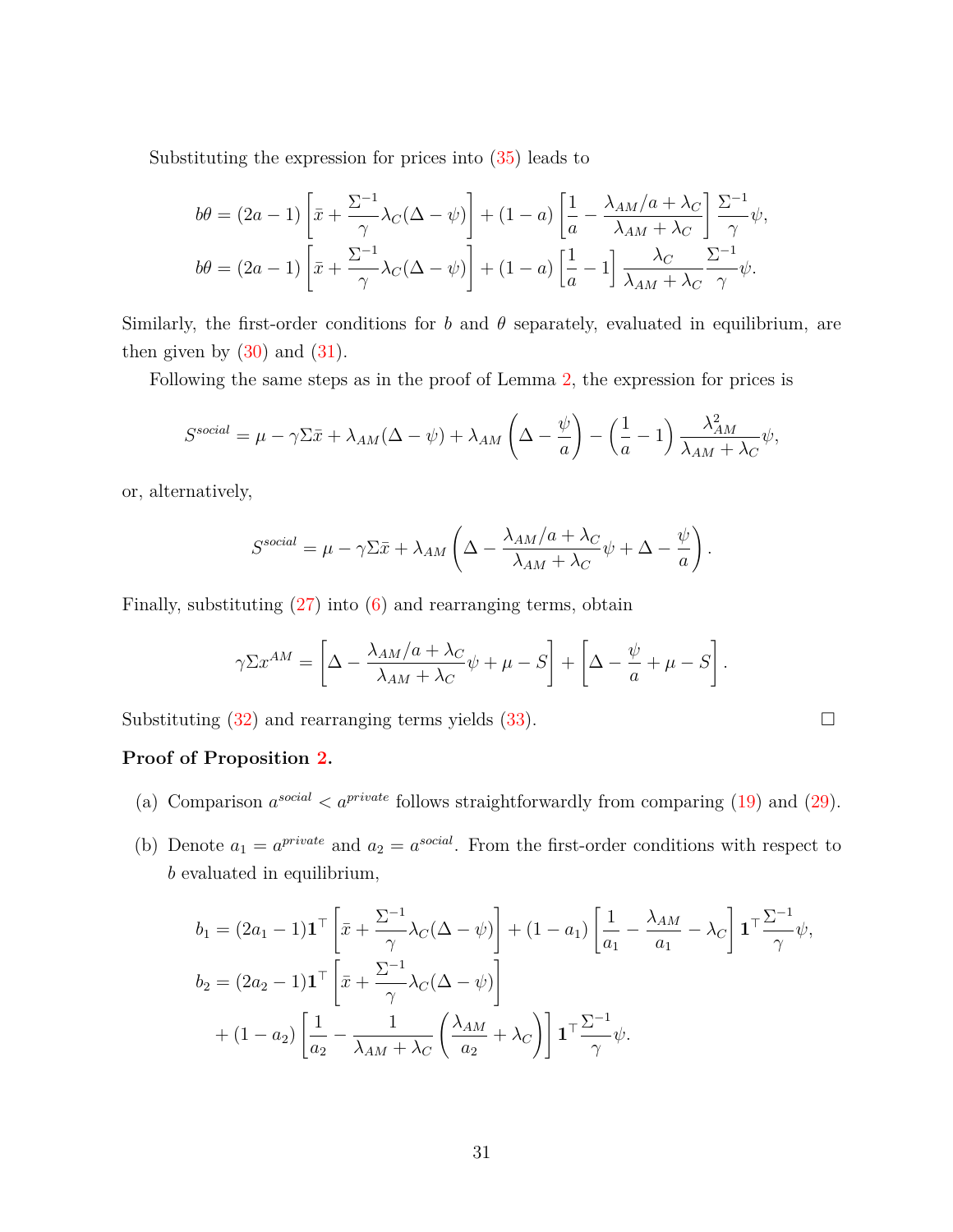Under Assumption [1,](#page-18-0) in order to show that  $b_1 > b_2$ , it is sufficient to show that

$$
(1-a_1)\left[\frac{1}{a_1}-\frac{\lambda_{AM}}{a_1}-\lambda_C\right] > (1-a_2)\left[\frac{1}{a_2}-\frac{1}{\lambda_{AM}+\lambda_C}\left(\frac{\lambda_{AM}}{a_2}+\lambda_C\right)\right],
$$

which (given that both sides of the above inequality are positive) is equivalent to

$$
\frac{(1-a_1)/a_1}{(1-a_2)/a_2} \frac{\lambda_{AM} + a_1\lambda_C + (1-2a_1)\lambda_C}{(\lambda_{AM} + a_2\lambda_C)\lambda_C/(\lambda_{AM} + \lambda_C) + (1-2a_2)\lambda_C} > 1.
$$
 (36)

Given the equilibrium conditions for  $a_1$  and  $a_2$ , we have

<span id="page-32-2"></span><span id="page-32-0"></span>
$$
\frac{1 - a_1}{a_1^3 (2a_1 - 1)} = \frac{1 - a_2}{a_2^3 (2a_2 - 1)} \frac{\lambda_C}{\lambda_{AM} + \lambda_C}.
$$
 (37)

Substitute this into inequality [\(36\)](#page-32-0), obtain

$$
\frac{a_1^2(2a_1-1)}{a_2^2(2a_2-1)}\frac{\lambda_C}{\lambda_{AM}+\lambda_C}\frac{\lambda_{AM}+a_1\lambda_C+(1-2a_1)\lambda_C}{(\lambda_{AM}+a_2\lambda_C)\lambda_C/(\lambda_{AM}+\lambda_C)+(1-2a_2)\lambda_C} > 1.
$$

Since  $a_1 > a_2$ , it suffices to show that

$$
\frac{\lambda_{AM} + a_1 \lambda_C + (1 - 2a_1) \lambda_C}{(\lambda_{AM} + a_2 \lambda_C)\lambda_C / (\lambda_{AM} + \lambda_C) + (1 - 2a_2) \lambda_C} > \frac{\lambda_C + \lambda_{AM}}{\lambda_C}
$$
  
\n
$$
\Leftrightarrow \lambda_{AM} + a_1 \lambda_C + (1 - 2a_1) \lambda_C > \lambda_{AM} + a_2 \lambda_C + (1 - 2a_2) (\lambda_C + \lambda_{AM})
$$
  
\n
$$
\Leftrightarrow \lambda_{AM} (2a_2 - 1) > \lambda_C (a_1 - a_2).
$$
\n(38)

To show  $(38)$ , use equation  $(37)$ , rearranging which we get

<span id="page-32-1"></span>
$$
\frac{1-a_1}{a_1^3(2a_1-1)}\frac{\lambda_{AM}}{\lambda_C} = \frac{1-a_2}{a_2^3(2a_2-1)} - \frac{1-a_1}{a_1^3(2a_1-1)},
$$

or, equivalently,

$$
\frac{\lambda_{AM}(2a_2-1)}{\lambda_C} = \frac{a_1^3}{1-a_1} \left[ \frac{(1-a_2)(2a_1-1)}{a_2^3} - \frac{(1-a_1)(2a_2-1)}{a_1^3} \right].
$$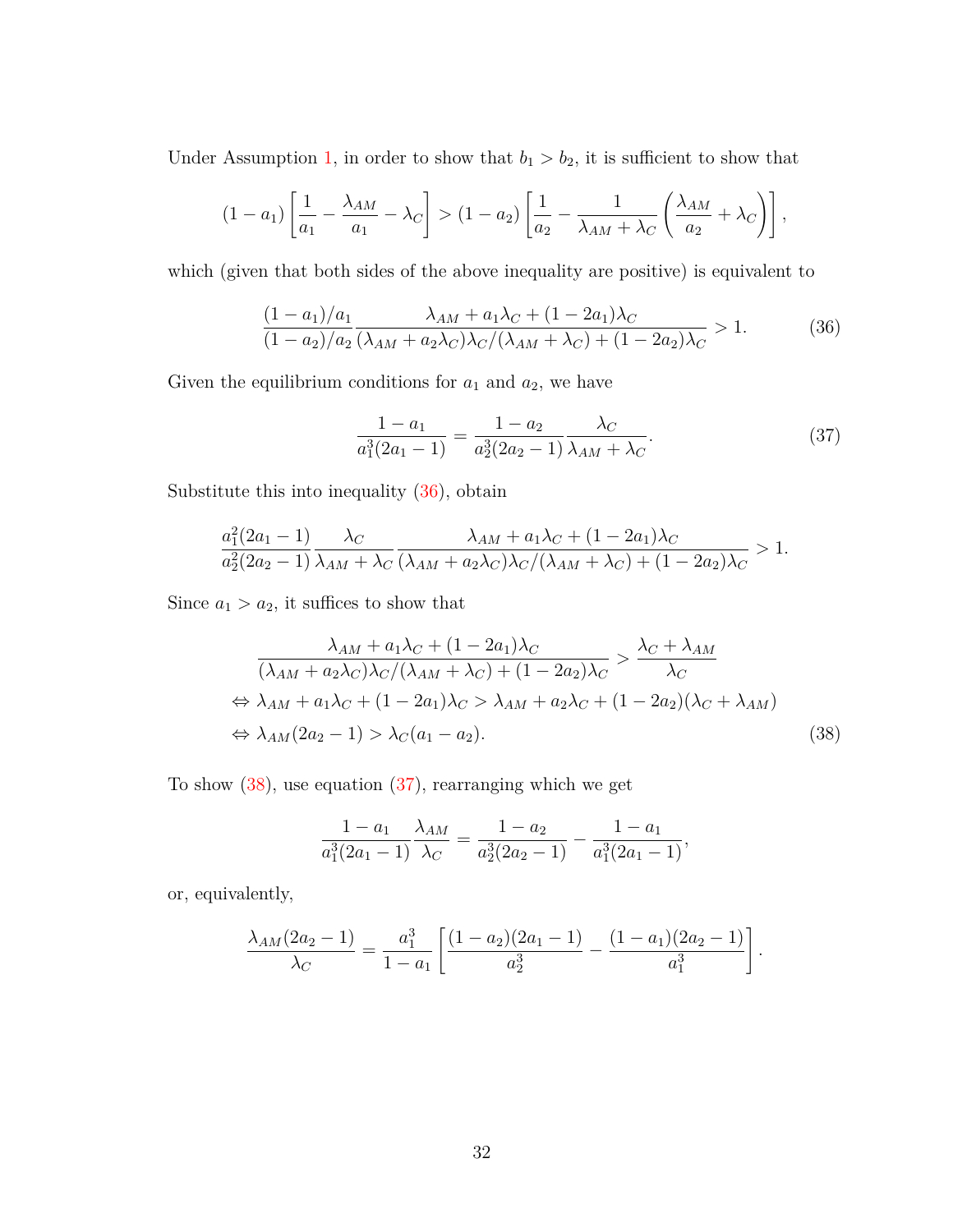The right-hand side of the above equation equals

$$
\frac{-a_1^3 + 2a_1^4 - 2a_1^4a_2 + a_2a_1^3 - (-a_2^3 + 2a_2^4 - 2a_2^4a_1 + a_1a_2^3)}{(1 - a_1)a_2^3}
$$
  
= 
$$
\frac{(a_1 - a_2)}{(1 - a_1)a_2^3}[-(1 + 2a_1a_2)(a_1^2 + a_1a_2 + a_2^2) + 2(a_1 + a_2)(a_1^2 + a_2^2) + a_1a_2(a_1 + a_2)].
$$

Rearranging terms and doing some more algebra, yields

$$
\frac{\lambda_{AM}(2a_2-1)}{\lambda_C(a_1-a_2)}
$$
  
= 
$$
\frac{(2a_1-1)a_1^2(1-a_2)+(2a_2-1)a_2^2(1-a_1)+(2a_1-1)a_1a_2+2a_1a_2^2(1-a_1)}{a_2^3(1-a_1)}.
$$

Since  $1/2 < a_2 < a_1 < 1$ ,

$$
\frac{\lambda_{AM}(2a_2-1)}{\lambda_C(a_1-a_2)}
$$
  
> 
$$
\frac{(2a_1-1)a_1^2(1-a_2)+(2a_2-1)a_2^2(1-a_1)+(2a_1-1)a_1a_2+a_2^3(1-a_1)}{a_2^3(1-a_1)} > 1.
$$

Thus  $b_1 > b_2$ .

#### **Proof of Proposition [3.](#page-24-0)**

(a) Follows immediately from comparing [\(22\)](#page-17-3) and [\(32\)](#page-22-3) and using part (a) of Proposition [2:](#page-0-0)

$$
S^{private} - S^{social} = \lambda_{AM} \left( \frac{1}{a^{social}} - \frac{1}{a^{private}} \right) \psi + \left( \frac{1}{a^{social}} - 1 \right) \frac{\lambda_{AM}^2}{\lambda_{AM} + \lambda_C} \psi,
$$

both terms of which are strictly positive.

(b) Using [\(23\)](#page-17-4) and [\(33\)](#page-23-0),

$$
\psi^{\top} \left( x_{social}^{AM} - x_{private}^{AM} \right) = \lambda_C \psi^{\top} \frac{\Sigma^{-1}}{\gamma} \psi \left[ 1 - \frac{\lambda_{AM}/a^{social} + \lambda_C}{\lambda_{AM} + \lambda_C} + \frac{1}{a^{social}} - \frac{1}{a^{private}} \right].
$$

Since  $\Sigma^{-1}$  is positive definite and the expression in square brackets is negative (as  $a^{social} < a^{private} < 1$ , we have  $\psi^{\top} (x_{social}^{AM} - x_{private}^{AM}) < 0.$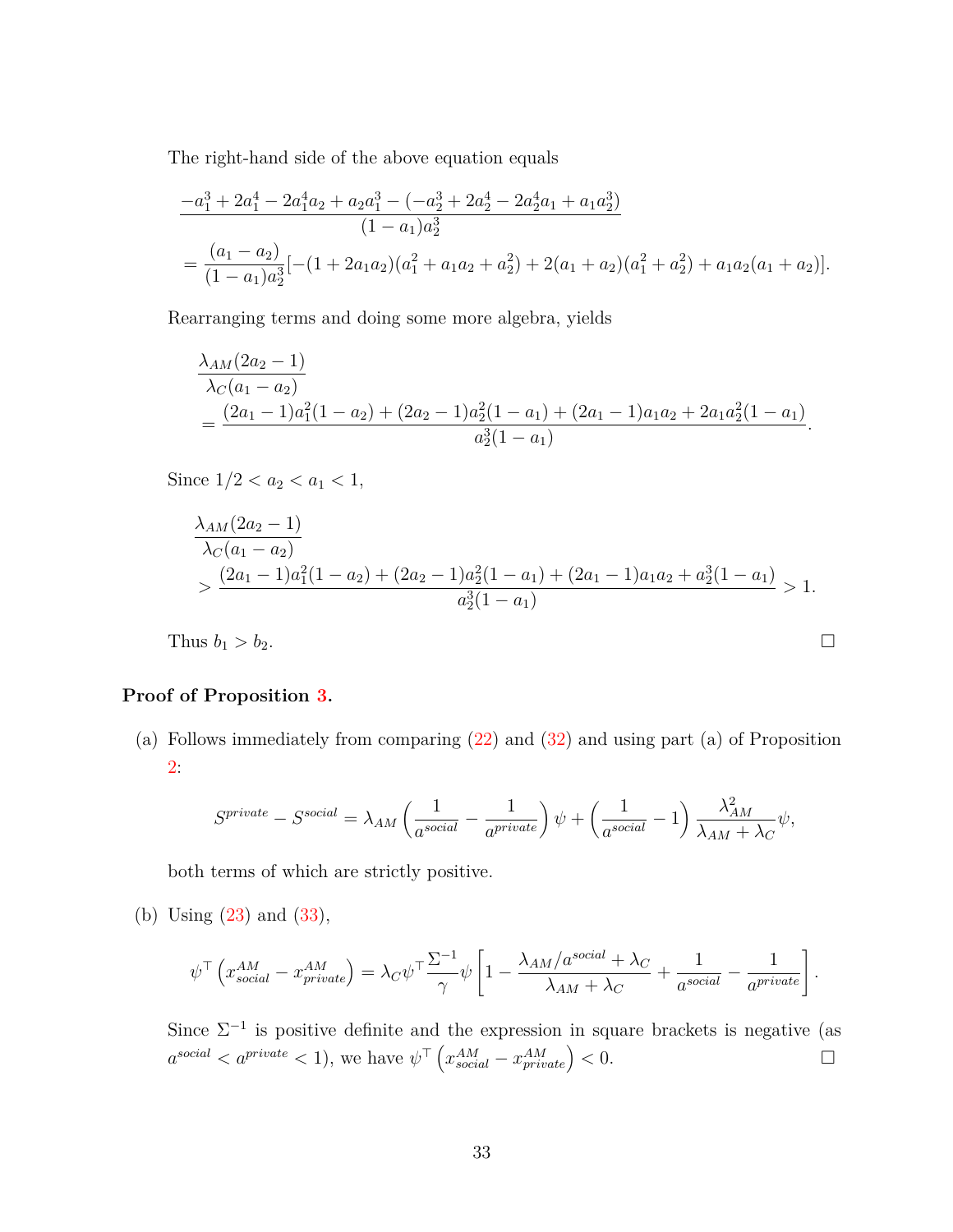**Proof of Claim [1.](#page-24-1)** Denote  $a_1 = a^{private}$  and  $a_2 = a^{social}$ , and let  $e_{i,j}$  be the  $(i, j)$ -th element of matrix  $\Sigma^{-1}$  as defined in the proof of Lemma [3.](#page-19-1) Then

$$
\theta_i^{private} - \theta_j^{private} = \frac{2a_1 - 1}{b_1 \gamma} \lambda_C(e_{i,i} - e_{i,j}) [\Delta_i - \Delta_j - (\psi_i - \psi_j)]
$$
  
+ 
$$
\frac{1 - a_1}{b_1 \gamma} \left(\frac{1}{a_1} - \frac{\lambda_{AM}}{a_1} - \lambda_C\right) (e_{i,i} - e_{i,j}) (\psi_i - \psi_j),
$$
  

$$
\theta_i^{social} - \theta_j^{social} = \frac{2a_2 - 1}{b_2 \gamma} \lambda_C(e_{i,i} - e_{i,j}) [\Delta_i - \Delta_j - (\psi_i - \psi_j)]
$$
  
+ 
$$
\frac{1 - a_2}{b_2 \gamma} \left(\frac{1}{a_2} - \frac{\lambda_{AM}/a_2 + \lambda_C}{\lambda_{AM} + \lambda_C}\right) (e_{i,i} - e_{i,j}) (\psi_i - \psi_j).
$$

Using similar steps as in the proof of  $b_1 > b_2$  $b_1 > b_2$  in part (b) of Proposition 2 we can show that  $b_1/(2a_1 - 1) > b_2/(2a_2 - 1)$  and thus  $(2a_1 - 1)/b_1 < (2a_2 - 1)/b_2$ . Furthermore,

$$
\frac{1-a_1}{b_1} \left[ \frac{1}{a_1} - \frac{\lambda_{AM}}{a_1} - \lambda_C \right]
$$
\n
$$
= \left[ \mathbf{1}^\top \frac{\Sigma^{-1}}{\gamma} \psi + \frac{2a_1 - 1}{(1 - a_1)(1/a_1 - \lambda_{AM}/a_1 - \lambda_C)} \mathbf{1}^\top \left( \bar{x} + \frac{\Sigma^{-1}}{\gamma} \lambda_C (\Delta - \psi) \right) \right]^{-1},
$$
\n
$$
\frac{1-a_2}{b_2} \left[ \frac{1}{a_2} - \frac{\lambda_{AM}/a_2 + \lambda_C}{\lambda_{AM} + \lambda_C} \right]
$$
\n
$$
= \left[ \mathbf{1}^\top \frac{\Sigma^{-1}}{\gamma} \psi + \frac{2a_2 - 1}{(1 - a_2) \left[ 1/a_2 - (\lambda_{AM}/a_2 + \lambda_C) / (\lambda_{AM} + \lambda_C) \right]} \mathbf{1}^\top \left( \bar{x} + \frac{\Sigma^{-1}}{\gamma} \lambda_C (\Delta - \psi) \right) \right]^{-1}.
$$

From the proof of  $b_1 > b_2$  $b_1 > b_2$  in part (b) of Proposition 2 we know that

$$
\frac{2a_1 - 1}{(1 - a_1)(1/a_1 - \lambda_{AM}/a_1 - \lambda_C)} < \frac{2a_2 - 1}{(1 - a_2)\left[1/a_2 - (\lambda_{AM}/a_2 + \lambda_C)/(\lambda_{AM} + \lambda_C)\right]},
$$

and thus

$$
\frac{1-a_1}{b_1} \left[ \frac{1}{a_1} - \frac{\lambda_{AM}}{a_1} - \lambda_C \right] > \frac{1-a_2}{b_2} \left[ \frac{1}{a_2} - \frac{\lambda_{AM}/a_2 + \lambda_C}{\lambda_{AM} + \lambda_C} \right].
$$

Hence when  $\Delta_i - \psi_i \ge \Delta_j - \psi_j$  and  $\psi_i \le \psi_j$ , and at least one inequality is strict, we have  $\theta_i^{social} - \theta_j^{social} > \theta_i^{private} - \theta_j^{private}$ *f*<sup>*rivate*</sup>. And reverse, if  $\Delta_i - \psi_i \leq \Delta_j - \psi_j$  and  $\psi_i \geq \psi_j$ , and at least one inequality is strict, then we have  $\theta_i^{social} - \theta_j^{social} < \theta_i^{private} - \theta_j^{private}$ *j* . The interpretation is that the socially-optimal contract puts relatively less weight on incentive provision and thus relatively more weight on protecting the asset manager from risk.  $\square$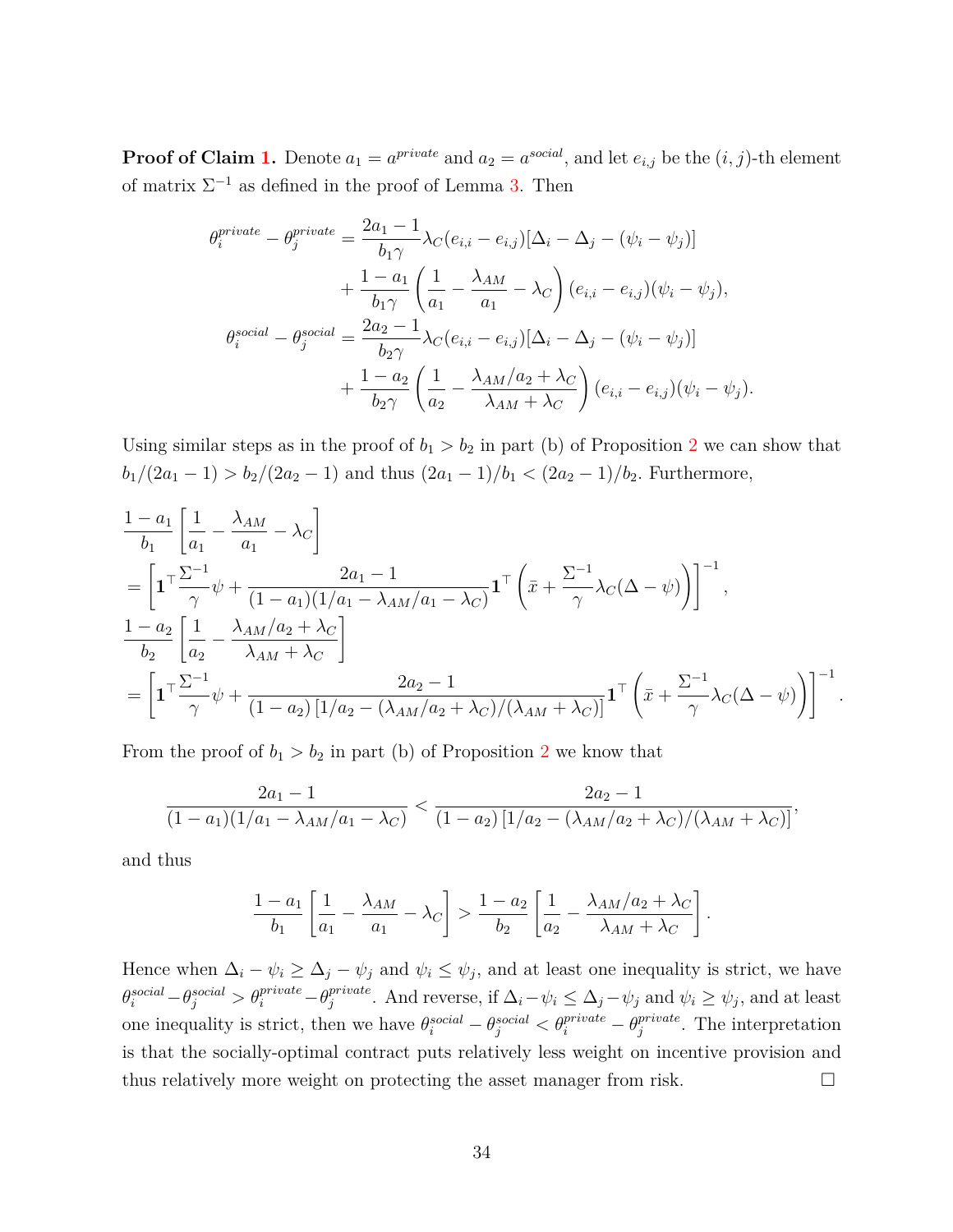# **References**

- <span id="page-35-7"></span>Adams, J. C., S. A. Mansi, and T. Nishikawa (2014): "Affiliated Agents, Boards of Directors and Mutual Fund Securities Lending Returns," *The Journal of Financial Research*, 37(4), 461–493.
- <span id="page-35-0"></span>Admati, A. R., and P. Pfleiderer (1997): "Does It All Add Up? Benchmarks and the Compensation of Active Portfolio Managers," *Journal of Business*, 70(3), 323–350.
- <span id="page-35-5"></span>Albuquerque, R. A., L. M. B. Cabral, and J. Guedes (forthcoming): "Incentive Pay and Systemic Risk," *Review of Financial Studies*.
- <span id="page-35-8"></span>Anand, A., C. Jotikasthira, and K. Venkataraman (2018): "Do Buy-side Institutions Supply Liquidity in Bond Markets? Evidence from Mutual Funds," *SMU Cox School of Business Research Paper*.
- Asquith, P., A. S. Au, T. Covert, and P. A. Pathak (2013): "The Market for Borrowing Corporate Bonds," *Journal of Financial Economics*, 107, 155–182.
- <span id="page-35-9"></span>Bank for International Settlements (2003): "Incentive Structures in Institutional Asset Management and Their Implications for Financial Markets," March 31, 2013, https://www.bis.org/publ/cgfs21.htm.
- Barberis, N., A. Shleifer, and J. Wurgler (2005): "Comovement," *Journal of Financial Economics*, 75(2), 283–317.
- <span id="page-35-3"></span>Basak, S., and A. Pavlova (2013): "Asset Prices and Institutional Investors," *American Economic Review*, 103(5), 1728–1758.
- <span id="page-35-6"></span>Berk, J. B., and R. C. Green (2004): "Mutual Fund Flows and Performance in Rational Markets," *Journal of Political Economy*, 112(6), 1269–1295.
- <span id="page-35-1"></span>Brennan, M. (1993): "Agency and Asset Pricing," UCLA Working Paper.
- <span id="page-35-4"></span>Buffa, A., D. Vayanos, and P. Woolley (2014): "Asset Management Contracts and Equilibrium Prices," NBER Working Paper 20480.
- <span id="page-35-2"></span>Cuoco, D., and R. Kaniel (2011): "Equilibrium Prices in the Presence of Delegated Portfolio Management," *Journal of Financial Economics*, 101(2), 264–296.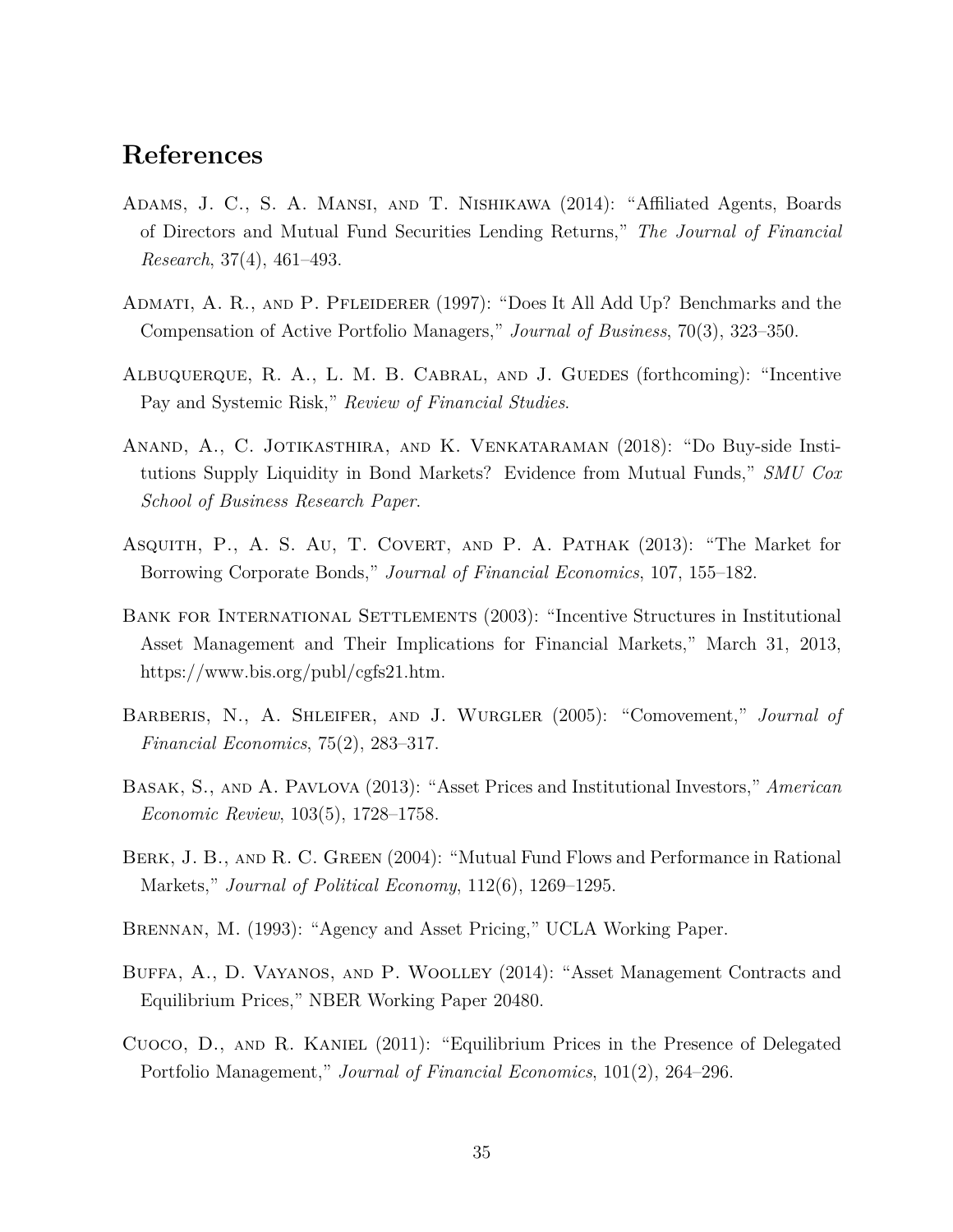- <span id="page-36-4"></span>Cvitanic, J., and H. Xing (2018): "Asset Pricing Under Optimal Contracts," *Journal of Economic Theory*, 173(C), 142–180.
- <span id="page-36-8"></span>Eisele, A., T. Nefedova, G. Parise, and K. Peijnenburg (forthcoming): "Trading Out of Sight: An Analysis of Cross-Trading in Mutual Fund Families," Journal of Financial Economics.
- <span id="page-36-6"></span>Fama, E. F., and K. R. French (2010): "Luck versus Skill in the Cross-Section of Mutual Fund Returns," *The Journal of Finance*, 65(5), 1915–1947.
- HARRIS, L., AND E. GUREL (1986): "Price and Volume Effects Associated with Changes in the S&P 500 List: New Evidence for the Existence of Price Pressures," *Journal of Finance*, 41, 815–829.
- <span id="page-36-0"></span>Holmstrom, B. (1979): "Moral Hazard and Observability," *The Bell Journal of Economics*, 10(1), 74–91.
- <span id="page-36-1"></span>Holmstrom, B., and P. Milgrom (1987): "Aggregation and Linearity in the Provision of Intertemporal Incentives," *Econometrica*, 55(2), 303–328.
- <span id="page-36-2"></span>(1991): "Multitask Principal-Agent Analyses: Incentive Contracts, Asset Ownership, and Job Design," *Journal of Law, Economics, and Organization*, 7(Special Issue), 24–52.
- <span id="page-36-9"></span>Ibert, M., R. Kaniel, S. Van Nieuwerburgh, and R. Vestman (2017): "Are Mutual Fund Managers Paid for Investment Skill?," *The Review of Financial Studies*, 31(2), 715– 772.
- <span id="page-36-10"></span>JOHNSON, T. L., AND G. WEITZNER (2019): "Distortions Caused by Lending Fee Retention," University of Texas at Austin Working Paper.
- <span id="page-36-5"></span>Kacperczyk, M., C. Sialm, and L. Zheng (2008): "Unobserved Actions of Mutual Funds," *Review of Financial Studies*, 21(6), 2379–2416.
- <span id="page-36-3"></span>Kashyap, A., N. Kovrijnykh, J. Li, and A. Pavlova (2018): "Benchmarking Asset Managers," NBER Working Paper 25337.
- <span id="page-36-7"></span>Keim, D. B. (1999): "An Analysis of Mutual Fund Design: the Case of Investing in Small-Cap Stocks," *Journal of Financial Economics*, 51, 173–194.